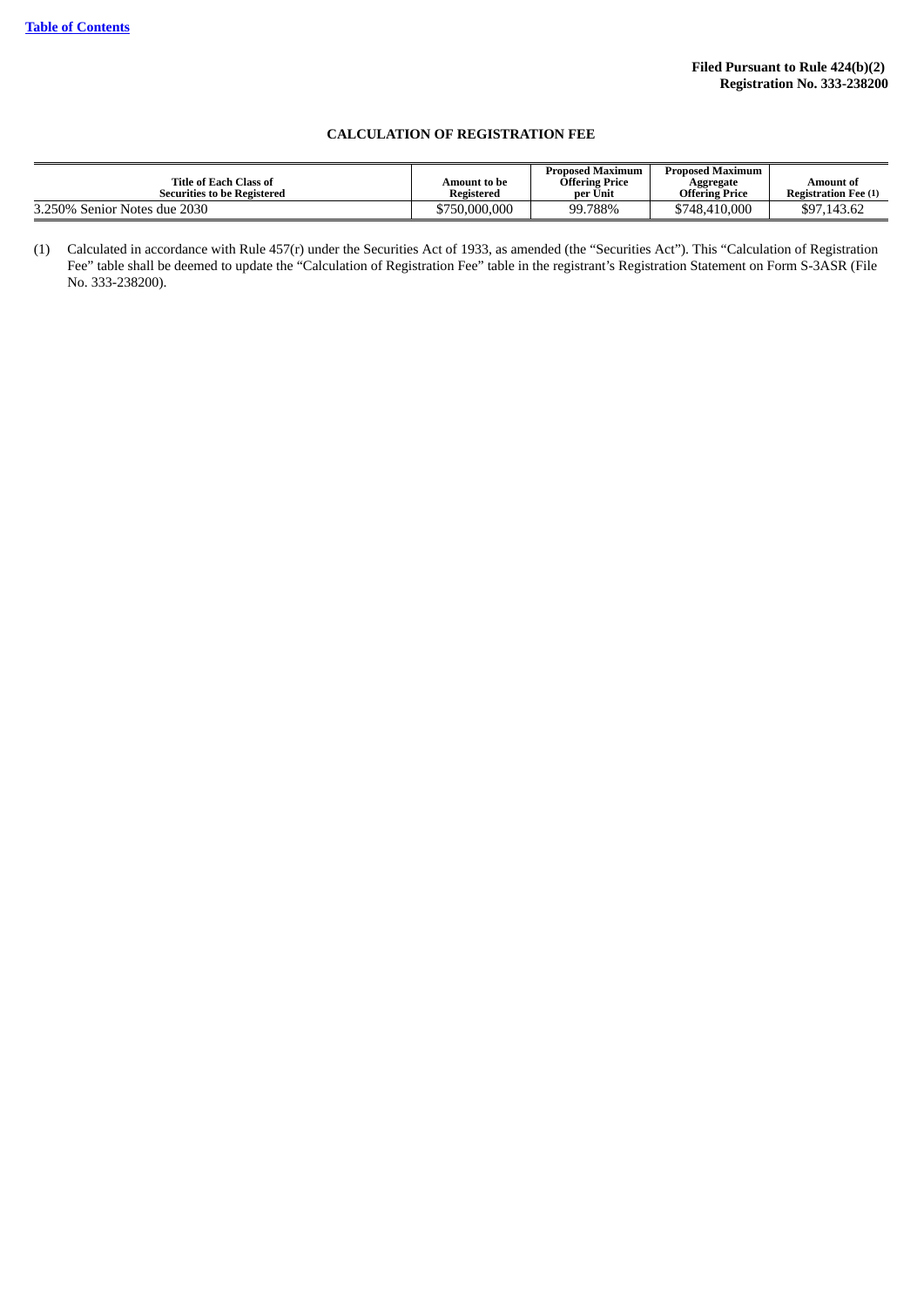**PROSPECTUS SUPPLEMENT (To prospectus dated May 12, 2020)**



# **DENTSPLY SIRONA Inc.**

## **\$750,000,000 3.250% Senior Notes due 2030**

We are offering \$750,000,000 aggregate principal amount of 3.250% Senior Notes due 2030 (the "Notes"). Interest on the Notes is payable on June 1 and December 1 of each year, commencing on December 1, 2020. The Notes will mature on June 1, 2030.

We may redeem the Notes prior to their maturity at our option for cash, any time in whole or from time to time in part, at the redemption price described in this prospectus supplement under "Description of the Notes—Optional Redemption." In addition, if a "Change of Control Triggering Event" (as defined herein under "Description of the Notes") occurs with respect to the Notes, we will be required to offer to repurchase the Notes for cash at a purchase price equal to 101% of their principal amount, plus accrued and unpaid interest, if any, to the date of such repurchase. See "Description of the Notes—Change of Control."

The Notes will be our senior unsecured obligations and will rank equally with all of our other unsubordinated indebtedness from time to time outstanding. Holders of any secured indebtedness will have claims that are prior to your claims as holders of the Notes, to the extent of the value of the assets securing such indebtedness, in the event of any bankruptcy, liquidation or similar proceeding involving us. The Notes will not be obligations of or guaranteed by any of our subsidiaries. As a result, the Notes will be structurally subordinated to all indebtedness and other liabilities of our subsidiaries.

Investing in the Notes involves risks. See "Risk [Factors"](#page-13-0) beginning on page S-9 of this prospectus supplement and in the section entitled "Risk Factors" in our Annual Report on Form 10-K for the year ended December 31, 2019 and our Quarterly Report on Form 10-Q for the quarter ended March 31, 2020 and the other information included or incorporated by reference into this prospectus supplement and the accompanying prospectus for a discussion of certain risks that should be considered in connection with an investment in the Notes.

None of the Securities and Exchange Commission (the "SEC"), any state securities commission or any other regulatory body has approved or disapproved of the Notes or determined if this prospectus supplement or the accompanying prospectus is truthful or complete. Any **representation to the contrary is a criminal offense.**

|          | <b>Public</b><br>offering<br>price(1) | <b>Underwriting</b><br>discount | <b>Proceeds to</b><br>us, before<br>expenses |
|----------|---------------------------------------|---------------------------------|----------------------------------------------|
| Per Note | 99.788%                               | 0.650%                          | 99.138%                                      |
| Total    | \$748,410,000                         | \$4,875,000                     | \$743,535,000                                |

(1) Plus accrued interest, if any, from May 26, 2020 if settlement occurs after that date.

Interest on the Notes will accrue from May 26, 2020 to the date of delivery. The Notes will be issued only in fully registered form, without coupons, and in minimum denominations of \$2,000 principal amount and integral multiples of \$1,000 above that amount. The Notes will not be listed on any securities exchange. There is currently no public market for the Notes.

Securities entitlements with respect to the Notes will be credited on or about May 26, 2020, in book-entry form through the facilities of The Depository Trust Company ("DTC") to the accounts of its participants, including Clearstream Banking, *societé anonyme* ("Clearstream"), and Euroclear Bank S.A./N.V. ("Euroclear"), on behalf of the purchasers.

*Joint Book-Running Managers*

**Citigroup Goldman Sachs & Co. LLC J.P. Morgan**

*Co-Managers*

May 20, 2020

**BofA Securities PNC Capital Markets LLC COMMERZBANK MUFG UBS Investment Bank UniCredit Capital Markets**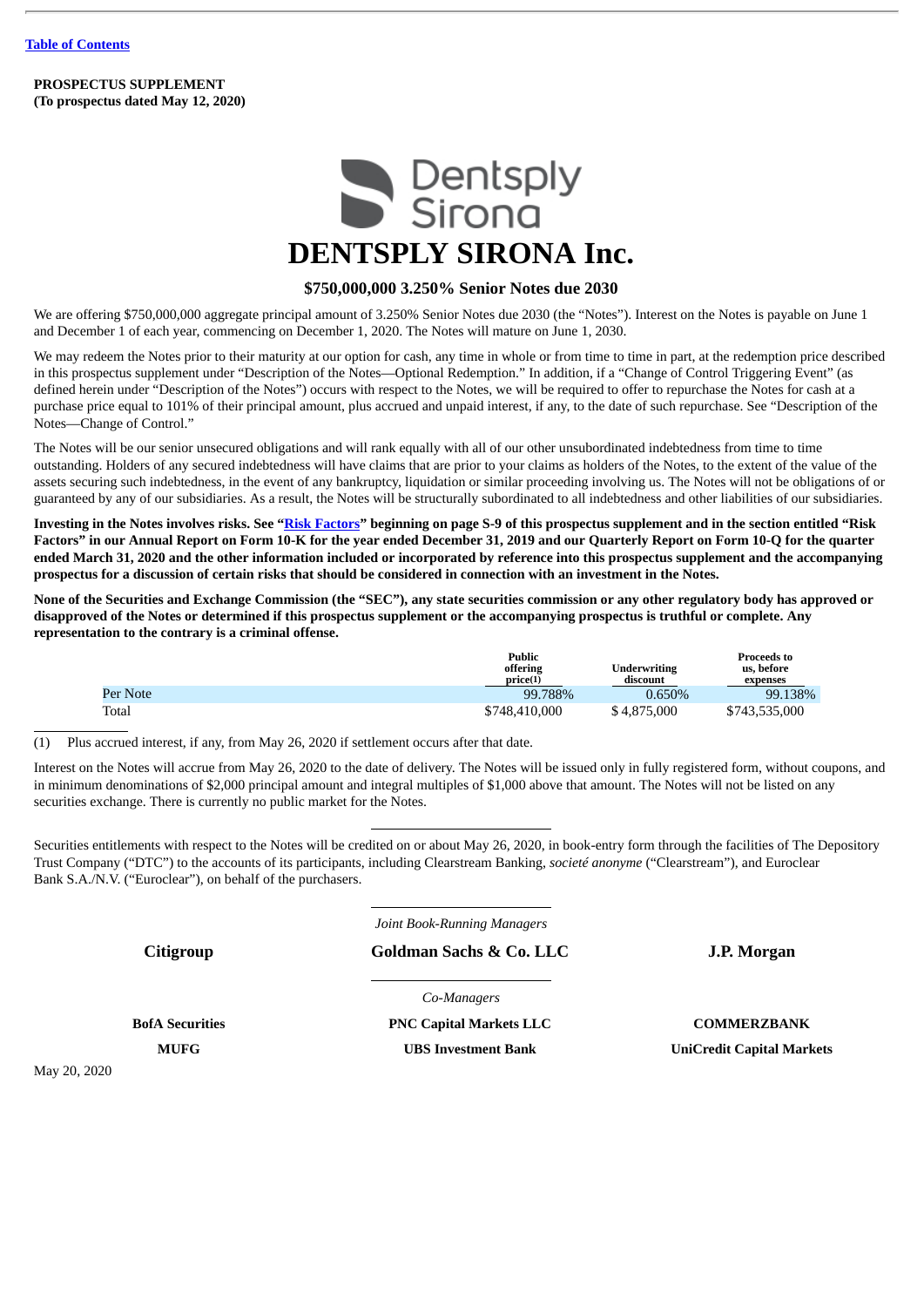We have not, and the underwriters have not, authorized anyone to provide you with any information other than that contained in or incorporated by reference into this prospectus supplement, the accompanying prospectus and any free writing prospectus prepared by or on behalf of us. We take no responsibility for, and can provide no assurance as to the reliability of, any other information that others may give you. We are not, and the underwriters are not, making an offer to sell the Notes in any jurisdiction where the offer or sale is not permitted. You should assume that the information contained in this prospectus supplement, the accompanying prospectus and the documents incorporated by reference is accurate only as of the respective dates of such documents, as the case may be. Our business, financial condition, results of operations and prospects may have changed since those dates.

## **TABLE OF CONTENTS**

#### **Prospectus Supplement**

<span id="page-2-0"></span>

| Page    |
|---------|
| $S$ -ii |
| S-iii   |
| $S-1$   |
| $S-9$   |
| $S-14$  |
| $S-15$  |
| $S-17$  |
| $S-28$  |
| $S-31$  |
| $S-34$  |
| $S-41$  |
| $S-41$  |
| $S-41$  |
|         |

## **TABLE OF CONTENTS**

## **Prospectus**

| <b>ABOUT THIS PROSPECTUS</b>                                      |    |
|-------------------------------------------------------------------|----|
| WHERE YOU CAN FIND MORE INFORMATION                               |    |
| <b>CAUTIONARY STATEMENT CONCERNING FORWARD-LOOKING STATEMENTS</b> |    |
| <b>THE COMPANY</b>                                                |    |
| <b>RISK FACTORS</b>                                               |    |
| <b>USE OF PROCEEDS</b>                                            |    |
| <b>DESCRIPTION OF SECURITIES</b>                                  |    |
| <b>DESCRIPTION OF CAPITAL STOCK</b>                               |    |
| <b>DESCRIPTION OF DEPOSITARY SHARES</b>                           | 8  |
| <b>DESCRIPTION OF DEBT SECURITIES</b>                             | 9  |
| <b>DESCRIPTION OF WARRANTS</b>                                    | 11 |
| <b>DESCRIPTION OF SUBSCRIPTION RIGHTS</b>                         | 12 |
| <b>DESCRIPTION OF PURCHASE CONTRACTS AND PURCHASE UNITS</b>       | 13 |
| <b>SELLING SECURITYHOLDERS</b>                                    | 13 |
| <b>PLAN OF DISTRIBUTION</b>                                       | 13 |
| <b>LEGAL MATTERS</b>                                              | 16 |
| <b>EXPERTS</b>                                                    | 16 |
|                                                                   |    |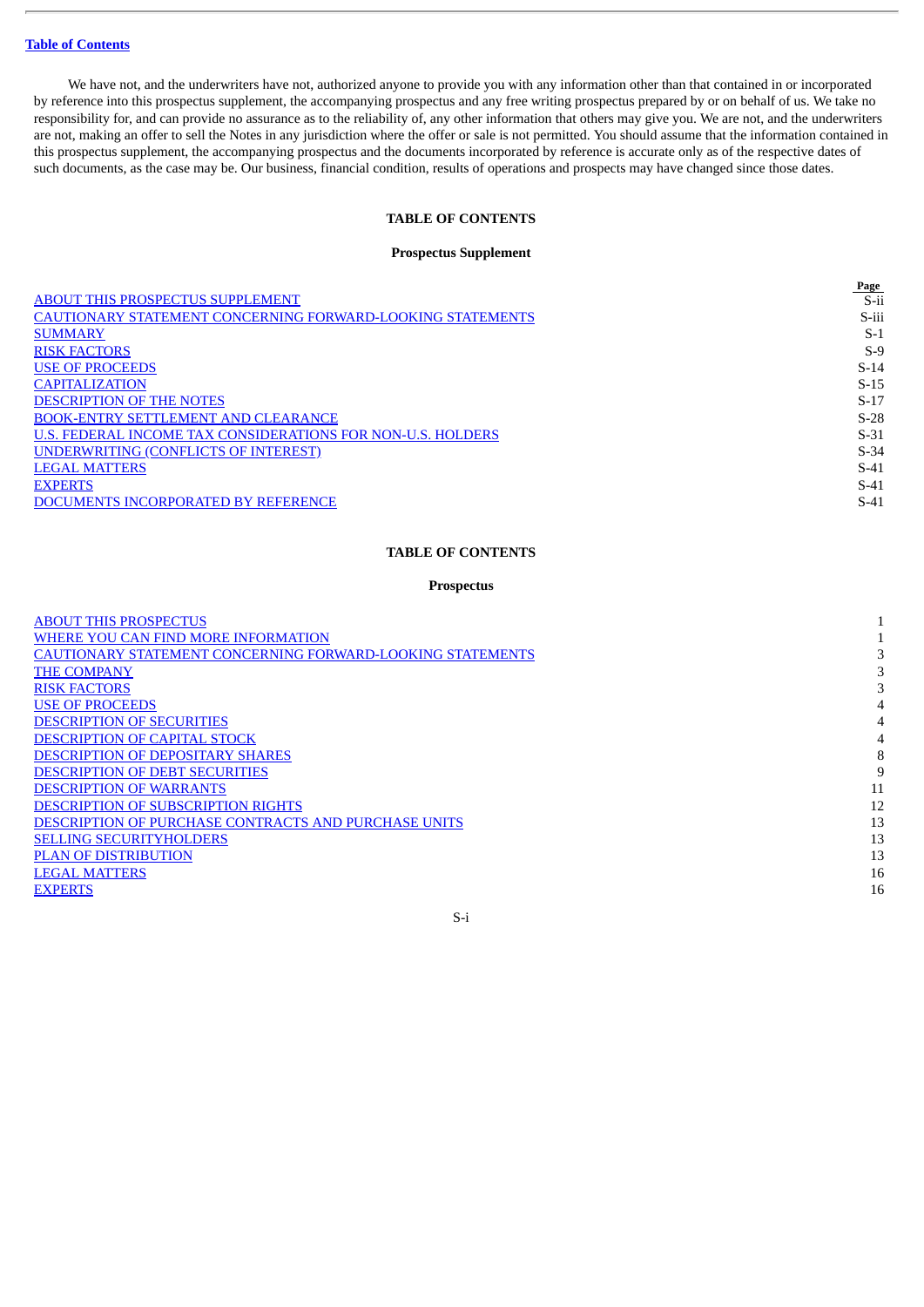## **ABOUT THIS PROSPECTUS SUPPLEMENT**

<span id="page-3-0"></span>This prospectus supplement contains the terms of this offering of Notes. This prospectus supplement may add, update or change information contained or incorporated by reference in the accompanying prospectus. If information in this prospectus supplement is inconsistent with any information in the accompanying prospectus (or any information incorporated therein by reference), this prospectus supplement will apply and will supersede such information. It is important for you to read and consider all information contained in this prospectus supplement, the accompanying prospectus and the documents incorporated by reference in making your investment decision.

No person is authorized to give any information or to make any representations other than those contained or incorporated by reference in this prospectus supplement or the accompanying prospectus. This prospectus supplement or the accompanying prospectus do not constitute an offer to sell or the solicitation of an offer to buy any securities other than the securities described in this prospectus supplement or an offer to sell or the solicitation of an offer to buy such securities in any circumstances in which such offer or solicitation is unlawful. Neither the delivery of this prospectus supplement or the accompanying prospectus, nor any sale made hereunder, shall under any circumstances create any implication that there has been no change in our affairs since the date of this prospectus supplement, or that the information contained or incorporated by reference in this prospectus supplement or the accompanying prospectus is correct as of any time subsequent to the date of such information. Our business, prospects and consolidated financial condition may have changed since that date.

The distribution of this prospectus supplement and the accompanying prospectus and the offering of the Notes in certain jurisdictions may be restricted by law. This prospectus supplement and the accompanying prospectus do not constitute an offer, or an invitation on our behalf or on behalf of the underwriters or any of them, to subscribe for or purchase any of the Notes, and may not be used for or in connection with an offer or solicitation by anyone, in any jurisdiction in which such an offer or solicitation is not authorized or to any person to whom it is unlawful to make such an offer or solicitation. See "Underwriting" in this prospectus supplement.

Unless otherwise stated or the context indicates otherwise, references in this prospectus supplement, the accompanying prospectus and the documents incorporated by reference to "DENTSPLY SIRONA Inc.," "DENTSPLY," "we," "our," "us" or the "Company" refer to DENTSPLY SIRONA Inc. and its consolidated subsidiaries.

S-ii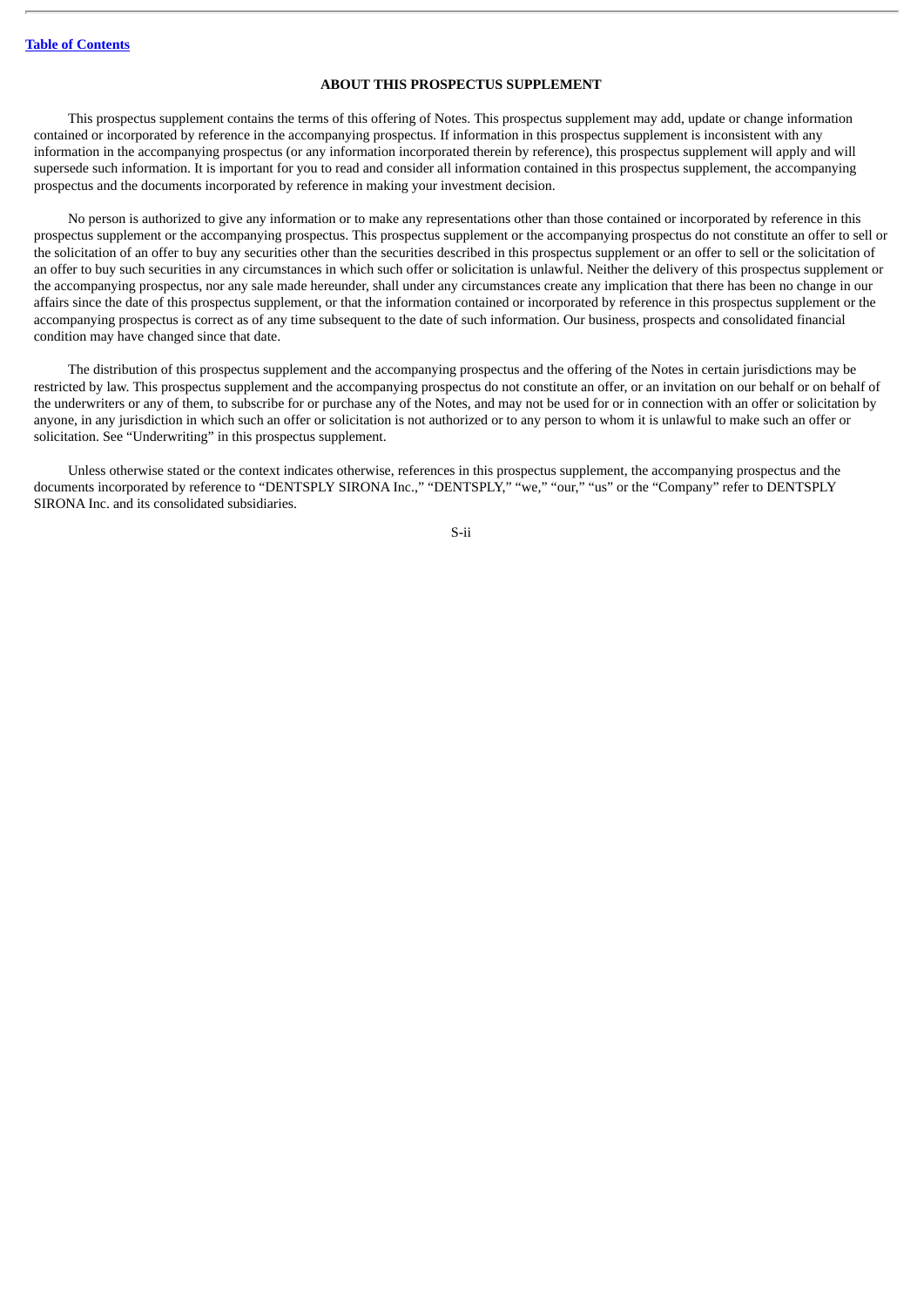## **CAUTIONARY STATEMENT CONCERNING FORWARD-LOOKING STATEMENTS**

<span id="page-4-0"></span>This prospectus supplement includes or incorporates by reference "forward-looking statements" within the meaning of the U.S. Private Securities Litigation Reform Act of 1995, Section 27A of the Securities Act of 1933, as amended (the "Securities Act"), and Section 21E of the Securities Exchange Act of 1934, as amended (the "Exchange Act"). These forward-looking statements include, among other things, statements about our plans, objectives, expectations (financial or otherwise) or intentions. Our forward-looking statements involve risks and uncertainties. Actual results may differ significantly from those projected or suggested in any forward-looking statements. We do not undertake any obligation to release publicly any revisions to such forward-looking statements to reflect events or circumstances occurring after the date hereof or to reflect the occurrence of unanticipated events except as required by law. Any number of factors could cause our actual results to differ materially from those contemplated by any forward-looking statements, including, but not limited to, the risks associated with the following:

- the material adverse impact of the novel strain of the coronavirus identified in late 2019 ("COVID-19") on our revenue, results of operations, cash flow and liquidity;
- changes in our credit ratings or macroeconomic impacts on credit markets, such as the COVID-19 pandemic, may increase cost of capital and limit financing options;
- we recognized a goodwill impairment charge for the quarter ended March 31, 2020 related to the ongoing COVID-19 pandemic and may be required to recognize additional goodwill and intangible asset impairment charges in the future;
- our ability to execute key strategic activities due to competing priorities and strategies of its distribution partners and other factors;
- our ability to protect its technology infrastructure from cyber-attacks and other disruptions;
- our ability to maintain effective internal controls during periods of restructuring and organizational changes;
- a significant failure or disruption in service within our operations or the operations of key distributors;
- our failure to attract and retain talented employees, or to manage succession and retention for our key executives;
- our ability to successfully implement our cost reduction and restructuring plans;
- our ability to regain profitability in a very competitive marketplace, which depends upon our ability to differentiate our products and services from those of competitors;
- results in pending and future litigation, investigations or other proceedings which could subject us to significant monetary damages or penalties and/or require us to change our business practices, or the costs incurred in connection with such proceedings; and
- other risks described from time to time in our filings with the SEC.

You should carefully consider these and other relevant factors, including those risk factors discussed in our filings with the SEC, including our Annual Report on Form 10-K, our Quarterly Report on Form 10-Q and any other information included or incorporated by reference in this prospectus supplement and the accompanying prospectus, when reviewing any forward-looking statement. Investors should understand it is impossible to predict or identify all such factors or risks. As such, you should not consider either the foregoing risks, or the risks identified in our SEC filings, to be a complete discussion of all potential risks or uncertainties associated with an investment in the Company.

S-iii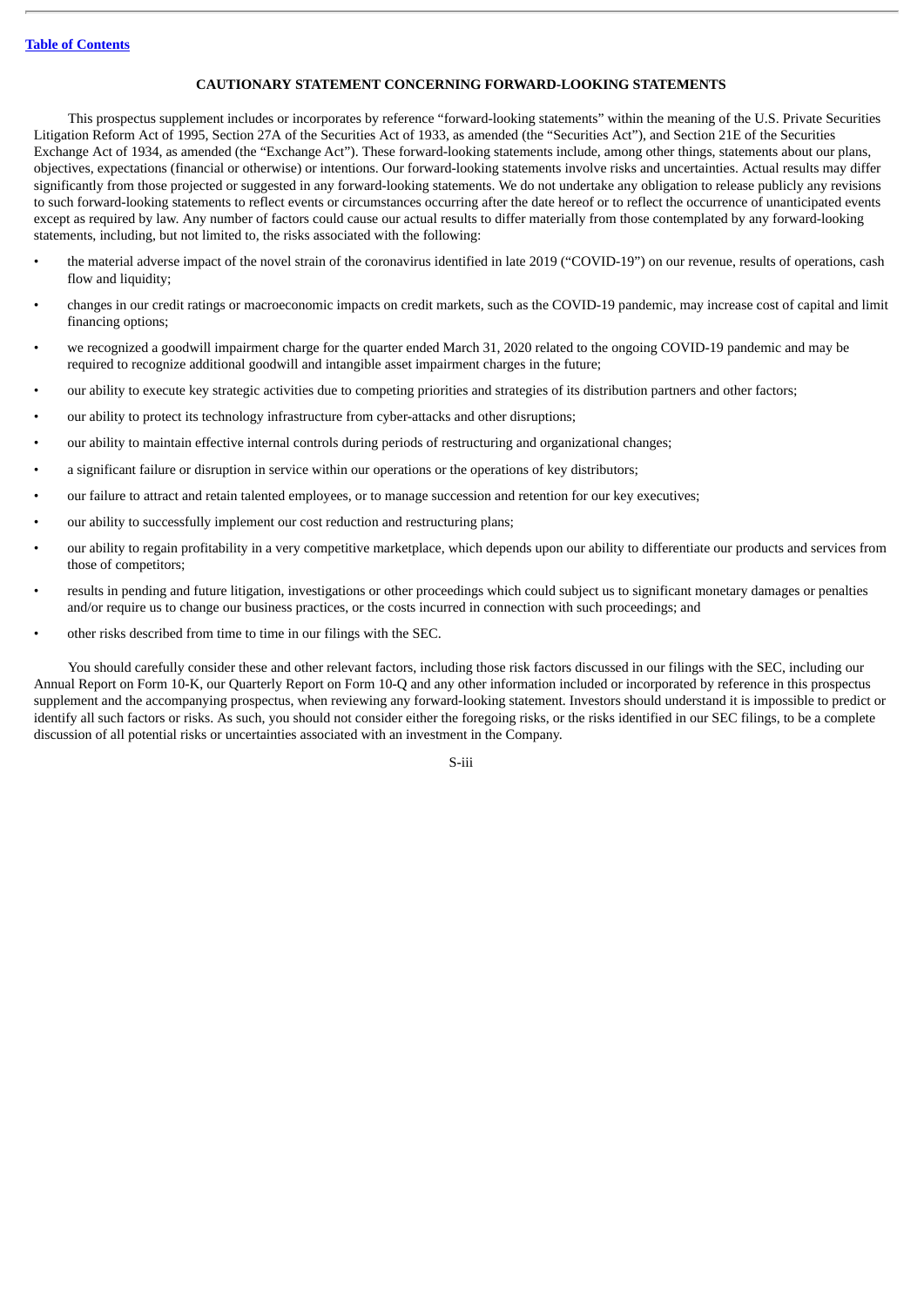## **SUMMARY**

<span id="page-5-0"></span>This summary contains basic information about us and this offering. Because it is a summary, it does not contain all of the information that you should consider before investing in the Notes. You should read this entire prospectus supplement, the accompanying prospectus and the documents incorporated by reference carefully, including the section entitled "Risk Factors" in our Annual Report on Form 10-K, our Quarterly Report on Form 10-O and the financial statements and the notes thereto and the related management's discussion and analysis incorporated by *reference into this prospectus supplement and the accompanying prospectus, before making an investment decision.*

## **DENTSPLY SIRONA Inc.**

We are the world's largest manufacturer of professional dental products and technologies, with a 133-year history of innovation and service to the dental industry and patients worldwide. We develop, manufacture and market a comprehensive solutions offering including dental equipment and dental consumable products under a strong portfolio of world class brands. We also manufacture and market healthcare consumable products. As The Dental Solutions Company, our products provide innovative, high-quality and effective solutions to advance patient care and deliver better, safer and faster dentistry.

We operate in two operating segments: Technologies & Equipment and Consumables. The Technologies & Equipment segment is responsible for the worldwide design, manufacture, sale and distribution of our Dental Technology and Equipment Products and Healthcare Consumable Products. These products include dental implants, computer-aided design/computer-aided manufacturing systems, orthodontic clear aligner products, imaging systems, treatment centers, instruments and consumable medical device products. The Consumables segment is responsible for the worldwide design, manufacture, sale and distribution of our Dental Consumable Products, which include preventive, restorative, endodontic and dental laboratory products.

DENTSPLY SIRONA Inc. is a Delaware corporation. Our principal executive office is located at 13320 Ballantyne Corporate Place, Charlotte, North Carolina 28277-3607 and our telephone number is **(**844**)** 848-0137.

#### **Recent Developments**

## *Impact of COVID-19 and Our Response*

Our net sales and net income have been impacted as a result of governments throughout the world mandating stay-at-home orders, social distancing guidelines and other mitigation-related efforts to their citizens in an effort to slow the spread of COVID-19. This also includes worldwide government mandates to limit certain dental procedures to those that could be considered emergency only.

In the beginning of 2020, we started to experience declines in customer demand in Asia as a result of the effects of COVID-19. As COVID-19 spread to other geographies during the first quarter of 2020, we experienced effects on customer demand in those regions as well. In early March 2020, we experienced declines in demand in the European region, followed by North and South America in the second half of March 2020. These decreases in demand were primarily driven by the government actions taken to limit the spread of COVID-19. Additionally, end-user demand was affected by guidance from professional dental associations recommending practitioners only perform emergency procedures.

As of the date of this prospectus supplement, we have taken the following actions in response to the pandemic:

• We implemented a COVID-19 infection crisis management process to have a unified approach to responding to employees infected by the coronavirus. All potential and actual cases across our company are reviewed to ensure that we manage exposed employees appropriately, consistently and safely.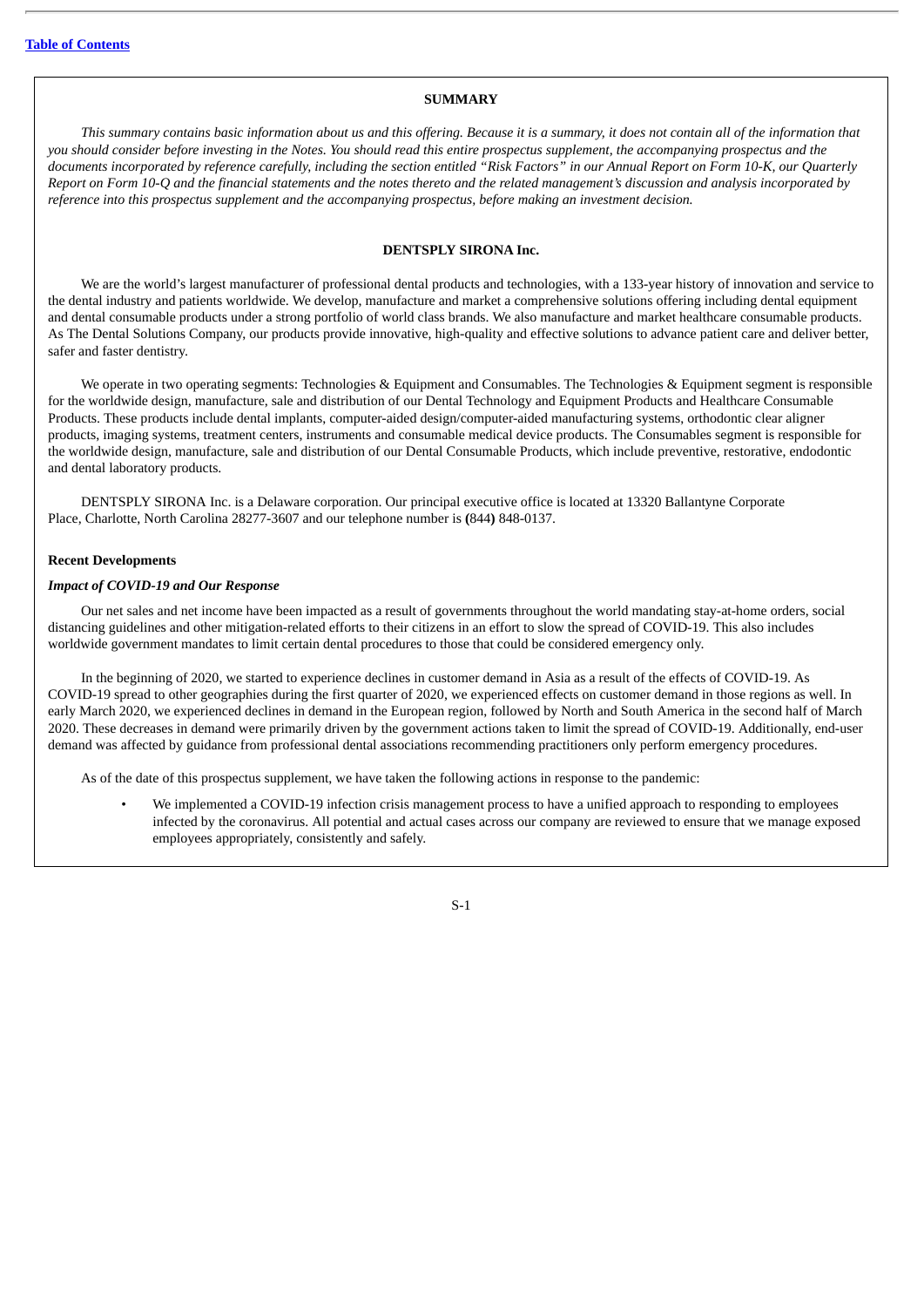- We put in place a travel ban, implemented a work from home policy where possible and banned all meetings of more than ten people. These measures were taken to limit employee exposure to COVID-19 as well as comply with stay-at-home and social distancing guidelines.
- A customer service support continuity plan was implemented to meet customer needs. Technical support is being maintained to continue to assist our customers during this period while still ensuring employees' safety.
- We suspended or significantly reduced operations at most of our principal manufacturing and distribution locations, which included furloughing employees related to these locations. While the operations were suspended or significantly reduced, we continued to fulfill customer demand. We also continued sales and manufacturing operations at normal levels within the Healthcare business.
- We reduced spending on sales, marketing and other related expenses due to the decrease in customer demand. Additionally, we instituted a global hiring freeze, a reduction in temporary employees and consultants as well as curtailed or stopped all projects that are not critical to the continuity of the business. Despite these reductions, we have maintained investment in critical capital and research and development projects as well as global efficiency and cost savings initiatives.
- During April 2020, we announced additional furloughs or the reduction of working hours for employees throughout our organization. The total number of employees impacted by these measures represents approximately 52% of our workforce. We will continue to assess our manufacturing and other functions and adjust staffing as necessary.
- For the safety of all employees and customers, we have established additional protocols as well as following all mandated regulatory requirements imposed by the country, the state and the local jurisdictions in which we operate.
- We also implemented salary reductions of up to 25% for most of our employees who were not furloughed during April 2020 where allowed by law, including members of management. The reductions are in place for at least 60 days, after which time we will review the continuation of the reductions if the impacts of COVID-19 have not lessened. Our Chief Executive Officer will forego all but that portion of his base salary necessary to fund, on an after-tax basis, his contributions to continue to participate in our health benefits plan and meet certain other legal requirements. In addition, each member of our Board of Directors has agreed to waive one quarter of his or her annual cash retainer for 2020.
- Many governments across the world have instituted programs to reimburse business entities for a portion of employee compensation expense for employees that are furloughed or that are working reduced hours. We are applying for relief under these programs as well as certain other programs instituted by governments to mitigate the negative impacts of COVID-19.
- In an effort to preserve liquidity, we have taken action related to deferring the payment of income and payroll tax related liabilities where governments have allowed such deferrals. Additionally, we implemented cost containment measures to ensure the preservation of cash.
- Further, out of an abundance of caution in order to support our liquidity, on April 9, 2020, we entered into a \$310 million 364-day senior unsecured revolving credit facility (the "2020 USD Revolving Credit Facility") with a maturity date of April 8, 2021, and on May 5, 2020, we entered into a 40 million euro 364-day revolving credit facility (the "2020 Euro Revolving Credit Facility," and together with the 2020 USD Revolving Credit Facility, the "2020 Revolving Credit Facilities") with a maturity date of April 30, 2021. The proceeds of the 2020 Revolving Credit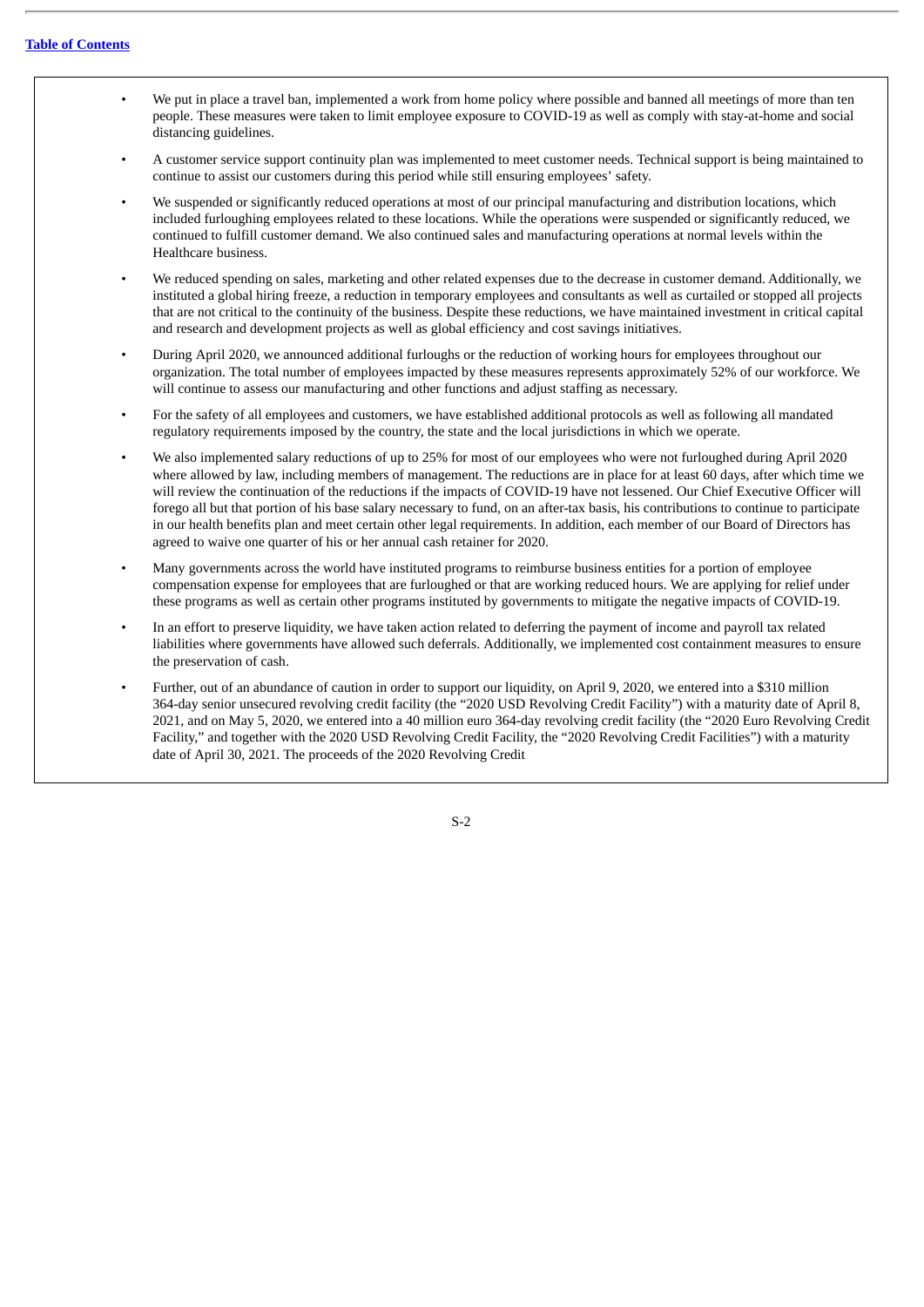Facilities will be used for working capital and other general corporate purposes. As of the date of this prospectus supplement, the 2020 Revolving Credit Facilities remain undrawn.

• In addition, on April 22, 2020, we elected to drawdown the full available amount under our existing senior unsecured multicurrency revolving credit facility (the "2018 Revolving Credit Facility"), which is equal to \$700 million. We had not previously drawn down any sums under the 2018 Revolving Credit Facility. Although we have no immediate need for additional liquidity, we elected to drawdown the 2018 Revolving Credit Facility to provide additional liquidity and financial flexibility in light of current economic conditions and uncertainties arising in connection with the COVID-19 pandemic. In connection with this offering, we intend to use a portion of the net proceeds to repay amounts outstanding under the 2018 Revolving Credit Facility. See "Use of Proceeds" and "Capitalization."

There can be no assurance that the measures we have taken or may take in the future will offset the negative impact of COVID-19.

We continue to see lower level of customer demand on a global basis as a result of government authorities extending actions taken in response to COVID-19. While government authorities are beginning to lift some of these restrictions, the end dates for all restrictions being lifted are still unknown. It is also uncertain when customer demand will return to pre-COVID-19 levels upon lifting these restrictions. As part of the process of lifting restrictions, each government authority is assessing the need for incremental procedures and regulations that may be required for customers to resume operations. It is uncertain how these procedures and regulations will impact customer demand.

We continue to operate our principal manufacturing facilities and other operations at a reduced capacity with the exception of our Healthcare business which is operating at normal capacity. While at a reduced level, we are still selling all products in our portfolio. We cannot estimate when our net sales will return to pre-COVID-19 levels or when manufacturing facilities and other operations will resume operating at a normal capacity. We continue to monitor the COVID-19 pandemic. As governmental authorities adjust restrictions globally, we will appropriately staff sales, manufacturing and other functions to meet customer demand and deliver on continuity critical projects while also complying with all government requirements.

See "Risk Factors—Risks Related to Our Business—Our revenue, results of operations, cash flow and liquidity have been and may continue to be materially adversely impacted by the ongoing COVID-19 outbreak" and "Risk Factors—Risks Related to Our Business—Changes in our credit ratings or macroeconomic impacts on credit markets, such as the COVID-19 pandemic, may increase cost of capital and limit financing options."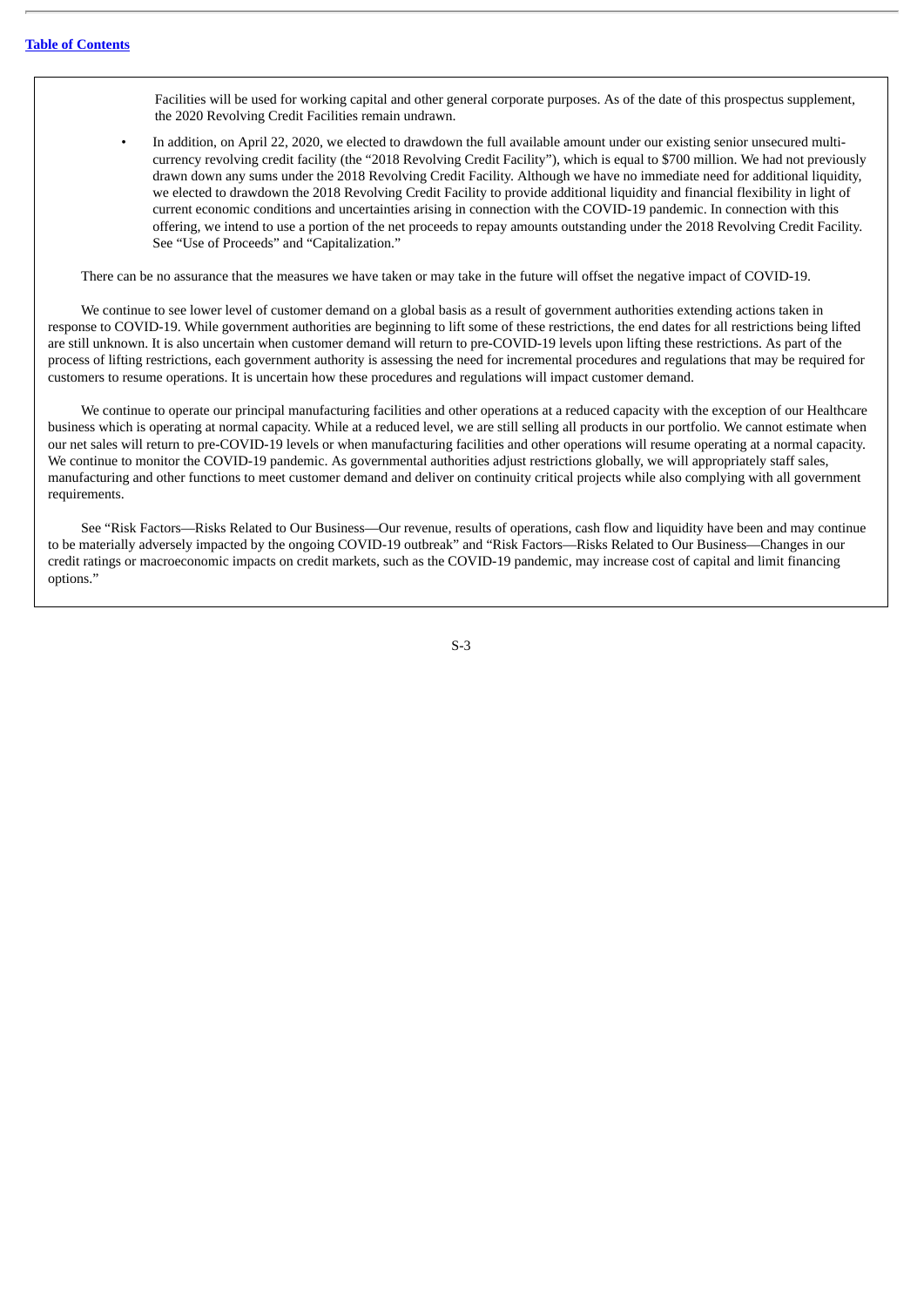## **The Offering**

The summary below describes the principal terms of the Notes. Certain of the terms and conditions described below are subject to important limitations and exceptions. The "Description of the Notes" section of this prospectus supplement and the "Description of Debt Securities" section of the accompanying prospectus contain a more detailed description of the terms and conditions of the Notes. For purposes of this section of the prospectus supplement summary, the terms "DENTSPLY SIRONA Inc.," "we," "us" and "our" refer to DENTSPLY SIRONA Inc., and not its *consolidated subsidiaries.*

| <b>Issuer</b>                               | DENTSPLY SIRONA Inc.                                                                                                                                                                                                                                                                                                                                                                                                                                                                                                                                                                                                                                                                                                                                                                                                                                                                                                                 |
|---------------------------------------------|--------------------------------------------------------------------------------------------------------------------------------------------------------------------------------------------------------------------------------------------------------------------------------------------------------------------------------------------------------------------------------------------------------------------------------------------------------------------------------------------------------------------------------------------------------------------------------------------------------------------------------------------------------------------------------------------------------------------------------------------------------------------------------------------------------------------------------------------------------------------------------------------------------------------------------------|
| <b>Securities Offered</b>                   | \$750,000,000 aggregate principal amount of 3.250% Senior Notes due 2030.                                                                                                                                                                                                                                                                                                                                                                                                                                                                                                                                                                                                                                                                                                                                                                                                                                                            |
| <b>Maturity Date</b>                        | June 1, 2030.                                                                                                                                                                                                                                                                                                                                                                                                                                                                                                                                                                                                                                                                                                                                                                                                                                                                                                                        |
| <b>Interest Rate</b>                        | The Notes will bear interest from May 26, 2020 at the rate of 3.250% per annum.                                                                                                                                                                                                                                                                                                                                                                                                                                                                                                                                                                                                                                                                                                                                                                                                                                                      |
| <b>Interest Payment Dates</b>               | Interest on the Notes is payable on June 1 and December 1 of each year, commencing on<br>December 1, 2020.                                                                                                                                                                                                                                                                                                                                                                                                                                                                                                                                                                                                                                                                                                                                                                                                                           |
| <b>Ranking</b>                              | The Notes will be our senior unsecured obligations and will rank equally with all of our other<br>existing and future unsubordinated indebtedness from time to time outstanding. Holders of any<br>secured indebtedness will have claims that are prior to your claims as holders of the Notes, to the<br>extent of the value of the assets securing such indebtedness, in the event of any bankruptcy,<br>liquidation or similar proceeding involving us. As of March 31, 2020, we had approximately<br>\$1,454 million of total debt outstanding, \$1.4 million of which was secured. The Notes will not<br>be obligations of or guaranteed by any of our subsidiaries. As a result, the Notes will be<br>structurally subordinated to all indebtedness and other liabilities of our subsidiaries. As of<br>March 31, 2020, our subsidiaries had approximately \$294 million of indebtedness and other<br>liabilities outstanding. |
| <b>Use of Proceeds</b>                      | We intend to use the net proceeds from this offering to repay \$296 million in principal amount of<br>the 2021 Notes (as defined herein) and amounts outstanding under the 2018 Revolving Credit<br>Facility. See "Use of Proceeds."                                                                                                                                                                                                                                                                                                                                                                                                                                                                                                                                                                                                                                                                                                 |
| <b>Underwriting (Conflicts of Interest)</b> | Certain of the underwriters and/or their respective affiliates may from time to time hold the 2021<br>Notes and/or currently serve as bookrunners, arrangers, lenders and/or agents under the 2018<br><b>Revolving Credit</b><br>Facility. Each of Citigroup Global Markets Inc., J.P. Morgan Securities LLC, Commerz Markets<br>LLC, MUFG Securities Americas Inc. and UniCredit Capital Markets LLC, together with their<br>respective affiliates, may receive over five percent of the net proceeds of this offering and<br>accordingly, will be deemed to have a "conflict of interest" in this offering within the meaning of<br>Financial Industry Regulatory Authority, Inc. ("FINRA") Rule 5121. Consequently, this offering<br>is being                                                                                                                                                                                     |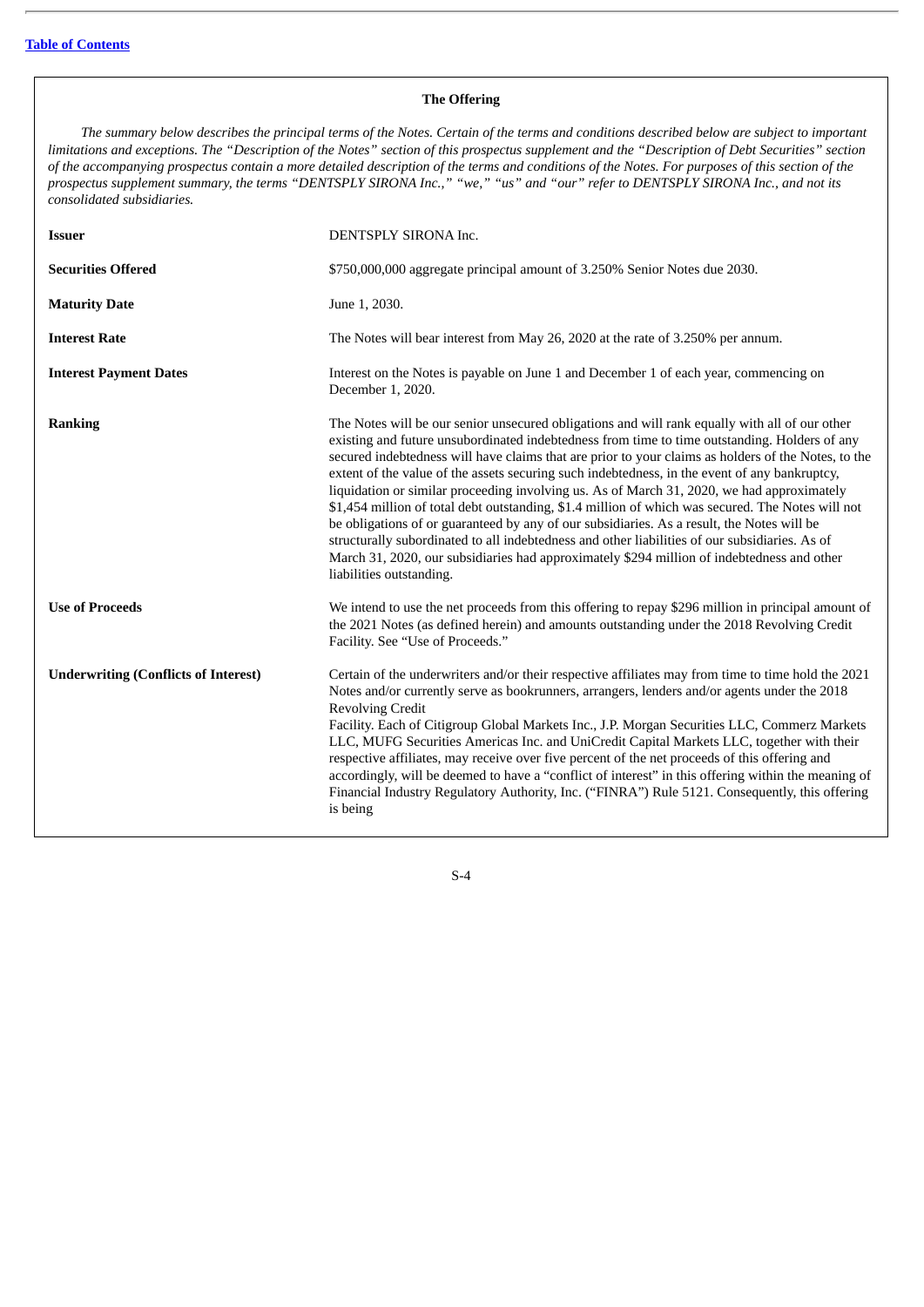|                              | conducted in compliance with FINRA Rule 5121 and such underwriters will not sell securities in<br>this offering to an account over which they exercise discretionary authority without the prior<br>specific written approval of the account holder. Because the Notes offered hereby will be rated<br>investment grade, pursuant to Rule 5121, the appointment of a qualified independent underwriter<br>is not necessary. See "Underwriting (Conflicts of Interest)-Conflicts of Interest."                                                                                                                                                                                                                                                                         |
|------------------------------|-----------------------------------------------------------------------------------------------------------------------------------------------------------------------------------------------------------------------------------------------------------------------------------------------------------------------------------------------------------------------------------------------------------------------------------------------------------------------------------------------------------------------------------------------------------------------------------------------------------------------------------------------------------------------------------------------------------------------------------------------------------------------|
| <b>Optional Redemption</b>   | We may redeem the Notes prior to their maturity at our option for cash, any time in whole or<br>from time to time in part, at the redemption price described in this prospectus supplement under<br>"Description of the Notes-Optional Redemption."                                                                                                                                                                                                                                                                                                                                                                                                                                                                                                                   |
| <b>Change of Control</b>     | If a "Change of Control Triggering Event" (as defined herein under "Description of the Notes")<br>occurs with respect to the Notes, we will be required to offer to repurchase the Notes for cash at<br>a purchase price equal to 101% of their principal amount, plus accrued and unpaid interest, if<br>any, to the date of such repurchase. See "Description of the Notes-Change of Control."                                                                                                                                                                                                                                                                                                                                                                      |
| <b>Certain Covenants</b>     | The indenture governing the Notes will contain certain restrictions, including restrictions on our<br>ability and the ability of certain of our subsidiaries to create or incur secured indebtedness and<br>our ability to enter into certain sale and leaseback transactions. These restrictions are subject to a<br>number of exceptions. See "Description of the Notes-Certain Covenants."                                                                                                                                                                                                                                                                                                                                                                         |
| <b>Further Issuances</b>     | We may from time to time, without the consent of the holders of the Notes, issue additional<br>Notes having the same ranking and the same interest rate, maturity and other terms as the Notes<br>(except for the issue date, issue price and, in some cases, the first interest payment date). Any<br>additional Notes will constitute a single series under the indenture with the Notes being offered<br>hereby. Additional Notes may constitute a separate issuance for U.S. federal income tax<br>purposes.                                                                                                                                                                                                                                                      |
| <b>Denomination and Form</b> | We will issue the Notes in the form of one or more fully registered global notes registered in the<br>name of the nominee of The Depository Trust Company ("DTC"). Beneficial interests in the<br>Notes will be represented through book-entry accounts of financial institutions acting on behalf<br>of beneficial owners as direct and indirect participants in DTC. Clearstream Banking, SA and<br>Euroclear Bank, as operator of the Euroclear System, will hold interests on behalf of their<br>participants through their respective U.S. depositaries, which in turn will hold such interests in<br>accounts as participants of DTC. The Notes will be issued only in minimum denominations of<br>\$2,000 and integral multiples of \$1,000 above that amount. |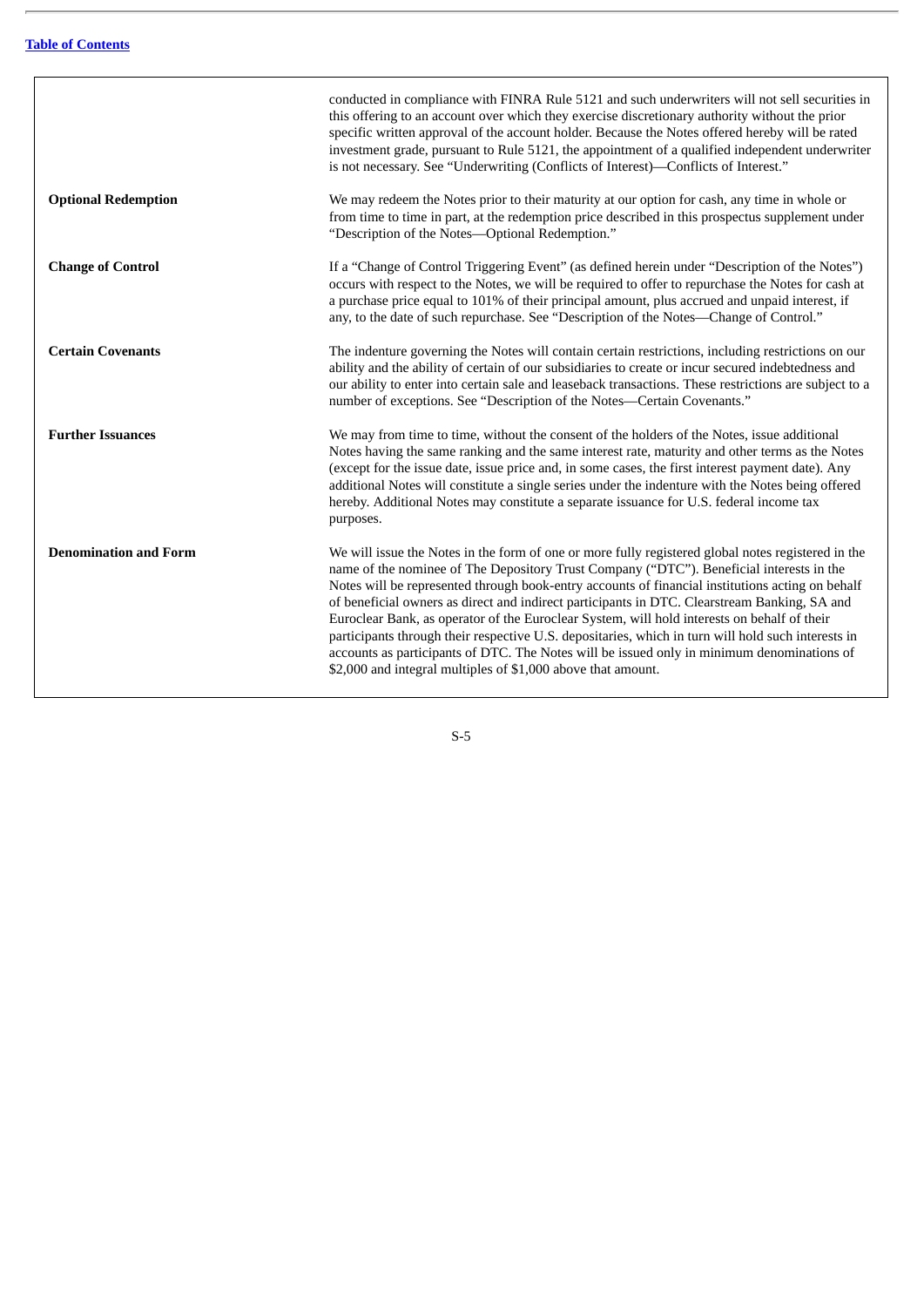| Trustee              | Wells Fargo Bank, National Association.                                                                                                                                                                                                                                                                                                                              |
|----------------------|----------------------------------------------------------------------------------------------------------------------------------------------------------------------------------------------------------------------------------------------------------------------------------------------------------------------------------------------------------------------|
| <b>Governing Law</b> | The indenture and the Notes will be governed by and construed in accordance with the laws of<br>the State of New York.                                                                                                                                                                                                                                               |
| <b>Risk Factors</b>  | Investing in the Notes involves risks. You should carefully consider all of the information in this<br>prospectus supplement, the accompanying prospectus and the documents incorporated by<br>reference. In particular, you should evaluate the information set forth under "Risk Factors"<br>beginning on page S-9 before deciding whether to invest in the Notes. |

| w                            |  |
|------------------------------|--|
| I<br>I<br>۰,<br>×<br>۰,<br>× |  |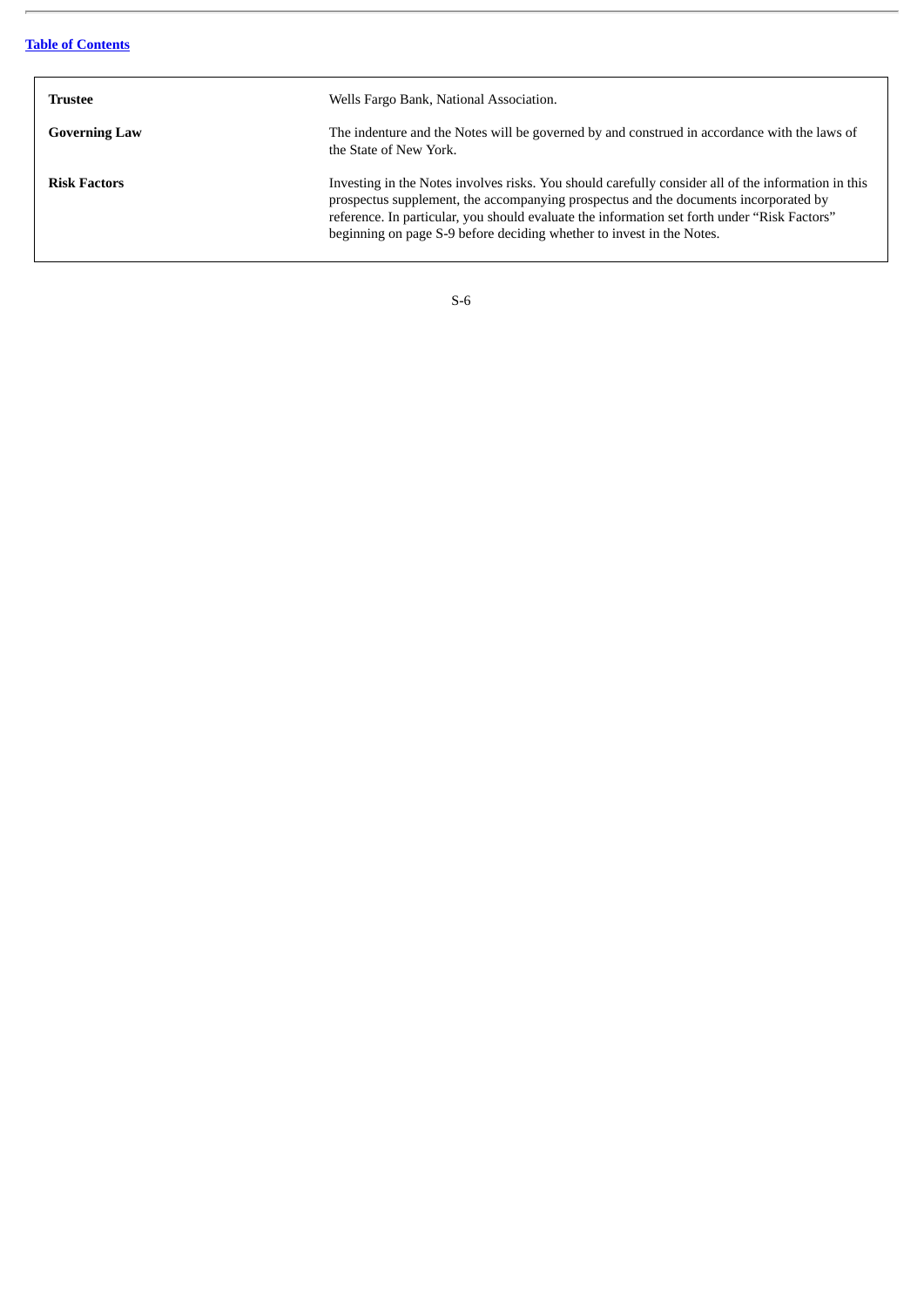#### **Summary Historical Consolidated Financial Information**

The following summary historical financial information for the years ended December 31, 2019, 2018 and 2017 and as of December 31, 2019 and 2018 has been derived from our audited consolidated financial statements incorporated by reference in this prospectus supplement and the accompanying prospectus. The following summary historical financial information for the three months ended March 31, 2020 and 2019 and as of March 31, 2020 has been derived from our unaudited interim consolidated financial statements incorporated by reference in this prospectus supplement and the accompanying prospectus. Such interim consolidated financial information reflects all adjustments, consisting only of normal and recurring adjustments, that we consider necessary for the fair presentation of the results for those periods. The interim consolidated financial information is not necessarily indicative of the results that may be obtained for a full year.

You should read this data in conjunction with, and it is qualified by reference to, the section entitled "Management's Discussion and Analysis of Financial Condition and Results of Operations" and the consolidated financial statements of DENTSPLY SIRONA Inc. and the related notes incorporated by reference into this prospectus supplement and the accompanying prospectus.

|                                                                  | <b>Three Months Ended</b><br>March 31, |            |                                         | <b>Year Ended December 31</b> |              |
|------------------------------------------------------------------|----------------------------------------|------------|-----------------------------------------|-------------------------------|--------------|
|                                                                  | 2020                                   | 2019       | 2019                                    | 2018                          | 2017         |
|                                                                  | (unaudited)                            |            | (in millions, except per share amounts) |                               |              |
| <b>Consolidated Statement of Operations Data:</b>                |                                        |            |                                         |                               |              |
| Net sales                                                        | \$874.3                                | \$946.2    | \$4,029.2                               | \$3,986.3                     | \$3,993.4    |
| Cost of products sold                                            | 406.5                                  | 446.5      | 1,864.1                                 | 1,918.5                       | 1,804.9      |
| Gross profit                                                     | 467.8                                  | 499.7      | 2,165.1                                 | 2,067.8                       | 2,188.5      |
| Selling, general and administrative expenses                     | 393.5                                  | 431.9      | 1,723.5                                 | 1,719.1                       | 1,674.7      |
| Goodwill impairment                                              | 156.6                                  |            |                                         | 1,085.8                       | 1,650.9      |
| Restructuring and other costs                                    | 42.5                                   | 20.5       | 80.7                                    | 221.0                         | 425.2        |
| Operating income                                                 | (124.8)                                | 47.3       | 360.9                                   | (958.1)                       | (1, 562, 3)  |
| Other income and expenses:                                       |                                        |            |                                         |                               |              |
| Interest expense                                                 | 6.7                                    | 8.4        | 29.4                                    | 37.3                          | 38.3         |
| Interest income                                                  | (0.4)                                  | (1.1)      | (2.4)                                   | (2.1)                         | (2.4)        |
| Other expense (income), net                                      | (1.4)                                  | (13.8)     | (11.5)                                  | (34.9)                        | 5.3          |
| Income before income taxes                                       | (129.7)                                | 53.8       | 345.4                                   | (958.4)                       | (1,603.5)    |
| Provision for income taxes                                       | 10.2                                   | 14.6       | 82.3                                    | 52.5                          | (53.2)       |
| Net income                                                       | (139.9)                                | 39.2       | 263.1                                   | (1,010.9)                     | (1,550.3)    |
| Less: Net income attributable to noncontrolling interests        |                                        |            | 0.2                                     | 0.1                           | (0.3)        |
| Net income attributable to DENTSPLY SIRONA Inc.                  | \$(139.9)                              | 39.2<br>\$ | \$262.9                                 | \$(1,011.0)                   | \$(1,550.0)  |
| Net income per common share attributable to DENTSPLY SIRONA Inc. |                                        |            |                                         |                               |              |
| <b>Basic</b>                                                     | \$<br>(0.63)                           | \$<br>0.18 | \$.<br>1.18                             | \$<br>(4.51)                  | \$<br>(6.76) |
| Diluted                                                          | (0.63)                                 | 0.17       | 1.17                                    | (4.51)                        | (6.76)       |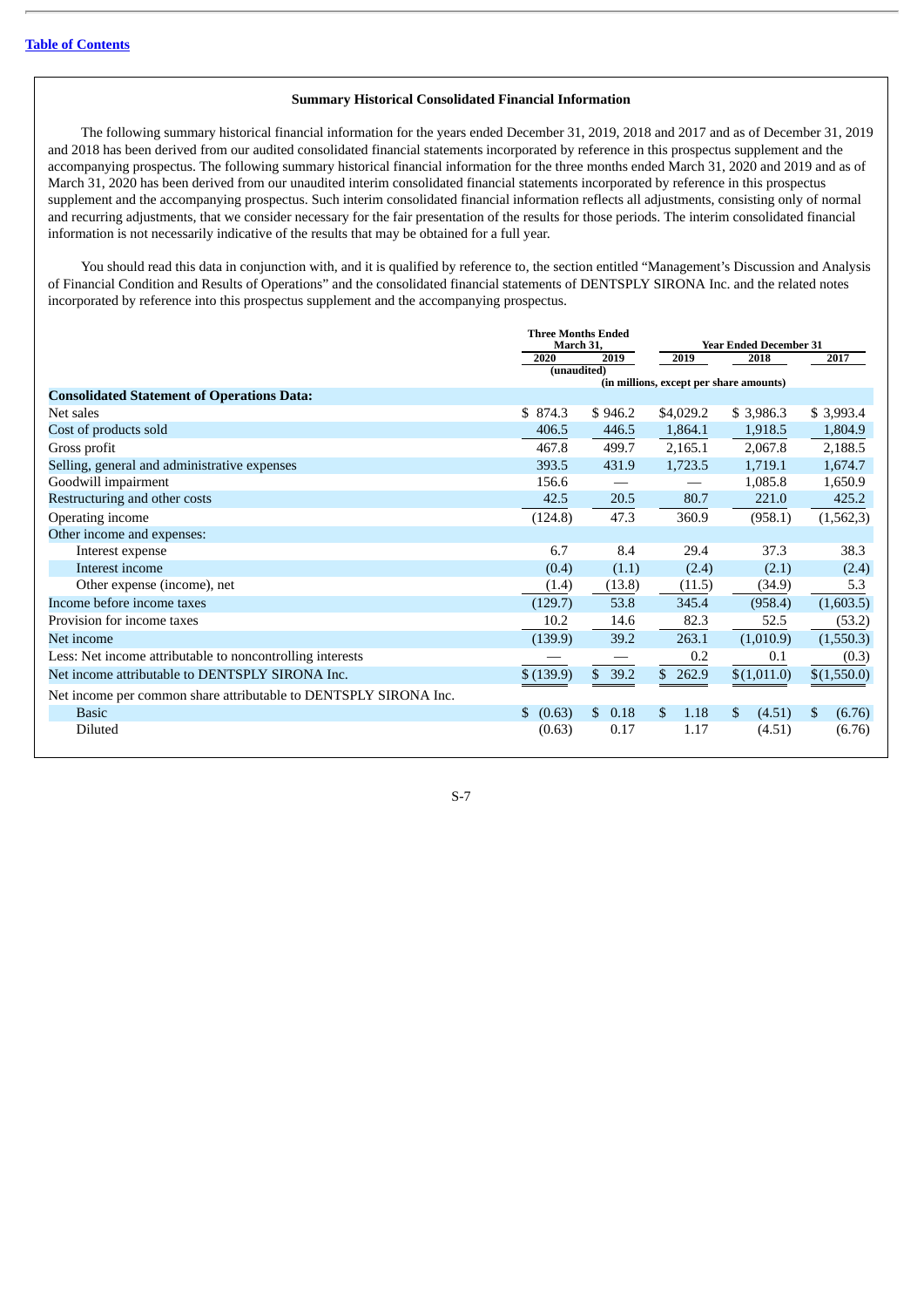|                                           | As of March 31, 2020 | 2019          | As of December 31,<br>2018 |
|-------------------------------------------|----------------------|---------------|----------------------------|
|                                           | (unaudited}          | (in millions) |                            |
| <b>Consolidated Balance Sheet Data:</b>   |                      |               |                            |
| Assets                                    |                      |               |                            |
| Cash and cash equivalents                 | \$<br>235.9          | 404.9<br>\$.  | 309.6<br>\$.               |
| Accounts and notes receivables trade, net | 709.1                | 782.0         | 701.9                      |
| Inventories, net                          | 590.5                | 561.7         | 598.9                      |
| Total current assets                      | 1,805.2              | 1,999.9       | 1,888.0                    |
| Property, plant and equipment, net        | 776.6                | 802.4         | 870.6                      |
| Goodwill, net                             | 3,191.8              | 3,396.5       | 3,431.3                    |
| <b>Total assets</b>                       | 8,058.4              | 8,602.9       | 8,687.0                    |
| <b>Liabilities and Equity</b>             |                      |               |                            |
| Total current liabilities                 | 891.5                | 995.5         | 1,013.3                    |
| Long-term debt                            | 1,421.2              | 1,433.1       | 1,564.9                    |
| <b>Total liabilities</b>                  | 3,368.2              | 3,508.0       | 3,544.0                    |
| Total equity                              | 4,690.2              | 5,094.9       | 5,133.0                    |
| Total liabilities and equity              | 8,058.4              | 8.602.9       | 8,687.0                    |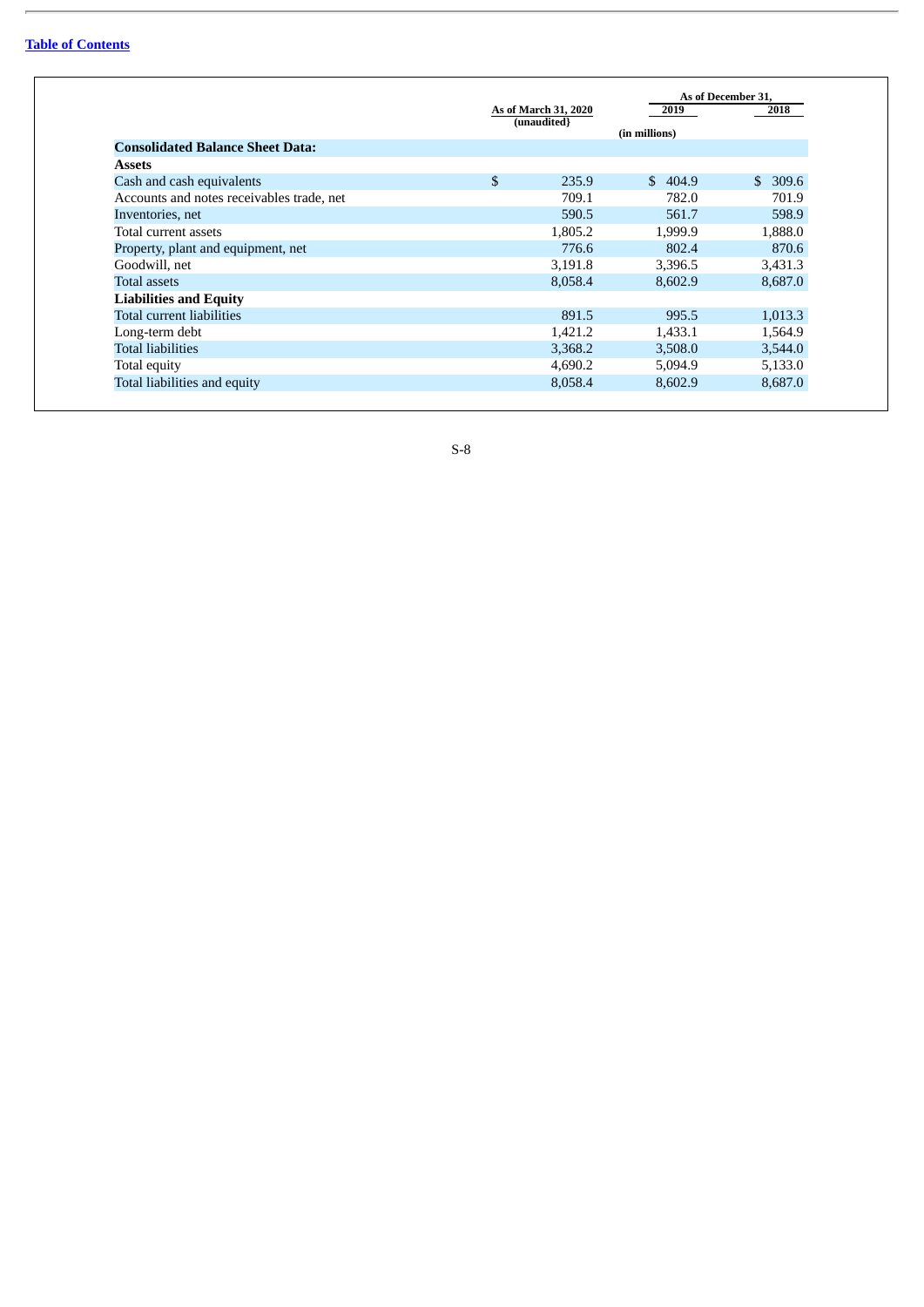#### **RISK FACTORS**

<span id="page-13-0"></span>In considering whether to invest in the Notes, you should carefully consider all of the information included in this prospectus supplement, the accompanying prospectus and the documents incorporated by reference. In particular, before deciding whether to invest in the Notes, you should carefully consider the risk factors described below, the discussion of risks relating to our business under the caption "Risk Factors" in our Annual Report on Form 10-K and our Quarterly Report on Form 10-Q, and the factors listed under "Cautionary Statement Concerning Forward-Looking Statements." Additional risks not presently known to us or that we currently deem immaterial may also impair our business operations, and the risks described below and in the documents incorporated by reference may also adversely affect our business in ways we have not described or do not currently anticipate. Our business, financial condition and results of operations could be materially adversely affected by any of these risks. In such *case, you may lose all or part of your original investment.*

## **Risks Related to Our Business**

## Our revenue, results of operations, cash flow and liquidity have been and may continue to be materially adversely impacted by the ongoing *COVID-19 outbreak.*

We are closely monitoring the global impacts of the COVID-19 pandemic, which has materially adversely affected, and is expected to continue to materially adversely affect, revenue, results of operations, cash flow and liquidity. As a result of the global outbreak of COVID-19, which has been declared a global pandemic by the World Health Organization, certain actions are being taken by governmental authorities and private enterprises globally to control the outbreak, including restrictions on public gatherings, travel and commercial operations, temporary closures or decreased operations of dental offices, as well as certain government mandates to limit certain dental procedures to those that could be considered emergency only. These measures, as well as guidance from professional dental associations recommending practitioners only perform emergency procedures, and the impact of COVID-19 generally, have resulted in, or may result in:

- temporary closures or significantly reduced operations at most of our principal manufacturing and distribution locations, including furloughing employees related to these locations, which have reduced our ability to manufacture and deliver products to customers;
- global reductions in customer demand for certain of our products and services;
- fear of exposure to or actual effects of the COVID-19 pandemic in countries where operations or customers are located which may lead to decreased procedures at dental offices, with such impacts including, but not limited to, significant reductions in demand or significant volatility in demand for one or more of our products;
- decreased financial viability of our suppliers, which could cause them to change the terms on which they are willing to provide products to us;
- the inability or failure of customers to timely meet payment obligations or significant disruptions in their ability to do so, which may be caused by their own financial or operational difficulties, which may materially impact our cash flow, liquidity and statements of operations;
- a recession or prolonged period of economic slowdown, which may significantly reduce our cash flow and negatively impact the cost and access to capital and funding sources for us;
- our inability to maintain compliance with covenants under our revolving credit facilities; or
- the reduced availability of key employees or members of management due to quarantine or illness as a result of COVID-19, which may temporarily affect our financial performance and results of operations.

If we are unable to mitigate these or other similar risks, our business, results of operations and financial condition may be adversely affected.

#### $S_0$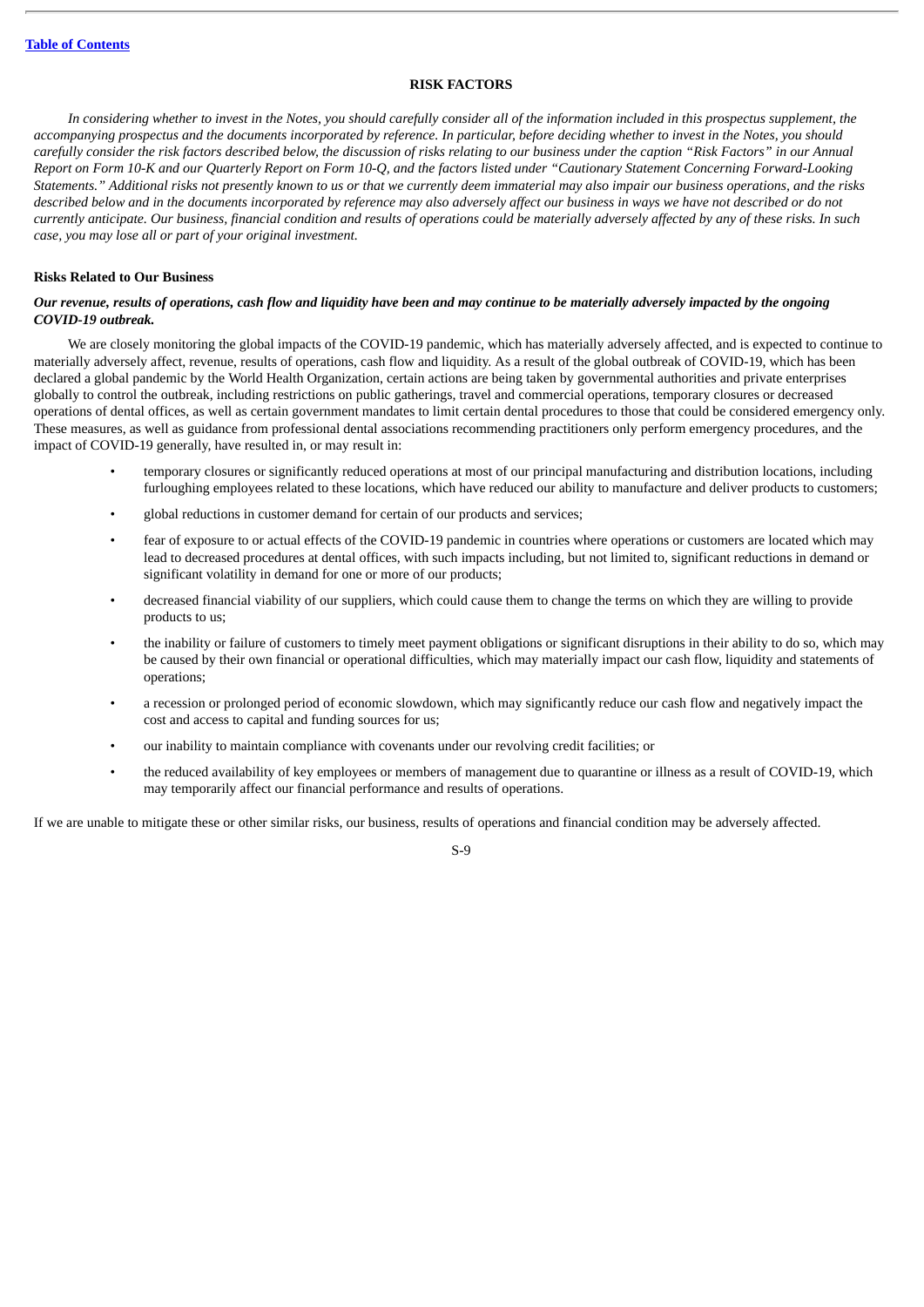We do not yet know the full extent of the impact of COVID-19 on our business, operations or the global economy. Given the ongoing and dynamic nature of the COVID-19 outbreak, it is very difficult to predict the severity of the impact on our business. The extent of such impact will depend on future developments, which are highly uncertain and cannot be predicted, including new information which may emerge concerning the spread and severity of outbreak and actions taken to address its impact, among others. There are no comparable recent events which may provide guidance as to the effect of the spread of the COVID-19. To the extent that the COVID-19 outbreak continues to adversely affect the business and financial performance, it also could heighten many of the other risks described in our Annual Report on Form 10-K for the year ended December 31, 2019 and in this prospectus supplement.

## Changes in our credit ratings or macroeconomic impacts on credit markets, such as the COVID-19 pandemic, may increase cost of capital and limit *financing options.*

We utilized the short and long-term debt markets to obtain capital from time to time. Our continued access to sources of liquidity depends on multiple factors, including global economic conditions, the condition of global credit markets, the availability of sufficient amounts of financing, operating performance and credit ratings. Macroeconomic conditions, such as the COVID-19 pandemic, have resulted in significant disruption in the credit markets, which may adversely affect our ability to refinance existing debt or obtain additional financing to support operations or to fund new acquisitions or capital-intensive internal initiatives. On March 30, 2020, S&P Global Ratings affirmed our BBB issuer credit rating, but changed the outlook to negative from stable. Future adverse changes in our credit ratings may result in increased borrowing costs for future long-term debt or shortterm borrowing facilities which may in turn limit financing options, including access to the unsecured borrowing market. We currently have access to approximately \$1,055 million of committed credit facilities and currently have availability of \$310 million and 40 million euro, both under the 2020 Revolving Credit Facilities, which provides additional sources of liquidity, but the ability to access the 2020 Revolving Credit Facilities depends on, among other things, compliance with certain covenants, and we may not be able to maintain compliance with such covenants if the deterioration of our business continues. There is no guarantee that additional debt financing will be available in the future to fund obligations, or that it will be available on commercially reasonable terms, in which case we may need to seek other sources of funding. In addition, the terms of future debt agreements could include additional restrictive covenants that would reduce flexibility.

## We recognized a goodwill impairment charge for the quarter ended March 31, 2020 related to the ongoing COVID-19 pandemic and may be *required to recognize additional goodwill and intangible asset impairment charges in the future.*

In accordance with accounting principles generally accepted in the United States, we review our goodwill and intangible assets for impairment when events or changes in circumstances indicate the carrying value may not be recoverable. Additionally, goodwill and indefinite-lived intangible assets are required to be tested for impairment at least annually. The valuation models used to determine the fair value of goodwill or indefinite-lived intangible assets are dependent upon various assumptions and reflect management's best estimates. Significant management assumptions, which are critical in this fair value determination, include, without limitation, revenue growth rates, operating margins, weighted average cost of capital ("WAAC"), future economic and market conditions (including with respect to the dental and medical device industries), net sales growth, gross profit rates, discount rates, earnings multiples and future cash flow projections. Any changes to the assumptions and estimates made by management may cause a change in circumstances indicating that the carrying value of the goodwill and indefinite-lived assets in our reporting unit may not be recoverable.

During the quarter ended March 31, 2020, our estimates and assumptions made at our last annual impairment test, on April 30, 2019, have been unfavorably impacted by the COVID-19 pandemic. We have experienced a meaningful decrease in customer demand for our products as a result of stay-at-home orders, travel restrictions and social distancing guidelines set forth by governmental authorities throughout the world in response to the COVID-19 pandemic.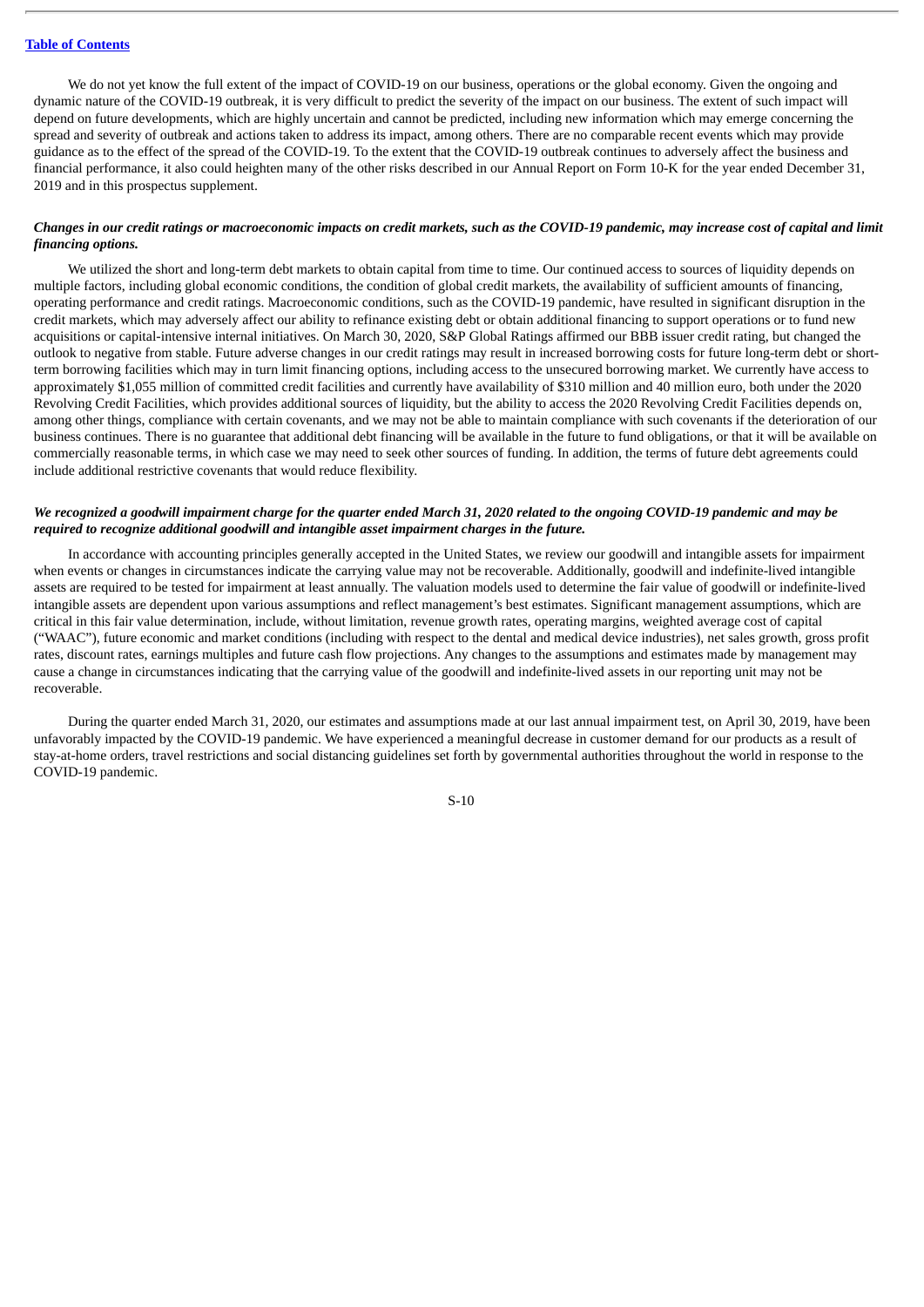In connection with our preparation of the financial statements for the quarter ended March 31, 2020, we identified a triggering event where we determined it was necessary to record a \$156.6 million non-cash impairment charge related to goodwill associated with the Equipment & Instruments reporting unit, within the Technologies & Equipment segment, as well as \$38.7 million impairment charge related to indefinite-lived intangible assets held by businesses within this reporting unit. The impairment takes into consideration our updated business outlook for the remainder of calendar year 2020, pursuant to which we updated future assumptions and projections related to our reporting unit amid the ongoing COVID-19 pandemic. After updating the assumptions and projections, we then calculated an estimate of the fair value for this reporting unit. As of March 31, 2020, we determined that one reporting unit had an indication of impairment. In determining the impairment loss, we recorded an amount equal to the excess of the assets' carrying amount over its fair value as determined by an analysis of discounted future cash flows. See Part I, Item 1, Note 12, Goodwill and Intangible Assets, in the notes to the unaudited interim consolidated financial statements contained in our Quarterly Report on Form 10-Q for the quarter ended March 31, 2020. We also disclosed in Part I, Item 2 of our Quarterly Report on Form 10-Q for the quarter ended March 31, 2020, Critical Accounting Policies, had we applied a hypothetical 100 basis points increase to the WACC rate or a hypothetical 10% decrease in fair value to our reporting units not impaired, one reporting unit, within the Technologies & Equipment segment, would have a fair value that approximates book value. Goodwill for this reporting unit totals \$1.1 billion at March 31, 2020.

The goodwill impairment analysis is sensitive to changes in key assumptions used, such as future cash flows, discount rates and growth rates as well as current market conditions in both the U.S. and globally, all of which are being unfavorably impacted by the ongoing COVID-19 pandemic. If the assumptions and projections used in the analysis are not realized, it is possible that an additional impairment charge may need to be recorded in the future. We cannot accurately predict the amount and timing of any impairment of goodwill or other indefinite-lived intangible assets. Further, as the year progresses, we will need to continue to evaluate the carrying value of goodwill and indefinite-lived intangible assets for all of our reporting units. Any additional impairment charges that we may take in the future could be material to our results of operations and financial position.

#### **Risk Factors Relating to the Notes**

#### *The Notes are unsecured.*

The Notes are unsecured. The indenture for the Notes does not restrict our ability to incur additional indebtedness, including secured indebtedness generally. Holders of any secured indebtedness will have claims that are prior to your claims as holders of the Notes, to the extent of the value of the assets securing such indebtedness, in the event of any bankruptcy, liquidation or similar proceeding involving us.

#### *The Notes are structurally subordinated to all liabilities of our subsidiaries.*

None of our subsidiaries has guaranteed or otherwise become obligated with respect to the Notes. Accordingly, our right to receive assets from any of our subsidiaries upon its bankruptcy, liquidation or reorganization, and the right of holders of the Notes to participate in those assets, is structurally subordinated to claims of that subsidiary's creditors, including trade creditors. The indenture governing the Notes does not restrict the amount of debt that our subsidiaries may incur.

#### *We require cash from our subsidiaries to make payments on the Notes.*

Our operations are substantially conducted through our subsidiaries. As a result, the cash flow and the consequent ability to service our indebtedness, including the Notes, is in large part dependent upon the earnings of our subsidiaries and the distribution of those earnings to us or upon the payment of funds to us by those subsidiaries. Our subsidiaries are separate and distinct legal entities and have no obligation to pay any amounts due pursuant to the Notes or to make funds available to us, whether by dividends, loans or other payments,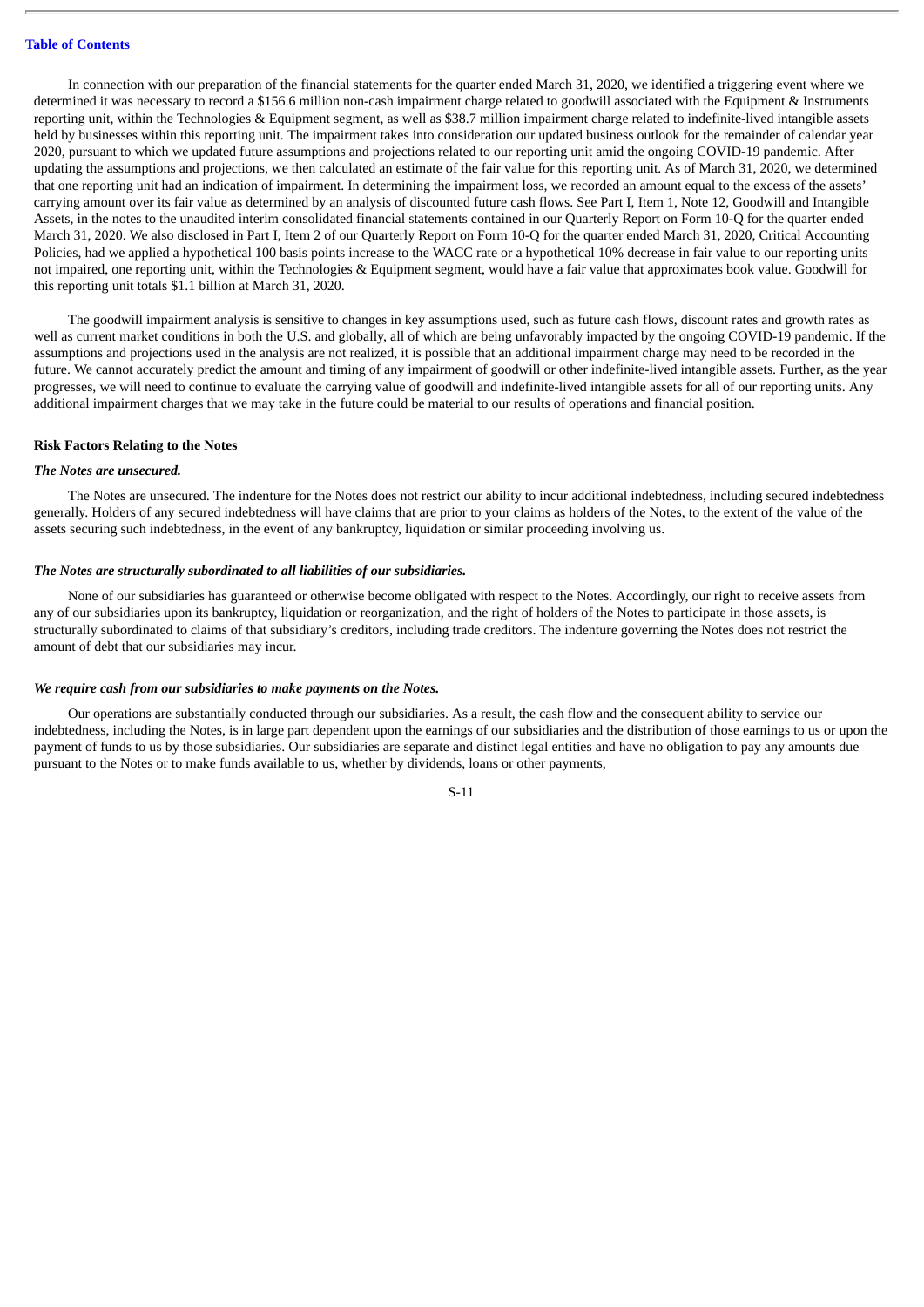except to the extent that there are enforceable inter-company obligations created in the future. In addition, the payment of dividends and the making of loans and advances to us by our subsidiaries may be subject to contractual or statutory restrictions, are contingent upon the earnings of those subsidiaries and are subject to various business considerations. In addition, as described above, as an equity holder of our subsidiaries, our ability to participate in any distribution of assets of any subsidiary is "structurally subordinate" to the claims of the creditors of that subsidiary. If we are unable to obtain cash from our subsidiaries, we may be unable to fund required payments in respect of the Notes.

In addition, our ability to repatriate cash generated by our foreign operations or borrow from our foreign subsidiaries may be limited by tax, foreign exchange or other laws. Foreign tax laws may affect our ability to repatriate cash from foreign subsidiaries. Foreign earnings may be subject to withholding requirements for foreign taxes. Cash we hold in foreign entities may become subject to exchange controls that prevent such cash from being converted into other currencies, including U.S. dollars. If our ability to repatriate cash generated by our foreign operations or borrow from our foreign subsidiaries is limited by tax, foreign exchange or other laws, our ability to make payments on our debt, including amounts due under the Notes, would be harmed.

#### *Redemption may adversely affect your return on the Notes.*

The Notes will be redeemable at our option, and therefore we may choose to redeem the Notes at times when prevailing interest rates are relatively low. As a result, you may not be able to reinvest the proceeds you receive from the redemption in a comparable security at an effective interest rate as high as the interest rate on your Notes being redeemed.

#### The Notes have no prior public market, and we cannot assure you that a public market will develop or be sustained after the offering.

There is currently no public market for the Notes. We have not applied and do not intend to apply to list the Notes on any securities exchange or for quotation of the Notes on any automated dealer quotation system. We have been advised by the underwriters that they presently intend to make a market in the Notes. However, they are not obligated to do so and may discontinue any market-making in the Notes at any time in their sole discretion. We cannot assure you that an active trading market for the Notes will develop, be maintained or be liquid. If an active trading market for the Notes does not develop, is not maintained or is not liquid, the market price of the Notes may be adversely affected.

#### We cannot assure you as to the market price for the Notes and the market price may be volatile.

If you are able to resell your Notes, the price you receive will depend on many factors that may vary over time, including:

- our credit ratings;
- the number of potential buyers of the Notes;
- the level of liquidity of the Notes;
- our financial performance;
- the amount of total indebtedness we have outstanding;
- the level, direction and volatility of market interest rates and credit spreads generally;
- the market for similar securities;
- the repayment and redemption features of the Notes; and
- the time remaining until your Notes mature.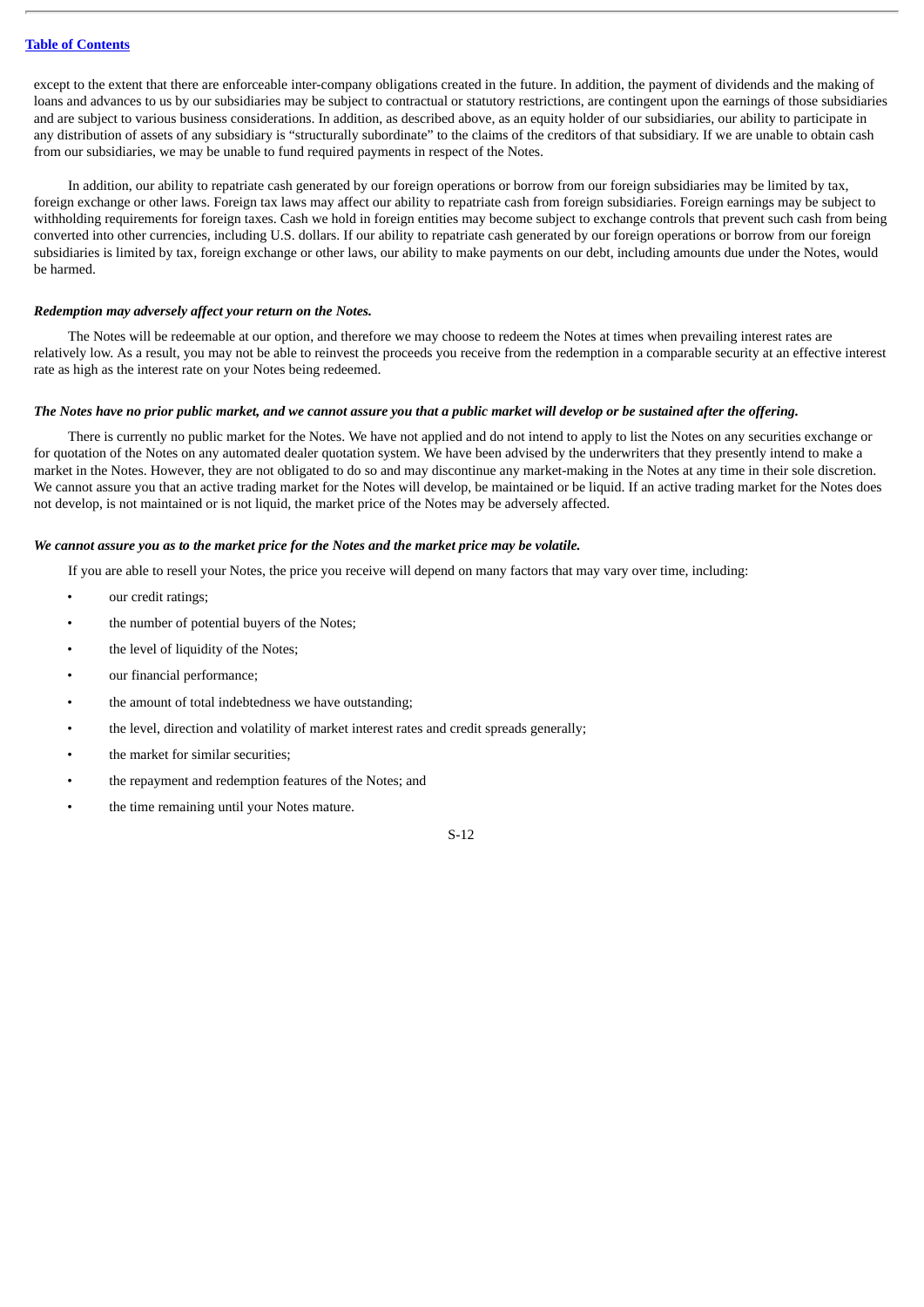As a result of these and other factors, you may be able to sell your Notes only at a price below that which you believe to be appropriate, including a price below the price you paid for them.

#### *There is no limit on our ability to issue additional Notes.*

Under the terms of the indenture under which the Notes will be issued, we may issue additional Notes without the consent of the holders of the Notes outstanding at the time of the issuance. Any such additional Notes, together with all other outstanding Notes, will constitute a single series of Notes under the indenture, including for voting purposes should a vote or consent of holders be sought.

#### *Our ability to repurchase Notes upon a change of control may be limited.*

Upon the occurrence of a Change of Control Triggering Event (as defined herein under "Description of the Notes—Change of Control") with respect to the Notes, each holder of the Notes will have the right to require us to repurchase such holder's Notes, unless we have exercised our right to redeem the Notes as described under "Description of the Notes—Optional Redemption." If a Change of Control Triggering Event were to occur, but we did not have sufficient funds to pay the Change of Control Payment (as defined herein under "Description of the Notes—Change of Control") for all or a portion of the Notes that were properly tendered, that failure would constitute an event of default under the indenture governing the Notes. A change of control may also require us to make an offer to purchase certain of our other indebtedness and may give rise to an event of default under our revolving credit facilities. We may not have sufficient funds to purchase all of the affected indebtedness and repay the amounts owing under our revolving credit facilities.

#### *Changes in our credit ratings may adversely affect the value of the Notes.*

Our long-term debt is subject to periodic review by independent credit rating agencies. Such ratings are limited in scope, and do not address all material risks relating to an investment in the notes, but rather reflect only the view of each rating agency at the time the rating is issued. Such ratings are not recommendations to buy, sell or hold the Notes. An explanation of the significance of such rating may be obtained from such rating agency. There can be no assurance that such credit ratings will remain in effect for any given period of time or that such ratings will not be lowered, suspended or withdrawn entirely by the rating agencies, if, in each rating agency's judgment, circumstances so warrant. It is also possible that any such rating may be lowered in connection with the COVID-19 outbreak. See "—Risks Related to Our Business—Our revenue, results of operations, cash flow and liquidity have been and may continue to be materially adversely impacted by the ongoing COVID-19 outbreak" and "—Risks Related to Our Business —Changes in our credit ratings or macroeconomic impacts on credit markets, such as the COVID-19 pandemic, may increase cost of capital and limit financing options." Actual or anticipated changes or downgrades in our credit ratings, including any announcement that our ratings are under further review for a downgrade, are likely to adversely affect the market value of the Notes and could increase our corporate borrowing costs. In this circumstance, no person or entity is obliged to provide any additional support or credit enhancement with respect to the Notes.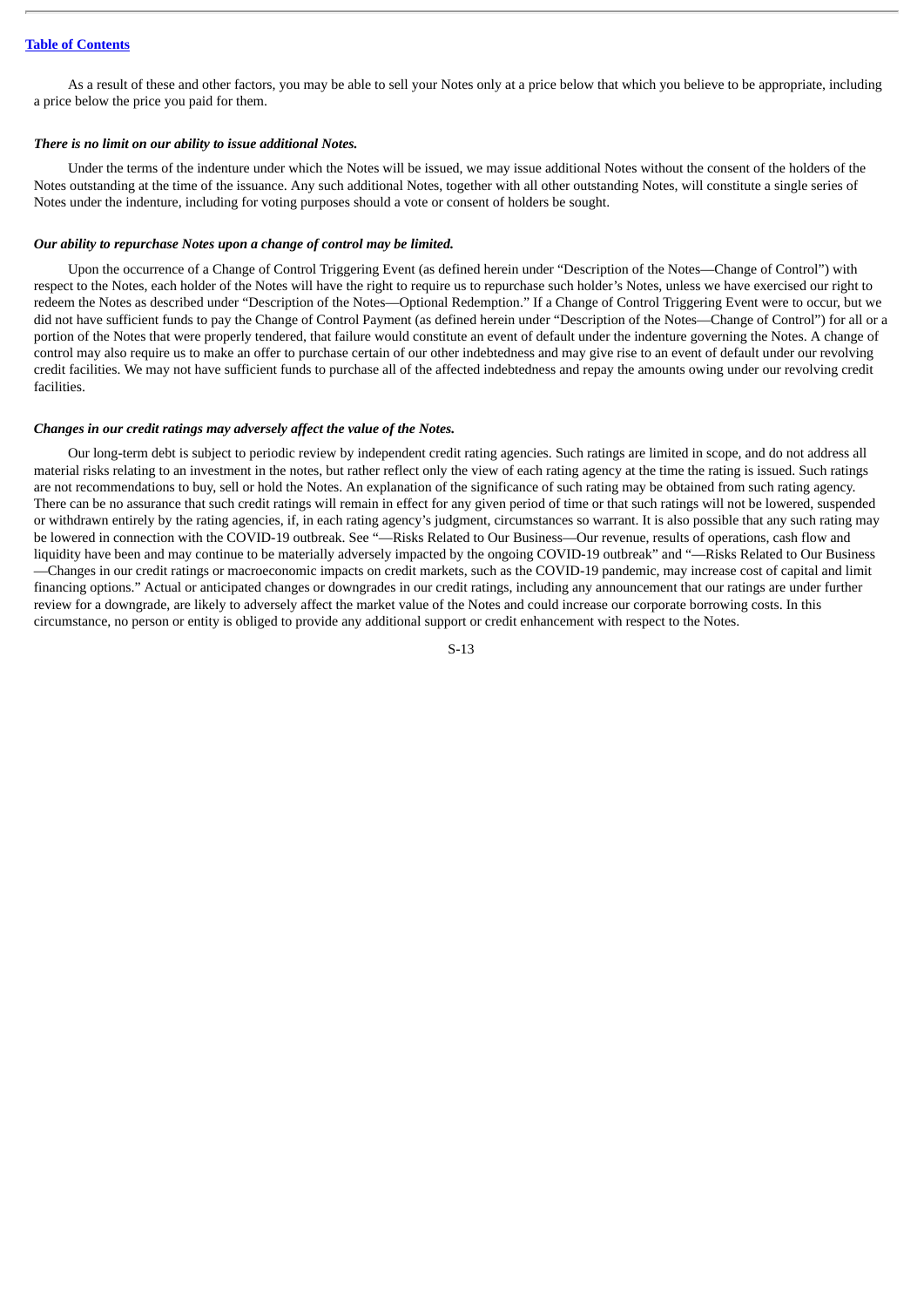#### **USE OF PROCEEDS**

<span id="page-18-0"></span>We expect to receive net proceeds from this offering of approximately \$742.0 million, after expenses and the underwriting discount.

We intend to use the net proceeds from this offering to repay \$296 million in principal amount of 4.125% Senior Notes due 2021 (the "2021 Notes") and amounts outstanding under the 2018 Revolving Credit Facility.

The 2021 Notes bear interest at a rate of 4.125% and mature on August 15, 2021. As of March 31, 2020, we had \$700 million of borrowings outstanding under our 2018 Revolving Credit Facility, which bear interest at the rate of adjusted LIBOR plus 1.25%. Our 2018 Revolving Credit Facility matures on July 28, 2024. The \$700 million of borrowings under the 2018 Revolving Credit Facility was borrowed as a precautionary measure to provide additional liquidity and financial flexibility in light of current economic conditions and uncertainties arising in connection with the COVID-19 pandemic. We had not previously drawn down any sums under the 2018 Revolving Credit Facility. See "Summary—Recent Developments—Impact of COVID-19 and Our Response." Amounts repaid under the 2018 Revolving Credit Facility may be re-borrowed in the future.

Pending application of the net proceeds of this offering as described above, we expect to hold the net proceeds as cash and cash equivalents or invest the net proceeds in short-term marketable securities. In addition, we may from time to time reborrow amounts repaid under our 2018 Revolving Credit Facility.

#### **Conflicts of Interest**

Certain of the underwriters and/or their respective affiliates may from time to time hold the 2021 Notes and/or currently serve as bookrunners, arrangers, lenders and/or agents under the 2018 Revolving Credit Facility. Accordingly, any such underwriter that, together with its affiliates and associated persons, receives at least five percent of the net proceeds of this offering will have a "conflict of interest" in this offering within the meaning of FINRA Rule 5121. Consequently, this offering is being conducted in compliance with FINRA Rule 5121 and such underwriters will not sell securities in this offering to an account over which they exercise discretionary authority without the prior specific written approval of the account holder. Because the Notes offered hereby will be rated investment grade, pursuant to Rule 5121, the appointment of a qualified independent underwriter is not necessary. See "Underwriting (Conflicts of Interest)—Conflicts of Interest."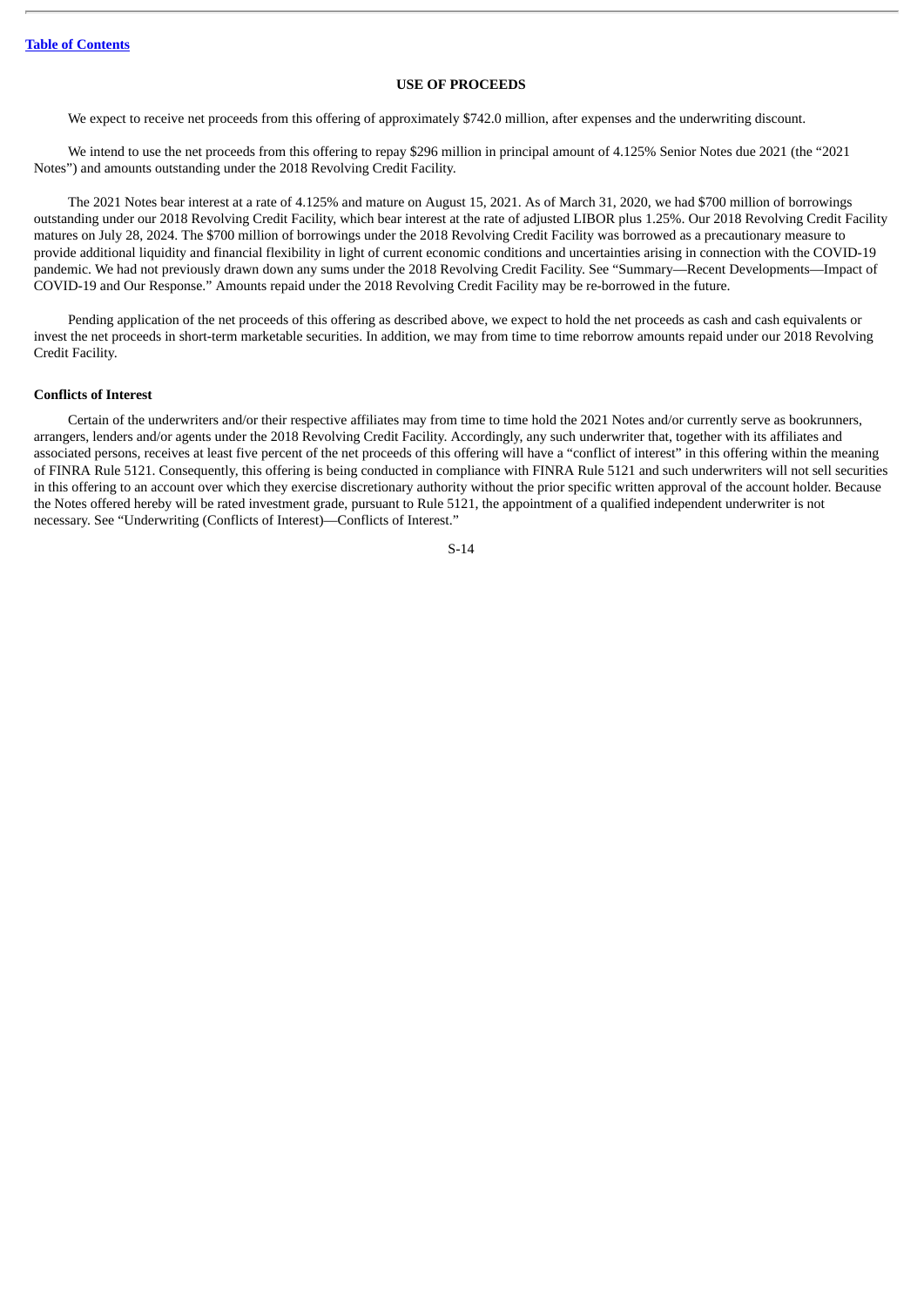## **CAPITALIZATION**

<span id="page-19-0"></span>The following table sets forth our cash and cash equivalents and capitalization as of March 31, 2020:

- (i) on an actual basis;
- (ii) on an as adjusted basis to give effect to (x) the repayment in full of the then outstanding commercial paper in aggregate principal amount of approximately \$31 million on April 22, 2020 and (y) the borrowing of \$700 million in aggregate principal amount under the 2018 Revolving Credit Facility drawn on April 22, 2020, as if such repayment and borrowing had occurred on March 31, 2020 (see "Summary —Recent Developments—Impact of COVID-19 and Our Response"); and
- (iii) on an as further adjusted basis to give effect to the issuance of the Notes offered hereby and the intended application of the estimated net proceeds therefrom as set forth in "Use of Proceeds."

This table should be read in conjunction with our unaudited consolidated financial statements and the related notes thereto included in our Quarterly Report on Form 10-Q, which is incorporated by reference into this prospectus supplement.

|                                                | As of March 31, 2020 |                                      |                                         |  |
|------------------------------------------------|----------------------|--------------------------------------|-----------------------------------------|--|
|                                                | <b>Actual</b>        | As<br><b>Adjusted</b><br>(unaudited) | As<br><b>Further</b><br><b>Adjusted</b> |  |
|                                                |                      | (in millions)                        |                                         |  |
| Cash and cash equivalents                      | \$ 236               | 905<br>S                             | \$<br>905                               |  |
| Long-term debt:                                |                      |                                      |                                         |  |
| U.S. Dollar-denominated Commercial Paper(1)    | $\mathbf{s}$<br>31   | \$.                                  | \$                                      |  |
| 2018 Revolving Credit Facility(2)              |                      | 700                                  | 254                                     |  |
| 4.125% Senior Notes due 2021(3)                | 296                  | 296                                  |                                         |  |
| 0.980% Senior Notes due 2024 (Series N)        | 19                   | 19                                   | 19                                      |  |
| 0.980% Senior Notes due 2024 (Series A)        | 58                   | 58                                   | 58                                      |  |
| 0.860% Senior Notes due 2025 (Series A)        | 26                   | 26                                   | 26                                      |  |
| 2.050% Senior Notes due 2026 (Series B/C)      | 107                  | 107                                  | 107                                     |  |
| 2.050% Senior Notes due 2026 (Series F/G)      | 29                   | 29                                   | 29                                      |  |
| 1.010% Senior Notes due 2026 (Series I)        | 60                   | 60                                   | 60                                      |  |
| 2.250% Senior Notes due 2026 (Series J/K)      | 117                  | 117                                  | 117                                     |  |
| 1.310% Senior Notes due 2027 (Series O/P)      | 19                   | 19                                   | 19                                      |  |
| 1.310% Senior Notes due 2027 (Series B/C)      | 58                   | 58                                   | 58                                      |  |
| 1.020% Senior Notes due 2027 (Series D)        | 8                    | 8                                    | 8                                       |  |
| 2.240% Senior Notes due 2027 (Series E)        | 17                   | 17                                   | 17                                      |  |
| 1.170% Senior Notes due 2028 (Series L)        | 145                  | 145                                  | 145                                     |  |
| 1.500% Senior Notes due 2029 (Series Q/R)      | 19                   | 19                                   | 19                                      |  |
| 1.500% Senior Notes due 2029 (Series D/E)      | 58                   | 58                                   | 58                                      |  |
| 1.580% Senior Notes due 2030 (Series S/T)      | 19                   | 19                                   | 19                                      |  |
| 1.580% Senior Notes due 2030 (Series F/G)      | 58                   | 58                                   | 58                                      |  |
| 2.450% Senior Notes due 2031 (Series H)        | 50                   | 50                                   | 50                                      |  |
| 1.330% Senior Notes due 2031 (Series M)        | 67                   | 67                                   | 67                                      |  |
| 1.650% Senior Notes due 2031 (Series U/V)      | 19                   | 19                                   | 19                                      |  |
| 1.650% Senior Notes due 2031 (Series H/I)      | 58                   | 58                                   | 58                                      |  |
| 0.990% Senior Notes due 2031 (Series W)        | 117                  | 117                                  | 117                                     |  |
| 3.250% Senior Notes due 2030 offered hereby(4) |                      |                                      | 750                                     |  |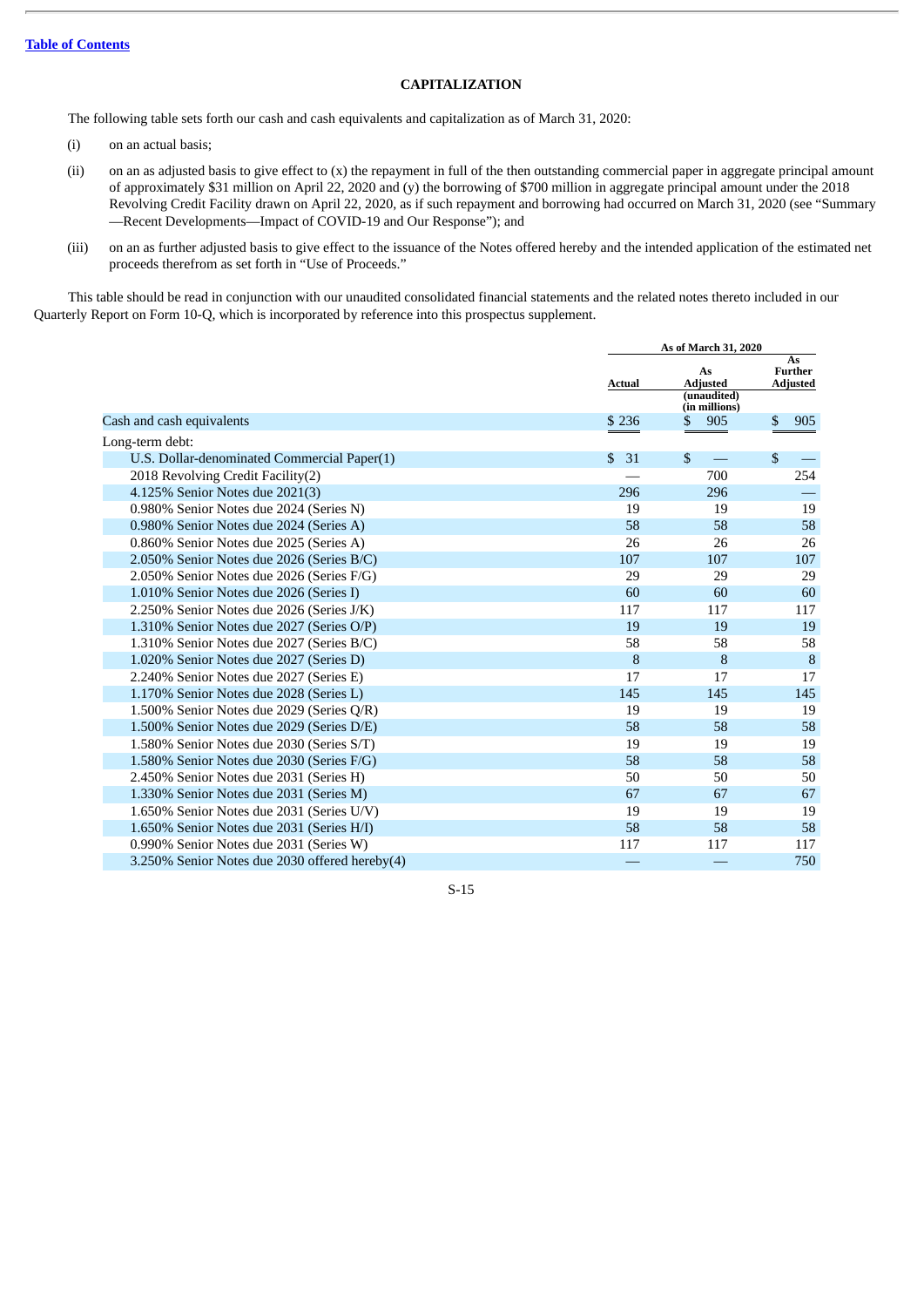|                            |                                   | As of March 31, 2020                                  |                                  |  |
|----------------------------|-----------------------------------|-------------------------------------------------------|----------------------------------|--|
|                            | <b>Actual</b>                     | As<br><b>Adjusted</b><br>(unaudited)<br>(in millions) | As<br>Further<br><b>Adjusted</b> |  |
| Other debt                 |                                   |                                                       | 3                                |  |
| Total debt                 | 1,458                             | 2,127                                                 | 2,135                            |  |
| Total stockholder's equity | 4,690                             | 4,690                                                 | 4,690                            |  |
| Total capitalization       | $\underline{\underline{\$6,148}}$ | \$6,817                                               | \$6,825                          |  |

(1) As of March 31, 2020, we had \$31.2 million aggregate principal amount of outstanding commercial paper notes with an additional \$468.8 million of availability under our commercial paper program.

(2) On April 22, 2020, we borrowed \$700 million aggregate principal amount under the 2018 Revolving Credit Facility. See "Summary—Recent Developments—Impact of COVID-19 and Our Response."

(3) Excludes unamortized debt issuance costs and fair value adjustment.

(4) Reflects the aggregate principal amount of Notes offered hereby and does not give effect to unamortized debt issuance costs.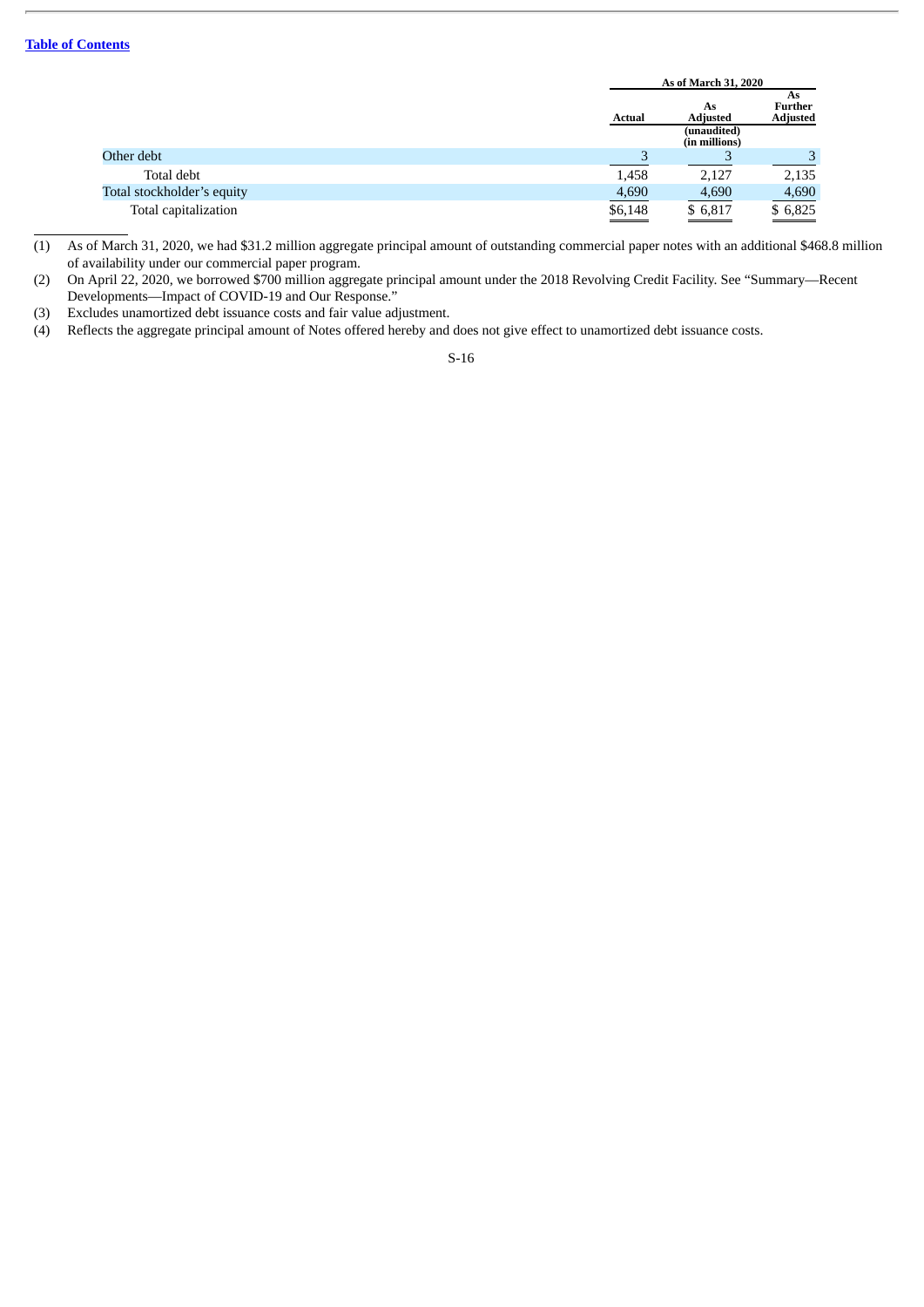#### **DESCRIPTION OF THE NOTES**

<span id="page-21-0"></span>The following description of the particular terms of the 3.250% Notes due 2030 (the "Notes") offered hereby (referred to in the accompanying prospectus as "debt securities") supplements the description of the general terms and provisions of the debt securities included in the accompanying prospectus. The following summary of the Notes is qualified in its entirety by reference in the accompanying prospectus to the description of the Indenture, to be dated as of the Issue Date (as defined below) (the "Base Indenture"), between DENTSPLY SIRONA Inc. (the "Company") and Wells Fargo Bank, National Association (the "Trustee"), as supplemented by a First Supplemental Indenture, to be dated as of the Issue Date, between the *Company and the Trustee (together with the Base Indenture, the "Indenture").*

Capitalized terms used but not defined in this prospectus supplement have the meanings assigned in the accompanying prospectus or the Indenture. In this "Description of the Notes," the terms "DENTSPLY," "we," "our," "us" or the "Company" refer to DENTSPLY SIRONA Inc., a Delaware *corporation, and do not include our subsidiaries.*

#### **General**

The Notes will mature on June 1, 2030, unless we redeem or repurchase the Notes prior to that date, as described below under "—Optional Redemption" or "—Change of Control." The Notes will constitute senior debt of the Company and will rank *pari passu* with all other unsecured and unsubordinated indebtedness of the Company. The Notes will be issued in fully registered form only, in denominations of \$2,000 and additional multiples of \$1,000. Principal of and interest on the Notes will be payable, and the transfer of Notes will be registrable, through The Depository Trust Company, New York, New York ("DTC").

The Company may, without the consent of the holders of the Notes, issue additional notes having the same ranking and the same interest rate, maturity and other terms as the Notes. Any additional notes having such similar terms, together with the Notes, will constitute a single series of notes under the Indenture. In the event that additional notes are not fungible with the Notes for U.S. federal income tax purposes, such additional notes will be issued with a separate CUSIP or other applicable identifying number so that they are distinguishable from the Notes.

As used in this "Description of the Notes," "Business Day" means any day, other than a Saturday or Sunday, that is not a day on which banking institutions are authorized or required by law or regulation to close in the City of New York.

The Notes will be our senior unsecured indebtedness and will rank equally with our other existing and future unsubordinated unsecured indebtedness from time to time outstanding. As of March 31, 2020, the Company had approximately \$1,454 million of total debt outstanding, \$1.4 million of which was secured. The Notes will not be obligations of or guaranteed by any of our subsidiaries. As a result, the Notes will be structurally subordinated to all indebtedness and other liabilities of our subsidiaries. As of March 31, 2020, our subsidiaries had approximately \$294 million of indebtedness and other liabilities outstanding.

The Notes will bear interest from May 26, 2020 at the rate of 3.250% per annum.

Interest on the Notes will be payable semiannually on June 1 and December 1 of each year, commencing on December 1, 2020, in each case, to the person in whose name the Note is registered at the close of business on the 14th calendar day immediately preceding such interest payment date (whether or not a Business Day). Interest payable at the maturity of the Notes will be payable to registered holders of the Notes to whom principal is payable.

Interest on the Notes will be computed on the basis of a 360-day year of twelve 30-day months.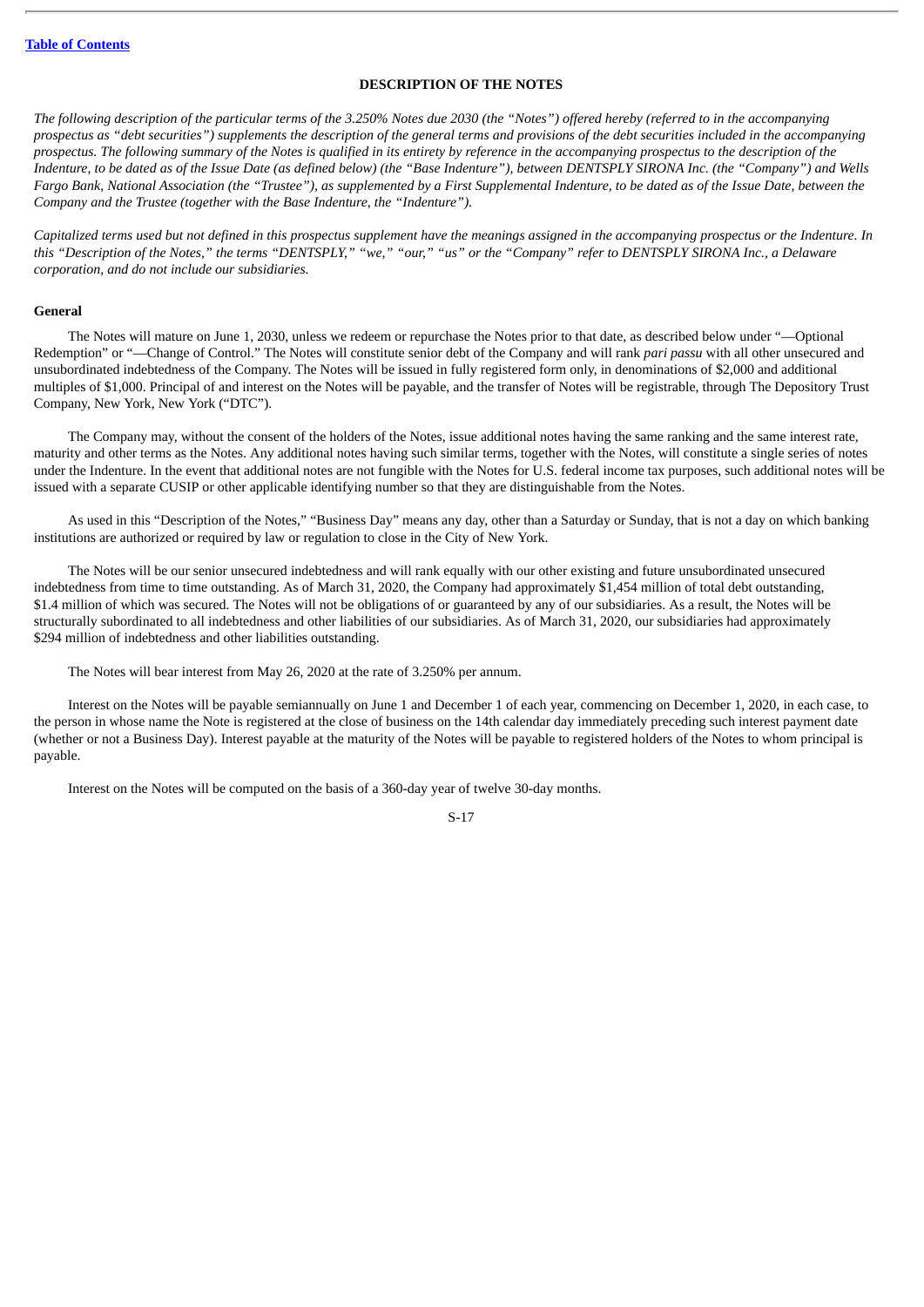If any interest payment date falls on a day that is not a Business Day, the interest payment will be postponed to the next day that is a Business Day, and no interest on such payment will accrue for the period from and after such interest payment date. If the maturity date of the Notes falls on a day that is not a Business Day, the payment of interest and principal of the Notes may be made on the next succeeding Business Day, and no interest on such payment will accrue for the period from and after the maturity date.

Interest payments for the Notes will include accrued interest from and including the Issue Date or from and including the last date in respect of which interest has been paid, as the case may be, to but excluding the interest payment date or the date of maturity, as the case may be.

#### **Optional Redemption**

The Notes will be redeemable as a whole at any time or in part from time to time, at the option of the Company, prior to March 1, 2030 (three months prior to the maturity date of the Notes), at a redemption price equal to the greater of:

- 100% of the principal amount of the Notes to be redeemed; and
- as determined by us, the sum of the present values of the Remaining Scheduled Payments in respect of the Notes to be redeemed (exclusive of any accrued interest) discounted to the redemption date on a semiannual basis (assuming a 360-day year consisting of twelve 30-day months) at the Treasury Rate plus 40 basis points.

plus, in each case, any interest accrued but not paid to, but excluding, the redemption date.

Commencing March 1, 2030 (three months prior to the maturity date of the Notes) (the "Par Call Date"), the Notes are redeemable at our option, at any time in whole or from time to time in part, at a redemption price equal to 100% of the principal amount of the Notes being redeemed, plus accrued and unpaid interest on the Notes to be redeemed to, but excluding, the redemption date.

"Remaining Scheduled Payments" means the remaining scheduled payments of principal of, and interest on, the Notes called for redemption that would be due after the related redemption date but for that redemption (assuming such Notes matured on the Par Call Date). If that redemption date is not an interest payment date with respect to the Notes called for redemption, the amount of the next succeeding scheduled interest payment on the Notes will be reduced by the amount of interest accrued to such redemption date.

"Treasury Rate" means, with respect to any redemption date, (1) the yield, which represents the average for the immediately preceding week, appearing in the most recently published statistical release designated ''H.15'' or any successor publication which is published weekly by the Board of Governors of the Federal Reserve System and which establishes yields on actively traded United States Treasury securities adjusted to constant maturity, for the maturity corresponding to the Comparable Treasury Issue (or if no maturity is within three months before or after the maturity date, yields for the two published maturities most closely corresponding to the Comparable Treasury Issue shall be determined and the Treasury Rate shall be interpolated or extrapolated from such yields on a straight-line basis, rounded to the nearest month) or (2) if such release (or any successor release) is not published during the week preceding the calculation date or does not contain such yields, the rate per annum equal to the semiannual equivalent yield to maturity of the Comparable Treasury Issue, calculated using a price for the Comparable Treasury Issue (expressed as a percentage of its principal amount) equal to the Comparable Treasury Price for such redemption date. The Treasury Rate will be calculated on the third Business Day preceding the redemption date.

"Comparable Treasury Issue" means the United States Treasury security selected by an Independent Investment Banker as having a maturity comparable to the remaining term of the Notes that would be utilized, at the time of selection and in accordance with customary financial practice, in pricing new issues of corporate debt securities of comparable maturity to the remaining term of the Notes (assuming for this purpose the Notes mature on the Par Call Date).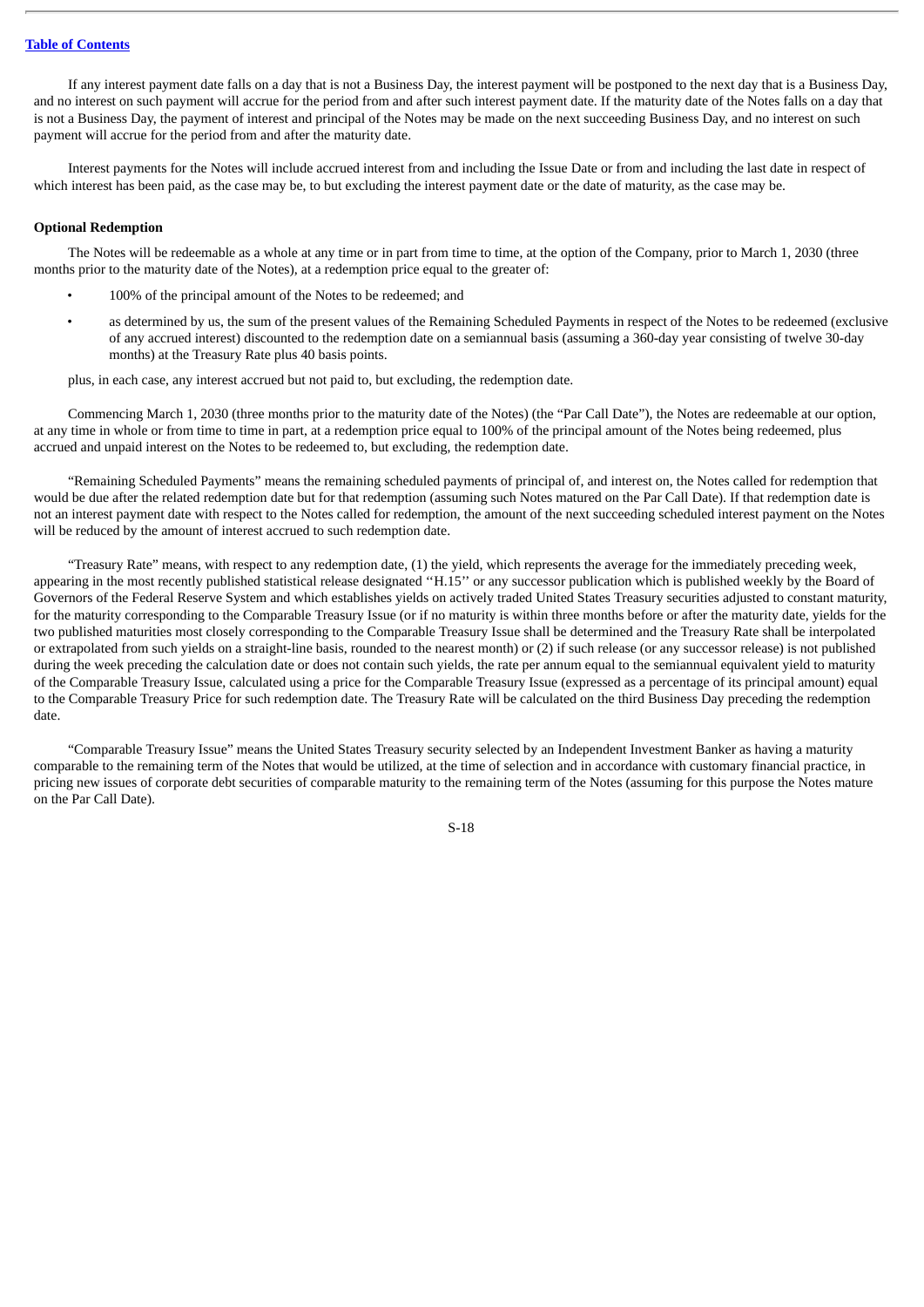"Independent Investment Banker" means one of the Reference Treasury Dealers appointed by the Company.

"Comparable Treasury Price" means, with respect to any redemption date, (i) the average of four Reference Treasury Dealer Quotations for that redemption date, after excluding the highest and lowest of such Reference Treasury Dealer Quotations, or (ii) if we obtain fewer than four such Reference Treasury Dealer Quotations, the average of all such quotations.

"Reference Treasury Dealer" means each of Citigroup Global Markets Inc., Goldman Sachs & Co. LLC and J.P. Morgan Securities LLC or their respective affiliates, and one other primary U.S. Government securities dealer in New York City appointed by the Company (each, a "Primary Treasury Dealer"); provided, however, that if any of the foregoing shall cease to be a Primary Treasury Dealer, the Company shall substitute therefor another Primary Treasury Dealer.

"Reference Treasury Dealer Quotations" means, with respect to each Reference Treasury Dealer and any redemption date, the average, as determined by us, of the bid and asked prices for the Comparable Treasury Issue (expressed in each case as a percentage of its principal amount) quoted in writing to us by that Reference Treasury Dealer at 5:00 p.m. (New York City time) on the third Business Day preceding that redemption date.

Any such redemption and notice of such redemption may, in our discretion, be subject to the satisfaction of one or more conditions precedent. Unless the Company defaults in payment of the redemption price, on and after the redemption date, interest will cease to accrue on the Notes or portions thereof called for redemption.

#### **Change of Control**

If a Change of Control Triggering Event occurs with respect to the Notes, unless we have exercised our right to redeem the Notes as described above under "—Optional Redemption," holders of the Notes will have the right to require us to repurchase all or any part (equal to \$2,000 and additional multiples of \$1,000) of such holder's Notes pursuant to the offer described below (the "Change of Control Offer") on the terms set forth in the Notes. In the Change of Control Offer, we will be required to offer payment in cash equal to 101% of the aggregate principal amount of Notes repurchased plus accrued and unpaid interest, if any, on the Notes repurchased to, but excluding, the date of purchase (the "Change of Control Payment"). Within 30 days following any Change of Control Triggering Event with respect to the Notes, we will be required to mail a notice to holders of the Notes and the Trustee describing the transaction or transactions that constitute the Change of Control Triggering Event and offering to repurchase the Notes on the date specified in the notice, which date will be no earlier than 30 days and no later than 60 days from the date such notice is mailed (the "Change of Control Payment Date"), pursuant to the procedures required by the Notes and described in such notice. We must comply with the requirements of Rule 14e-1 under the Exchange Act and any other securities laws and regulations thereunder to the extent those laws and regulations are applicable in connection with the repurchase of the Notes as a result of a Change of Control Triggering Event. To the extent that the provisions of any securities laws or regulations conflict with the Change of Control provisions of the Notes, we will be required to comply with the applicable securities laws and regulations and will not be deemed to have breached our obligations under the Change of Control provisions of the Notes by virtue of such conflicts.

On the Change of Control Payment Date, we will be required, to the extent lawful, to:

- (i) accept for payment all Notes or portions of Notes properly tendered pursuant to the Change of Control Offer;
- (ii) deposit with the Paying Agent an amount equal to the Change of Control Payment in respect of all Notes or portions of Notes properly tendered; and
- (iii) deliver or cause to be delivered to the Trustee the Notes properly accepted together with an officers' certificate stating the aggregate principal amount of Notes or portions of Notes being purchased by us.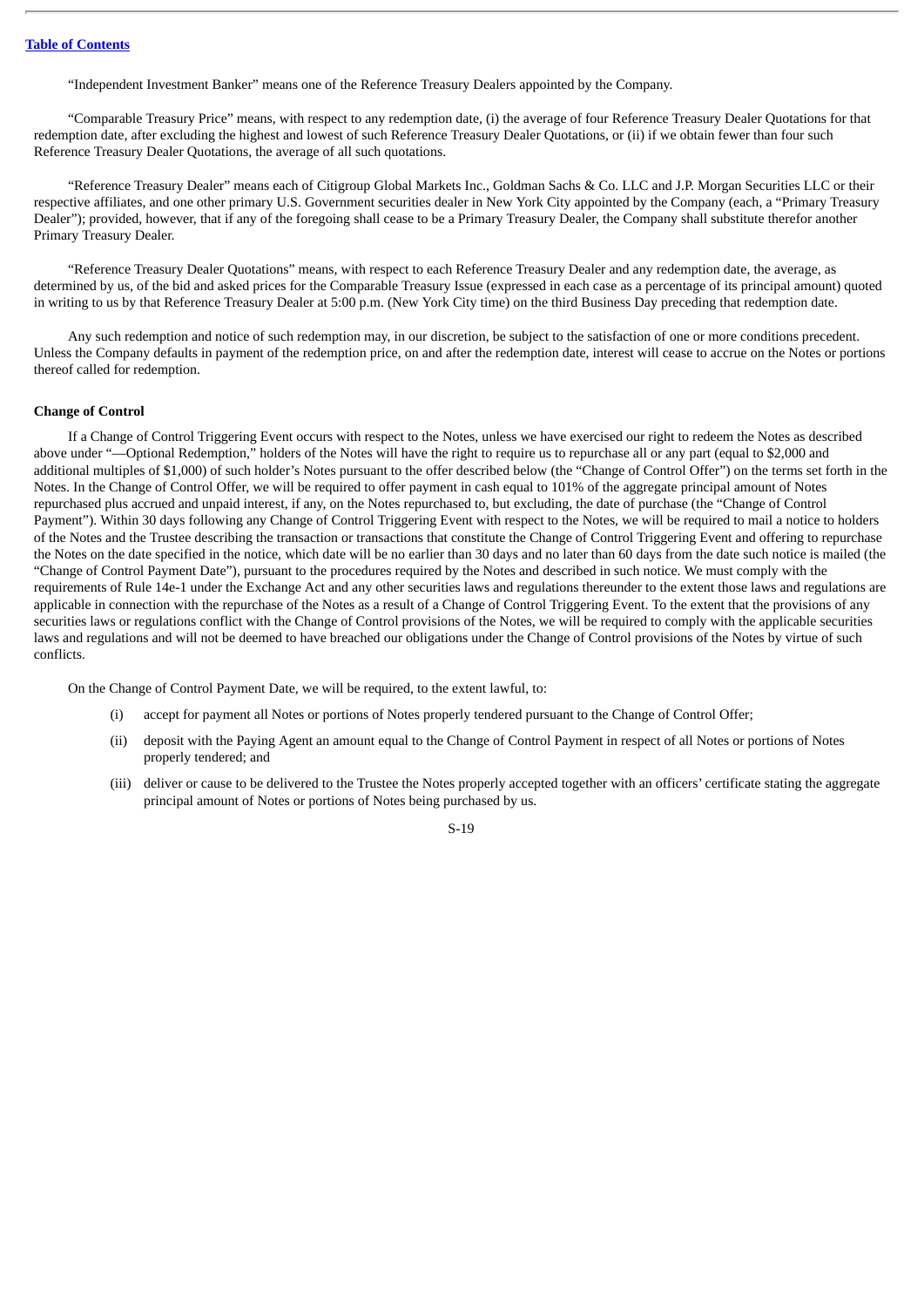The Paying Agent will promptly pay to each holder of Notes properly tendered the purchase price for the Notes, and the Trustee will promptly authenticate and mail (or cause to be transferred by book-entry) to each holder a new Note equal in principal amount to any unpurchased portion of any Notes surrendered; provided that each new Note will be in a principal amount of \$2,000 and additional multiples of \$1,000. We will not be required to make an offer to repurchase the Notes upon a Change of Control Triggering Event if a third party makes such an offer in the manner, at the times and otherwise in compliance with the requirements for an offer made by us, and such third party purchases all Notes properly tendered and not withdrawn under its offer.

For purposes of the foregoing discussion of a repurchase of Notes at the option of holders, the following definitions are applicable:

"Below Investment Grade Rating Event" means that the Notes are rated below an Investment Grade Rating by each of the Rating Agencies (as defined below) on any date from the date of the public notice of an arrangement that could result in a Change of Control until the end of the 60-day period following public notice of the occurrence of the Change of Control (which 60-day period shall be extended so long as the rating of the Notes is under publicly announced consideration for possible downgrade by any of the Rating Agencies); *provided* that a Below Investment Grade Rating Event otherwise arising by virtue of a particular reduction in rating shall not be deemed to have occurred with respect to a particular Change of Control (and thus shall not be deemed a Below Investment Grade Rating Event for purposes of the definition of Change of Control Triggering Event hereunder) if the Rating Agency or Agencies making the reduction in rating to which this definition would otherwise apply do not announce or publicly confirm or inform the Trustee in writing at its request that the reduction was the result, in whole or in part, of any event or circumstance comprised of or arising as a result of, or in respect of, the applicable Change of Control (whether or not the applicable Change of Control shall have occurred at the time of the Below Investment Grade Rating Event).

"Change of Control" means the occurrence of any of the following: (1) the direct or indirect sale, transfer, conveyance or other disposition (other than by way of merger or consolidation), in one or a series of related transactions, of all or substantially all of the properties or assets of the Company and its subsidiaries taken as a whole to any Person or group of related persons for purposes of Section 13(d) of the Exchange Act (a "Group") other than the Company or one of its subsidiaries; (2) the approval by the holders of the Company's voting stock of any plan or proposal for the liquidation or dissolution of the Company (whether or not otherwise in compliance with the provisions of the Indenture); or (3) the consummation of any transaction (including, without limitation, any merger or consolidation) the result of which is that any Person or Group becomes the beneficial owner, directly or indirectly, of more than 50% of the Company's voting stock (measured by voting power rather than the number of shares).

Notwithstanding the foregoing, a transaction will not be deemed to involve a Change of Control if (1) we become a direct or indirect whollyowned subsidiary of a holding company and (2) the direct or indirect holders of the voting stock of such holding company immediately following that transaction are substantially the same as the holders of the Company's voting stock immediately prior to that transaction.

The definition of Change of Control includes a phrase relating to the direct or indirect sale, lease, transfer, conveyance or other disposition of "all or substantially all" of our and our subsidiaries' properties or assets taken as a whole. Although there is a limited body of case law interpreting the phrase "substantially all," there is no precise established definition of the phrase under applicable law. Accordingly, the ability of a holder of Notes to require us to repurchase such holder's Notes as a result of a sale, lease, transfer, conveyance or other disposition of less than all of our and our subsidiaries' assets taken as a whole to another Person or Group may be uncertain.

"Change of Control Triggering Event" means the occurrence of both a Change of Control and a Below Investment Grade Rating Event.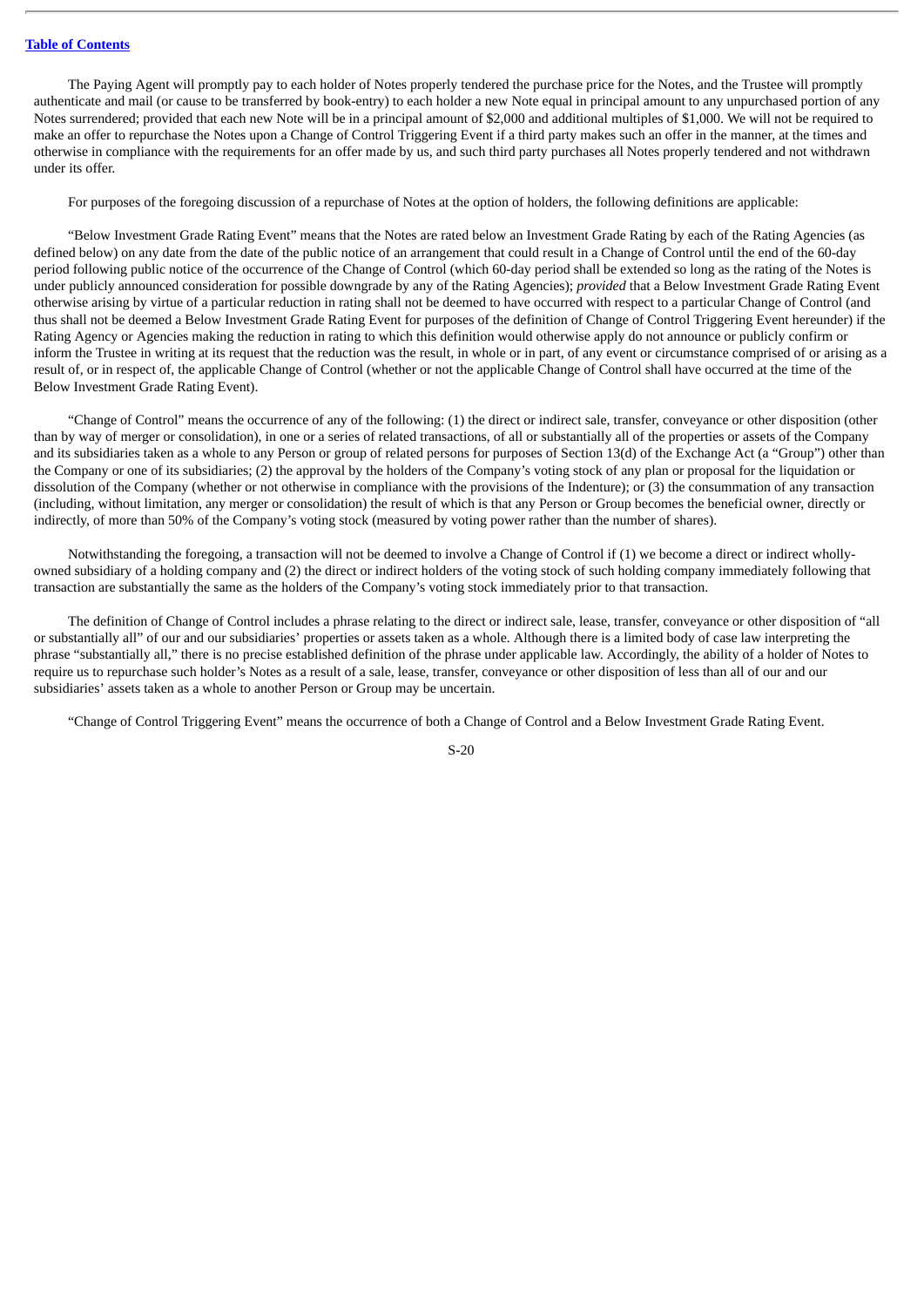"Investment Grade Rating" means a rating equal to or higher than Baa3 (or the equivalent) by Moody's, BBB- (or the equivalent) by S&P and an equivalent rating of any replacement agency, respectively.

"Moody's" means Moody's Investors Service, Inc. and any successor to its rating agency business.

"Paying Agent" means the Trustee or any other Person authorized by the Company to pay the principal of or interest on the Notes on behalf of the Company.

"Person" has the meaning set forth in the Indenture and includes a "person" as used in Section 13(d)(3) of the Exchange Act.

"Rating Agencies" means (1) each of Moody's and S&P; and (2) if any of Moody's or S&P ceases to rate the Notes or fails to make a rating of the Notes publicly available for reasons outside of our control, a credit rating agency registered as a "nationally recognized statistical rating organization" with the SEC, selected by us (as certified by a resolution of our Board of Directors) as a replacement agency for Moody's or S&P, or all of them, as the case may be.

"S&P" means S&P Global Ratings and any successor to its rating agency business.

"voting stock" of any specified Person as of any date means the capital stock of such Person that is at the time entitled to vote generally in the election of the board of directors of such Person.

Notwithstanding the foregoing clauses or any provision of Rule 13(d)(3) or 13(d)(5) of the Exchange Act, a Person or Group shall not be deemed to beneficially own voting stock subject to a stock or asset purchase agreement, merger agreement, option agreement, warrant agreement or similar agreement (or voting, support, option or similar agreement related thereto) until the consummation of the acquisition of the voting stock in connection with the transactions contemplated by such agreement.

#### **Certain Covenants**

*Liens*

In the Indenture, we will agree that, so long as any of the Notes remain outstanding, we will not, nor will we permit any Restricted Subsidiary to, issue, assume, or guarantee any debt for money borrowed if that debt is secured by a mortgage on any Principal Property or on any shares of stock or indebtedness of any Restricted Subsidiary (whether the Principal Property, shares of stock, or indebtedness are now owned or hereafter acquired) without in any such case effectively providing that the Notes shall be secured equally and ratably with such debt. This restriction, however, shall not apply to:

- (i) mortgages on property, shares of stock, or indebtedness of any Person existing at the time such Person becomes a Restricted Subsidiary;
- (ii) mortgages on property existing at the time that it is acquired, or to secure debt incurred for the purpose of financing the purchase price of such property or improvements or construction on the property, which debt is incurred prior to, at the time of or within one year after such acquisition, completion of such construction, or the commencement of commercial operation of such property thereon;
- (iii) mortgages securing debt owing by any Restricted Subsidiary to us or another Restricted Subsidiary;
- (iv) mortgages on property of a Person existing at the time that Person is merged into or consolidated with us or a Restricted Subsidiary or at the time of a sale, lease or other disposition of the properties of a Person as an entirety or substantially as an entirety to us or a Restricted Subsidiary;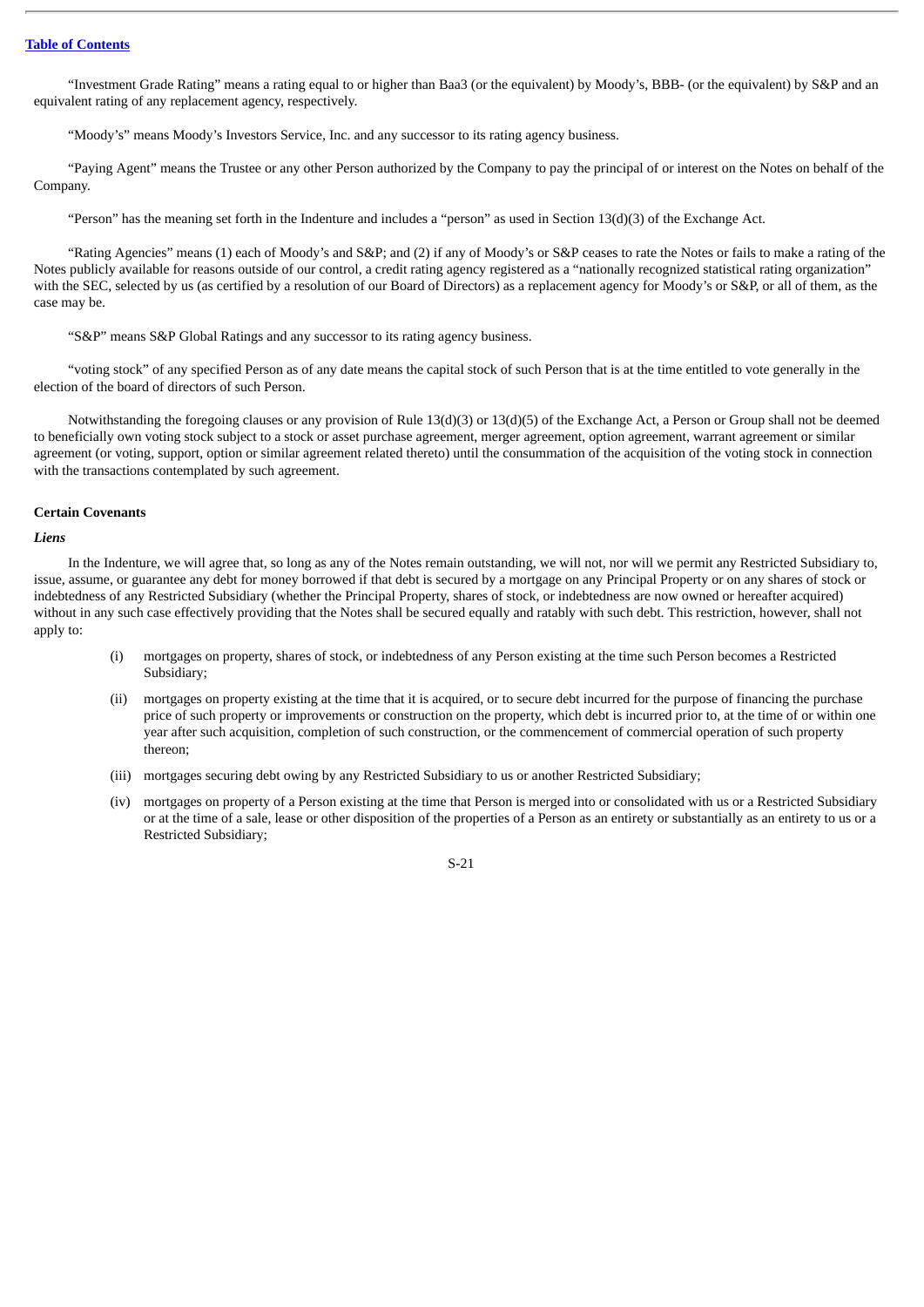- (v) mortgages on property of us or a Restricted Subsidiary in favor of the United States of America or any State thereof, or any department, agency or instrumentality or political subdivision of the United States of America or any State thereof, or in favor of any other country, or any political subdivision thereof, to secure certain payments pursuant to any contract or statute or to secure any indebtedness incurred for the purpose of financing all or any part of the purchase price or the cost of construction of the property subject to such mortgages, including without limitation mortgages incurred in connection with pollution control, industrial revenue or similar financings;
- (vi) mortgages existing on the date of the Indenture; or
- (vii) any extension, renewal or replacement or successive extensions, renewals or replacements, in whole or in part, of any mortgage referred to in the clauses immediately above.

Notwithstanding the above, we and one or more of our Restricted Subsidiaries may, without securing the Notes, issue, assume, or guarantee debt secured by mortgages which would otherwise be subject to the above restrictions; *provided* that the aggregate amount of that debt that would then be outstanding after giving pro forma effect to any such incurrence (including pro forma application of the proceeds of such debt incurred), together with the aggregate amount of the then outstanding Attributable Debt incurred under clause (a) of the covenant described under "—Sale and Leaseback Transactions," does not exceed 10% of the Consolidated Net Assets of us and our consolidated subsidiaries.

#### *Sale and Leaseback Transactions*

Sale and leaseback transactions by us or any Restricted Subsidiary of any Principal Property are prohibited unless (a) we or such Restricted Subsidiary would be entitled to issue, assume, or guarantee debt secured by a mortgage upon the property involved at least equal in amount to the Attributable Debt for that transaction without equally and ratably securing the Notes or (b) an amount in cash equal to the Attributable Debt for that transaction is applied to the retirement of our non-subordinated debt or debt of a Restricted Subsidiary, which by its terms matures at or is extendible or renewable at the option of the obligor to a date more than twelve months after its creation.

#### *Merger, Consolidation or Sale of Assets*

The Company will not consolidate or merge with any other Person or permit a merger of any other Person into the Company or permit the Company to be merged into any other entity, or sell, convey, transfer or lease all or substantially all of our assets to another Person unless (i) either the Company will be the continuing entity or the successor, transferee or lessee entity, if other than the Company, shall be organized and existing under the laws of the United States or any State thereof or the District of Columbia and assume our obligations under the Indenture and under the Notes and (ii) immediately after such consolidation, merger or disposal, the Company or the surviving Person would not be in default in the performance of any covenant or condition in the Indenture.

#### *Reports and Other Information*

We will file with the Trustee and the SEC, and transmit to holders, such information, documents and other reports, and such summaries thereof, as may be required pursuant to the Trust Indenture Act at the times and in the manner provided in the Trust Indenture Act; provided that, unless available on EDGAR, any such information, documents or reports required to be filed with the SEC pursuant to Section 13 or 15(d) of the Exchange Act will be filed with the Trustee within 30 days after the same is filed with the SEC.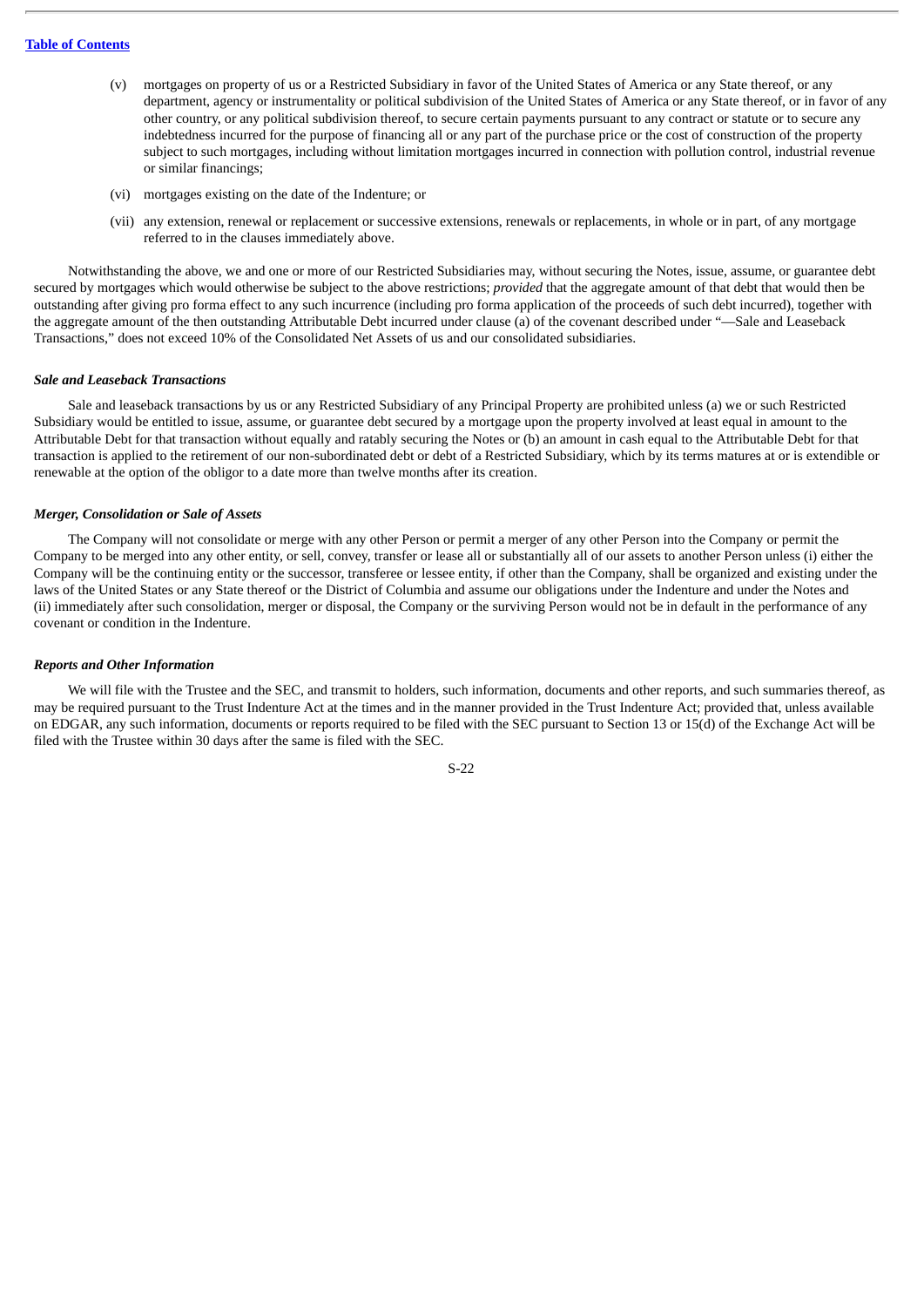## **Modification of the Indenture**

The terms of the Notes or the terms of the Indenture with respect to the Notes may be amended, supplemented or otherwise modified by the Company and the Trustee, at any time and from time to time, without the consent of any holder of outstanding Notes for any of the following purposes:

- (i) to add to the covenants and agreements of the Company and to add Events of Default, in each case for the protection or benefit of the holders of the Notes, or to surrender any right or power conferred upon the Company;
- (ii) to add to or change any of the provisions of the Indenture to provide, change or eliminate any restrictions on the payment of principal or premium, if any, on the Notes; *provided* that any such action does not adversely affect the interests of holders of Notes in any material respect;
- (iii) to evidence the succession of another entity to the Company, or successive successions, and the assumption by such successor of the covenants and obligations of the Company contained in the Notes and in the Indenture in accordance with the covenant described under "—Certain Covenants—Consolidation or Merger";
- (iv) to evidence and provide for the acceptance of appointment by a successor Trustee with respect to the Notes and to add to or change any of the provisions of the Indenture as shall be necessary for or facilitate the administration of the trusts under the Indenture by more than one trustee;
- (v) to secure the Notes;
- (vi) to cure any ambiguity or inconsistency or to correct or supplement any provision in the Indenture or in this "Description of the Notes" or to conform the terms that are applicable to the Notes to the description of the terms of the Notes in this "Description of the Notes";
- (vii) to add to or change or eliminate any provision of the Indenture as shall be necessary or desirable in accordance with the Trust Indenture Act;
- (viii) to add guarantors or co-obligors with respect to the Notes or to release guarantors from their guarantees of the Notes, in accordance with the terms of the Notes;
- (ix) to make any change in the Notes that does not adversely affect in any material respect the rights of the holders of the Notes;
- (x) to provide for uncertificated securities in addition to certificated securities; or
- (xi) to supplement any of the provisions of the Indenture to the extent as shall be necessary to permit or facilitate the defeasance or discharge of the Notes; *provided* that any such action shall not adversely affect the interests of the holders of the Notes in any material respect.

The terms of the Notes or the terms of the Indenture with respect to the Notes may be amended, supplemented or otherwise modified by the Company and the Trustee, at any time and from time to time, with the consent of holders of a majority in aggregate principal amount of the outstanding Notes for the purpose of adding any provisions to or changing in any manner or eliminating any provisions of the Indenture or of modifying in any manner the rights of the holders of the Notes; *provided* that no such amendment, supplement or modification shall, without the consent of the holder of each outstanding Note:

(i) extend the stated maturity of the principal of, or any installment of interest on, the Notes, or reduce the principal amount or redemption price thereof or the interest thereon or any premium payable thereon, or extend the stated maturity of, or change the place of payment where, or the currency in which the principal of and premium, if any, or interest on the Notes is denominated or payable, change the ranking of the Notes or impair the right to institute suit for the enforcement of any payment on or after the stated maturity thereof (or in the case of redemption, on or after the redemption date);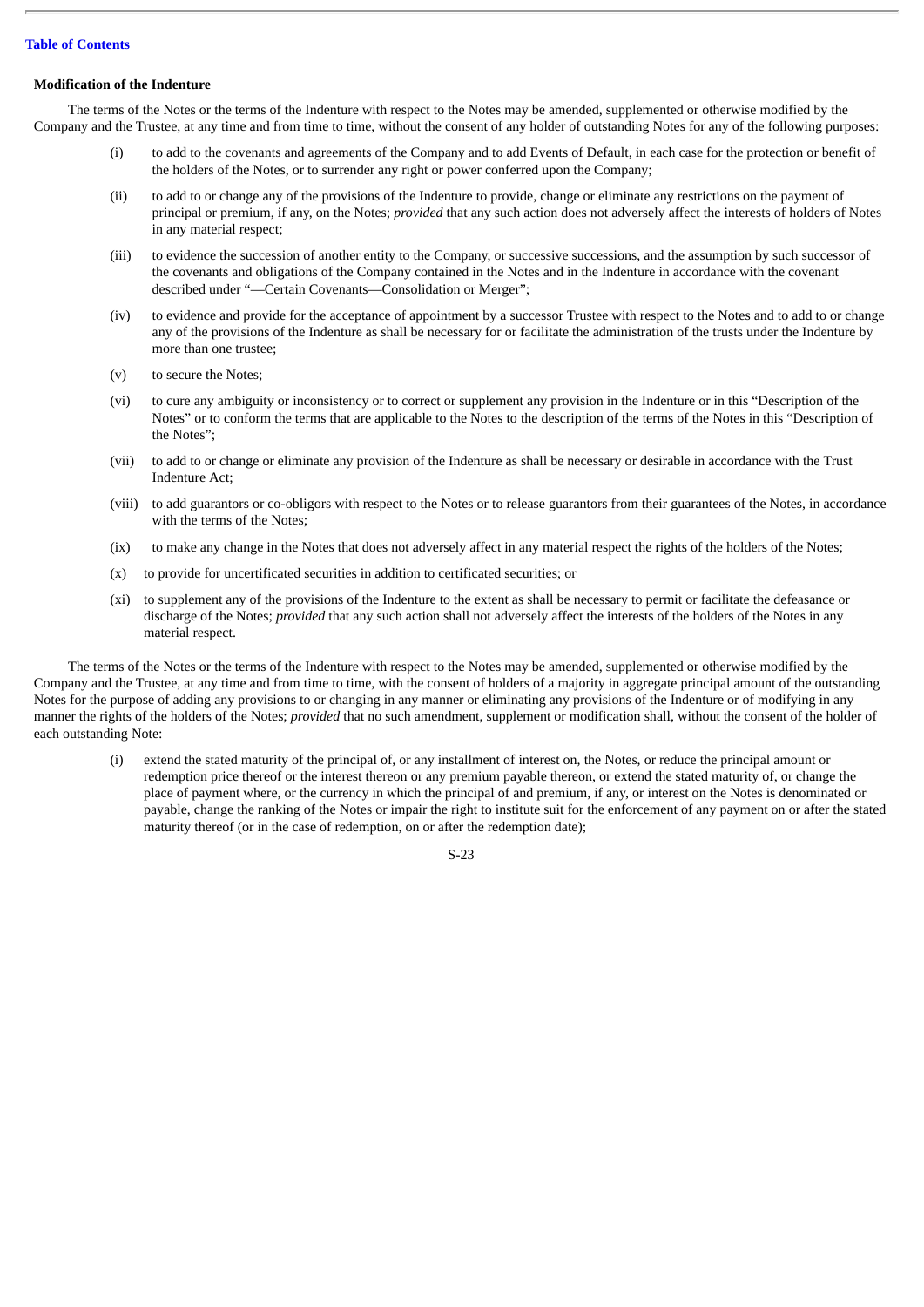- (ii) reduce the percentage in principal amount of outstanding Notes, the consent of whose holders is required for any amendment, supplement, modification or waiver of compliance with certain provisions of the Indenture or certain defaults thereunder and their consequences provided for in the Indenture;
- (iii) modify any of the provisions of the Indenture or the Notes relating to amendment, modification or waiver of compliance with certain provisions of the Indenture, except to increase any such percentage or to provide that certain other provisions of the Indenture cannot be amended, modified or waived without the consent of the holder of each outstanding Note affected thereby; or
- (iv) modify, without the written consent of the Trustee, the rights, duties or immunities of the Trustee.

## **Events of Default**

The following events shall be "Events of Default" with respect to the Notes:

- (i) default by the Company for 30 days in the payment of any installment of interest on any Note;
- (ii) default by the Company in the payment of principal and premium, if any, on any Note;
- (iii) default by the Company for 90 days after appropriate notice, given in accordance with the Indenture to the Company by the Trustee or to the Company and the Trustee by holders of 25% or more in aggregate principal amount of the Notes, in performance of any other covenant or condition (other than a covenant or condition which has been expressly included in the Indenture solely for the benefit of a different series of Notes) in the Indenture; and
- (iv) certain events involving bankruptcy, insolvency or reorganization.

The Indenture provides that, if an Event of Default (other than an Event of Default specified in clause (iv) above) shall occur and be continuing with respect to the Notes, either the Trustee or the holders of 25% in principal amount of the Notes then outstanding may declare the principal of and all accrued and unpaid interest on the Notes to be due and payable immediately by a notice in writing to the Company (and to the Trustee if given by holders). If an Event of Default specified in clause (iv) above occurs and is continuing, then in every such case, the principal amount of and accrued and unpaid interest on the Notes shall automatically, and without any acceleration or any other action on the part of the Trustee or any holder, become due and payable immediately.

#### **Legal Defeasance and Covenant Defeasance**

The Company may, at its option and at any time upon the satisfaction of certain conditions described below, elect to have all of its obligations discharged with respect to the Notes ("*Legal Defeasance*") except for:

- (i) the rights of holders of Notes to receive payment of the principal of and premium, if any, and interest on the Notes when such payments are due solely out of the trust created pursuant to the Indenture;
- (ii) certain of the Company's obligations with respect to the Notes, including issuing temporary Notes, registration of the Notes, mutilated, destroyed, lost or stolen Notes and the maintenance of an office or agency for payment and money for security payments held in trust;
- (iii) if the Notes are to be called for redemption prior to the stated maturity, the provisions of the Indenture related to redemption;
- (iv) the satisfaction and discharge and defeasance provisions of the Indenture; and
- (v) the rights, powers, trusts, duties and immunities of the Trustee.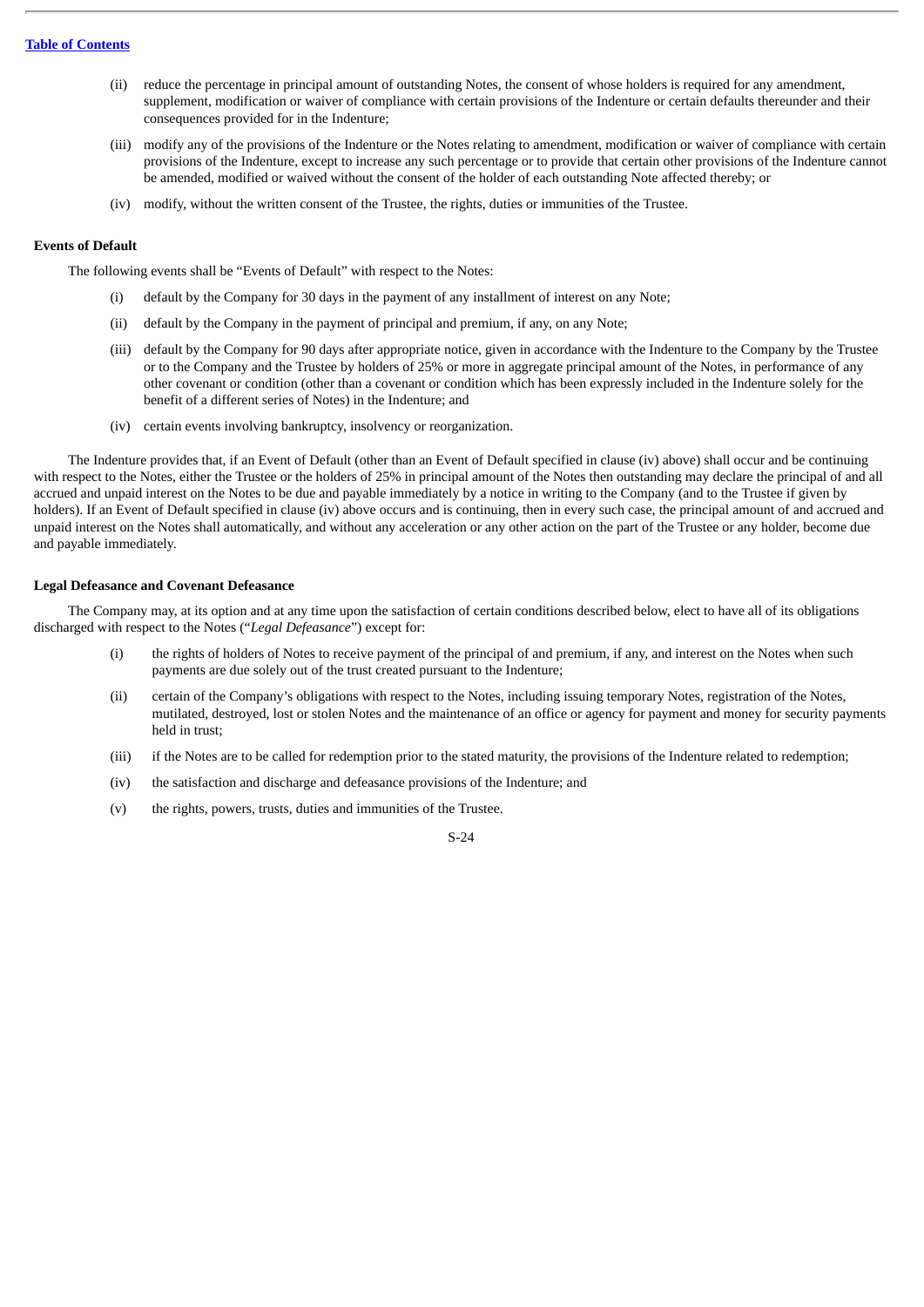In addition, the Company may, at its option and at any time upon the satisfaction of certain conditions described below, elect to have its obligations released with respect to certain restrictive covenants in the Indenture with respect to the Notes, including with respect to the covenant described in "—Change of Control," and thereafter any omission to comply with such obligations shall not constitute a default with respect to the Notes. In the event Covenant Defeasance occurs with respect to the Notes, certain events (not including bankruptcy, receivership, rehabilitation and insolvency events pertaining to the Company) described under "—Events of Default" will no longer constitute an Event of Default with respect to the Notes.

In order to exercise either Legal Defeasance or Covenant Defeasance with respect to the Notes:

- (i) the Company must have irrevocably deposited with the Trustee as trust funds in trust, for the benefit of the holders of the Notes, cash in U.S. dollars, government securities, or a combination thereof, in such amounts as will be sufficient to pay the principal amount of and premium, if any, and interest due on the Notes on each date an installment of interest or principal and premium are due and, if the Notes are to be called for redemption as described in clause (iv) below, to pay and discharge the redemption price (together with any applicable accrued interest) on such Notes called for redemption on the redemption date;
- (ii) the Company shall have delivered to the Trustee an opinion of counsel to the effect that holders of the Notes will not recognize income, gain or loss for U.S. federal income tax purposes as a result of the Company's exercise of its option and will be subject to U.S. federal income tax on the same amount and in the same manner and at the same time as would have been the case if such option had not been exercised and, in the case of Legal Defeasance, such opinion of counsel shall be based upon and accompanied by a ruling to the effect received by the Company from, or published by, the Internal Revenue Service (the "IRS");
- (iii) no default (other than that resulting from borrowing funds and the granting of liens to be applied to such deposit in connection therewith) shall have occurred and be continuing on the date of such deposit with respect to the Notes;
- (iv) if the cash or government securities or combination thereof, as the case may be, deposited under clause (i) are sufficient to pay the principal and premium, if any, and interest on the Notes or any portion thereof to be redeemed on a particular redemption date, the Company shall have given to the Trustee irrevocable instructions to redeem such Notes on such date and shall have made arrangements satisfactory to the Trustee for the giving of notice of such redemption by the Trustee in the name, and at the expense, of the Company; and
- (v) the Company shall have delivered to the Trustee an officers certificate and an opinion of counsel (which opinion of counsel may be subject to customary assumptions and exclusions), each stating that all conditions precedent to such action under the Indenture have been complied with.

#### **Satisfaction and Discharge**

The Indenture will be discharged and will cease to be of further effect as to the Notes, when:

(i) either (a) all Notes theretofore authenticated and delivered, other than Notes that have been destroyed, lost or stolen and that have been replaced or paid and Notes for whose payment money has theretofore been deposited in trust (or segregated and held in trust by the Company and thereafter repaid to the Company or discharged from such trust pursuant to the terms of the Indenture), have been delivered to the Trustee for cancellation; or (b) all Notes not theretofore delivered to the Trustee for cancellation (A) have become due and payable, (B) will become due and payable at their stated maturity within one year or (C) are to be called for redemption and redeemed within one year under arrangements satisfactory to the Trustee for the giving of notice of redemption by the Trustee in the name, and at the expense, of the Company, and the Company, in the case of (A), (B) or (C), has irrevocably deposited or caused to be deposited with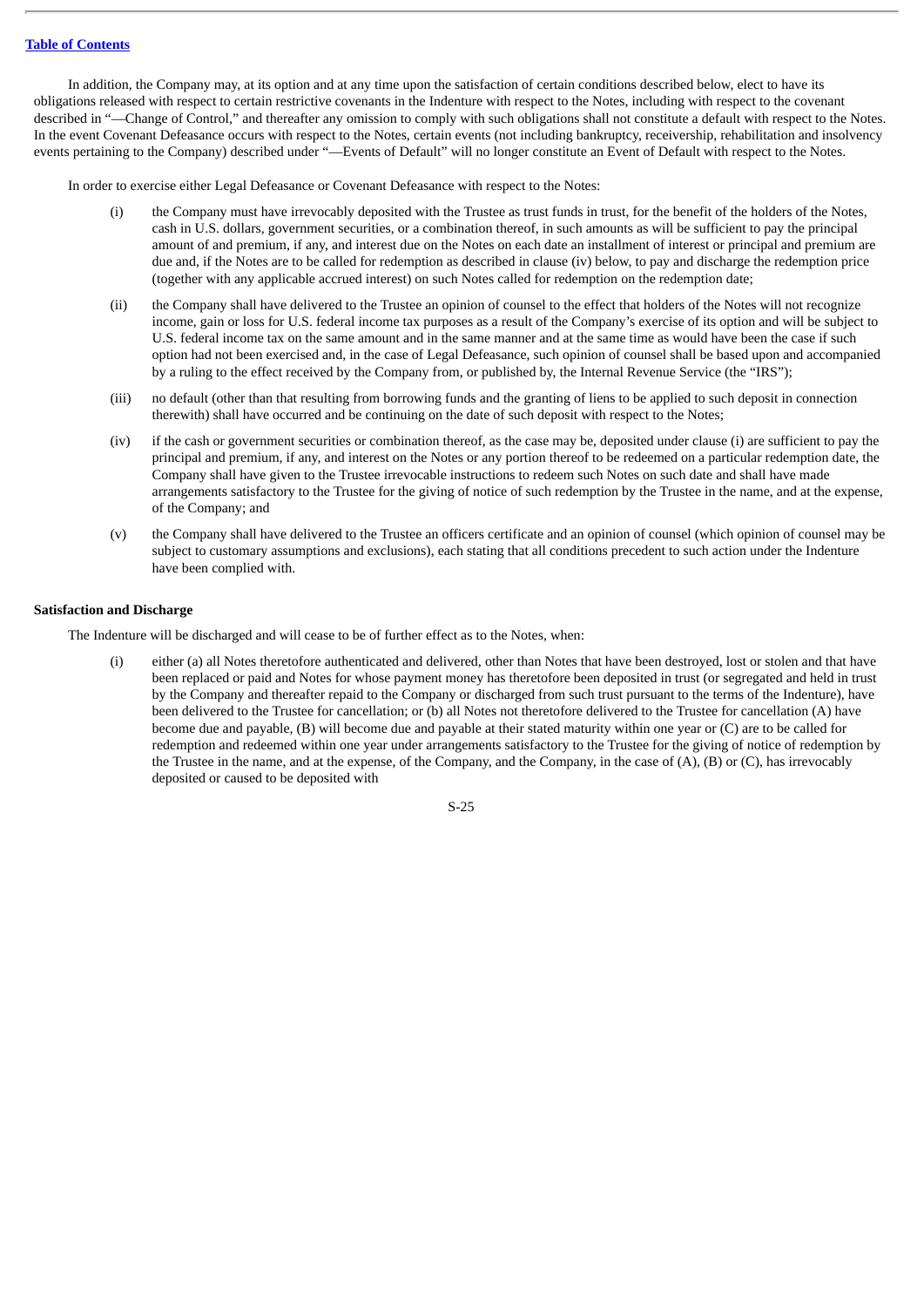the Trustee as trust funds in trust sufficient to pay and discharge the entire indebtedness on the Notes not theretofore delivered to the Trustee for cancellation for principal, premium, if any, and accrued interest to the date of maturity or redemption, as applicable;

- (ii) the Company has paid or caused to be paid all other sums payable under the Indenture by it with respect to the Notes; and
- (iii) the Company has delivered to the Trustee an officer's certificate and an opinion of counsel each stating that all conditions precedent provided for relating to the satisfaction and discharge of the Indenture with respect to the Notes have been complied with.

#### **No Personal Liability of Directors, Officers and Stockholders**

No director, officer, incorporator or stockholder of the Company shall have any liability for any obligations of the Company under the Notes or the Indenture or for any claim based on, in respect of, or by reason of such obligations or their creation. Each holder by accepting Notes waives and releases all such liability. The waiver and release are part of the consideration for issuance of the Notes. Such waiver may not be effective to waive liability under the federal securities laws and it is the view of the SEC that such a waiver is against public policy.

#### **Trustee**

Wells Fargo Bank, National Association will serve as Trustee under the Indenture and the Notes. The Trustee or its affiliates may provide banking and other services to us in the ordinary course of their business.

## **Applicable Law**

The Notes and the Indenture will be governed by and construed in accordance with the laws of the State of New York.

#### **Definition of Certain Terms**

"Attributable Debt" is defined as the present value, discounted as provided in the Indenture, of the obligation of a lessee for rental payments during the remaining term of any lease.

"Consolidated Current Liabilities" means, with respect to any Person as of any date, the aggregate amount of current liabilities (excluding current maturities of long-term debt) as shown on the most recent consolidated balance sheet of such Person, prepared in accordance with GAAP.

"Consolidated Net Assets" means, with respect to any Person as of any date, Consolidated Total Assets after deduction of Consolidated Current Liabilities.

"Consolidated Total Assets" means, with respect to any Person as of any date, the amount of total assets as shown on the most recent consolidated balance sheet of such Person, prepared in accordance with GAAP.

"Issue Date" means the date on which the Notes are originally issued.

"Person" means any individual, corporation, limited liability company, partnership, association, joint stock company, trust, unincorporated organization or government or agency or political subdivision thereof or other entity.

"Principal Property" is defined as any building, structure or other facility, together with the land on which it is erected and fixtures comprising a part of it, used primarily for manufacturing, processing, research, warehousing or distribution, located in the United States, including Puerto Rico, owned or leased by us or one of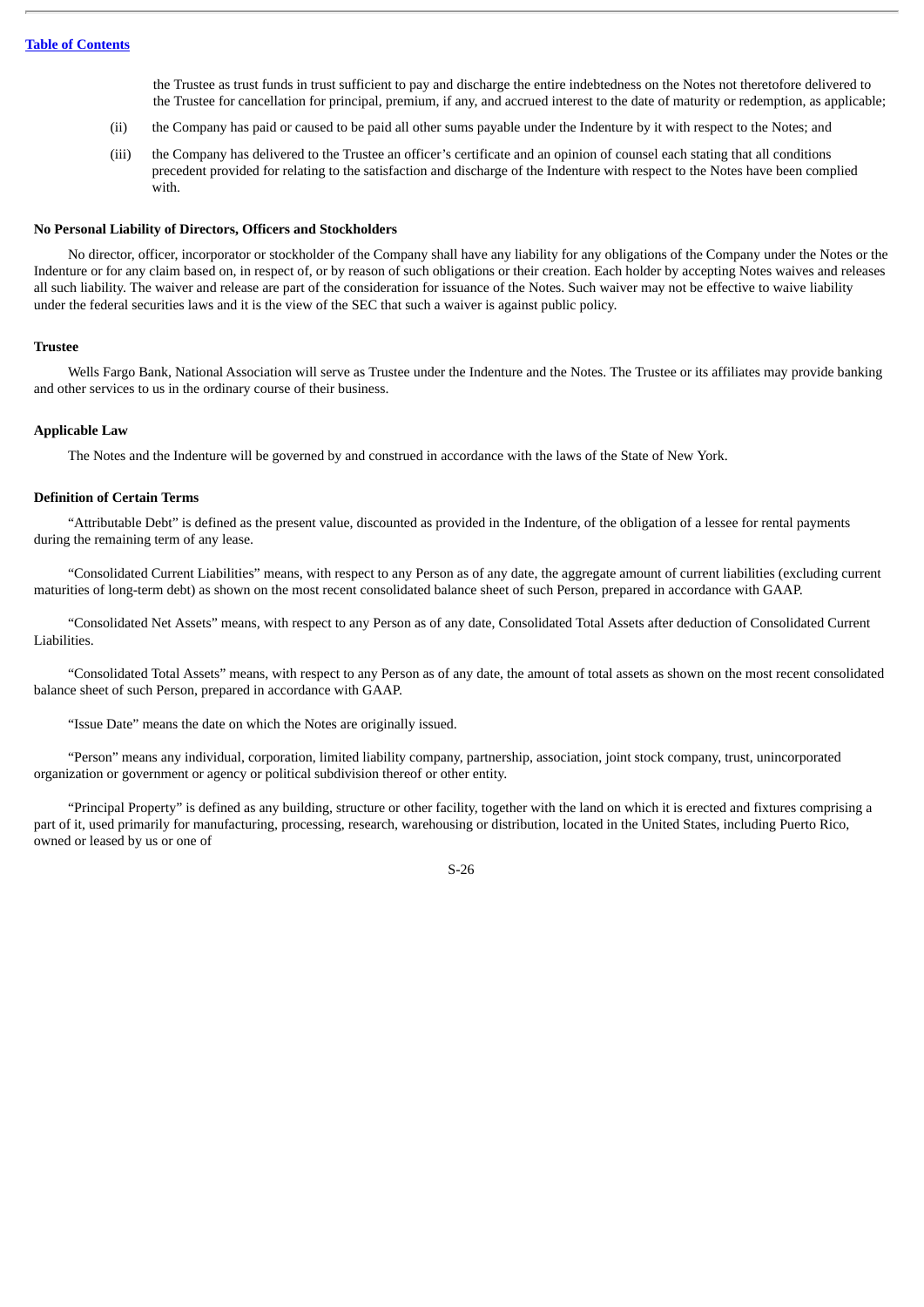our Restricted Subsidiaries and having a net book value in excess of 2% of our Consolidated Total Assets, other than (i) any such building, structure or other facility which our Board of Directors determines in good faith is not of material importance to the total business conducted or assets owned by us and our Restricted Subsidiaries as an entirety, or (ii) any portion of any such building, structure or other facility which our Board of Directors determines in good faith is not of material importance to the total business conducted or assets owned by us and our Restricted Subsidiaries as an entirety, each as evidenced by a certified copy of a board resolution.

"Restricted Subsidiary" is defined to mean any wholly owned subsidiary:

- substantially all the property of which is located within the continental United States of America;
- which owns a Principal Property; and
- in which our investment exceeds 1% of our Consolidated Total Assets as of the end of the preceding year.

The term "Restricted Subsidiary" does not include any wholly owned subsidiary which is principally engaged in financing our operations outside the continental United States.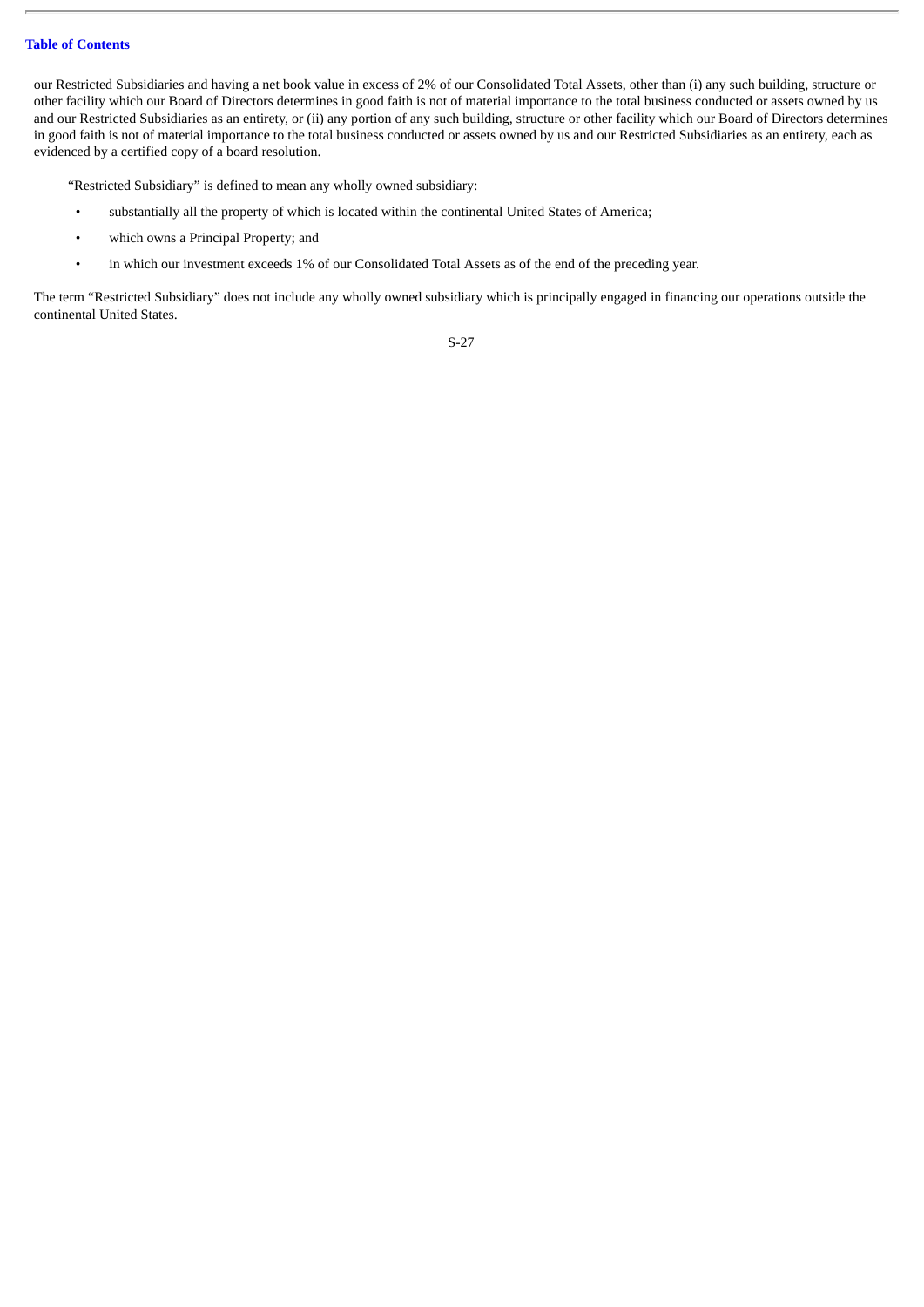#### **BOOK-ENTRY SETTLEMENT AND CLEARANCE**

## <span id="page-32-0"></span>**Book-Entry System**

DTC which we refer to along with its successors in this capacity as the "depositary," will act as securities depositary for the Notes. The Notes will be issued as fully registered securities registered in the name of Cede & Co., the depositary's nominee. One or more fully registered global security certificates, representing the total aggregate principal amount of the Notes, will be issued and will be deposited with the depositary or its custodian and will bear a legend regarding the restrictions on exchanges and registration of transfer referred to below.

Investors may elect to hold beneficial interests in the global Notes through either DTC, in the United States, or Clearstream, or Euroclear, in Europe, if they are participants of such systems, or indirectly through organizations that are participants in such systems. Clearstream and Euroclear will hold interests on behalf of their participants through customers' securities accounts in Clearstream's and Euroclear's names on the books of their respective depositaries, which in turn will hold such interests in customers'securities accounts in the depositaries' names on the books of DTC.

DTC has advised us that it is a limited-purpose trust company organized under the New York Banking Law, a "banking organization" within the meaning of the New York Banking Law, a member of the Federal Reserve System, a "clearing corporation" within the meaning of the New York Uniform Commercial Code and a "clearing agency" registered pursuant to the provisions of Section 17A of the Exchange Act. DTC holds securities that its participants ("Direct Participants") deposit with DTC and facilitates the post-trade settlement among Direct Participants of sales and other securities transactions in deposited securities through electronic computerized book-entry transfers and pledges between Direct Participants' accounts, thereby eliminating the need for physical movement of securities certificates. Direct Participants include both U.S. and non-U.S. securities brokers and dealers, banks, trust companies, clearing corporations and certain other organizations. DTC is a wholly owned subsidiary of The Depository Trust & Clearing Corporation ("DTCC"). DTCC is the holding company for DTC, National Securities Clearing Corporation and Fixed Income Clearing Corporation, all of which are registered clearing agencies. DTCC is owned by the users of its regulated subsidiaries. Access to the DTC system is also available to others such as both U.S. and non-U.S. securities brokers and dealers, banks, trust companies and clearing corporations that clear through or maintain a custodial relationship with a Direct Participant, either directly or indirectly. The DTC rules applicable to its participants are on file with the SEC.

Clearstream advises that it is incorporated under the laws of Luxembourg as a professional depositary. Clearstream holds securities for its participating organizations ("Clearstream Participants") and facilitates the clearance and settlement of securities transactions between Clearstream Participants through electronic book-entry changes in accounts of Clearstream Participants, thereby eliminating the need for physical movement of certificates. Clearstream provides to Clearstream Participants, among other things, services for safekeeping, administration, clearance and settlement of internationally traded securities and securities lending and borrowing. Clearstream interfaces with domestic markets in several countries. As a registered bank in Luxembourg, Clearstream is subject to regulation by the Luxembourg Commission for the Supervision of the Financial Sector (Commission de Surveillance du Secteur Financier). Clearstream Participants are recognized financial institutions around the world, including underwriters, securities brokers and dealers, banks, trust companies, clearing corporations and certain other organizations, and may include the underwriters. Indirect access to Clearstream is also available to others, such as banks, brokers, dealers and trust companies that clear through or maintain a custodial relationship with a Clearstream Participant, either directly or indirectly.

Distributions with respect to interests in the Notes held beneficially through Clearstream will be credited to cash accounts of Clearstream Participants in accordance with its rules and procedures.

Euroclear advises that it was created in 1968 to hold securities for participants of Euroclear ("Euroclear Participants") and to clear and settle transactions between Euroclear Participants through simultaneous electronic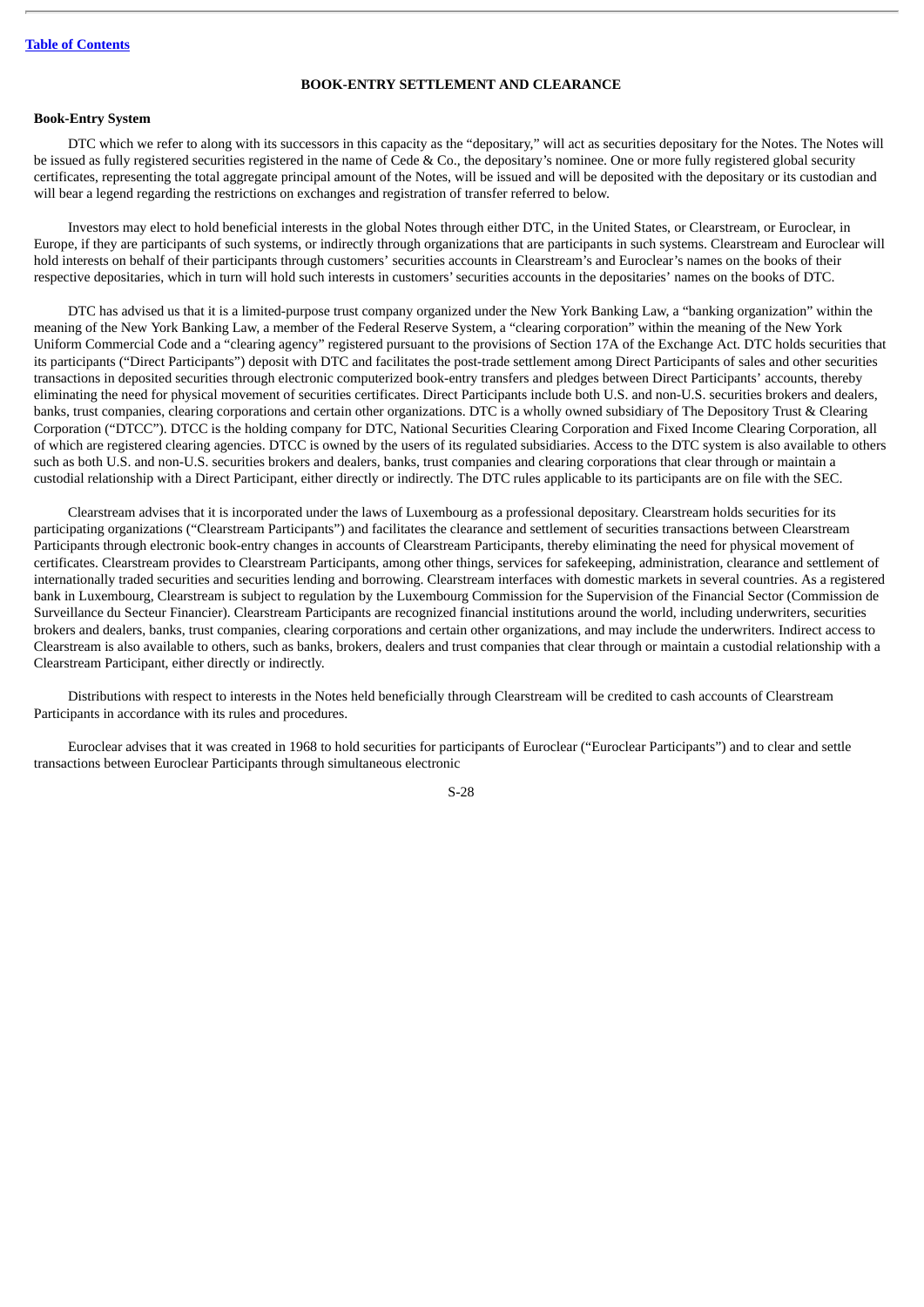book-entry delivery against payment, thereby eliminating the need for physical movement of certificates and any risk from lack of simultaneous transfers of securities and cash. Euroclear includes various other services, including securities lending and borrowing, and interfaces with domestic markets in several countries. Euroclear is operated by Euroclear Bank S.A./N.V. (the "Euroclear Operator"). All operations are conducted by the Euroclear Operator, and all Euroclear securities clearance accounts and Euroclear cash accounts are accounts with the Euroclear Operator. Euroclear Participants include banks (including central banks), securities brokers and dealers and other professional financial intermediaries, and may include the underwriters. Indirect access to Euroclear is also available to other firms that clear through or maintain a custodial relationship with a Euroclear Participant, either directly or indirectly.

Securities clearance accounts and cash accounts with the Euroclear Operator are governed by the Terms and Conditions Governing Use of Euroclear and the related Operating Procedures of Euroclear, and applicable Belgian law (collectively, the "Terms and Conditions"). The Terms and Conditions govern transfers of securities and cash within Euroclear, withdrawals of securities and cash from Euroclear, and receipts of payments with respect to securities in Euroclear. All securities in Euroclear are held on a fungible basis without attribution of specific certificates to specific securities clearance accounts. The Euroclear Operator acts under the Terms and Conditions only on behalf of Euroclear Participants, and has no records of or relationship with persons holding through Euroclear Participants.

Distributions with respect to the Notes held beneficially through Euroclear will be credited to the cash accounts of Euroclear Participants in accordance with the Terms and Conditions.

We will issue the Notes in definitive certificated form in exchange for beneficial interests in the applicable global security certificates if the depositary notifies us that it is unwilling or unable to continue as depositary for the Notes, the depositary ceases to maintain certain qualifications under the Exchange Act and a successor depositary is not appointed by us within 90 days, or we determine, in our sole discretion, that the global security certificates shall be exchangeable. If we determine at any time that the Notes shall no longer be represented by global security certificates, we will inform the depositary of such determination who will, in turn, notify participants of their right to withdraw their beneficial interest from the global security certificates, and if such participants elect to withdraw their beneficial interests, we will issue certificates in definitive form in exchange for such beneficial interests in the global security certificates. Any global Note, or portion thereof, that is exchangeable pursuant to this paragraph will be exchangeable for security certificates, as the case may be, registered in the names directed by the depositary. We expect that these instructions will be based upon directions received by the depositary from its participants with respect to ownership of beneficial interests in the global security certificates.

As long as the depositary or its nominee is the registered owner of the global security certificates, the depositary or its nominee, as the case may be, will be considered the sole owner and holder of the global security certificates and all Notes represented by these certificates for all purposes under the indenture. Except in the limited circumstances referred to above, owners of beneficial interests in global security certificates:

- will not be entitled to have the Notes represented by these global security certificates registered in their names, and
- will not be considered to be owners or holders of the global security certificates or any Notes represented by these certificates or have any rights for any purpose under the Notes or the indenture.

All payments on the Notes represented by global security certificates and all transfers and deliveries of related Notes will be made to the depositary or its nominee, as the case may be, as the holder of such securities.

Ownership of beneficial interests in the global security certificates will be limited to participants or persons that may hold beneficial interests through institutions that have accounts with the depositary or its nominee. Ownership of beneficial interests in global security certificates will be shown only on, and the transfer of those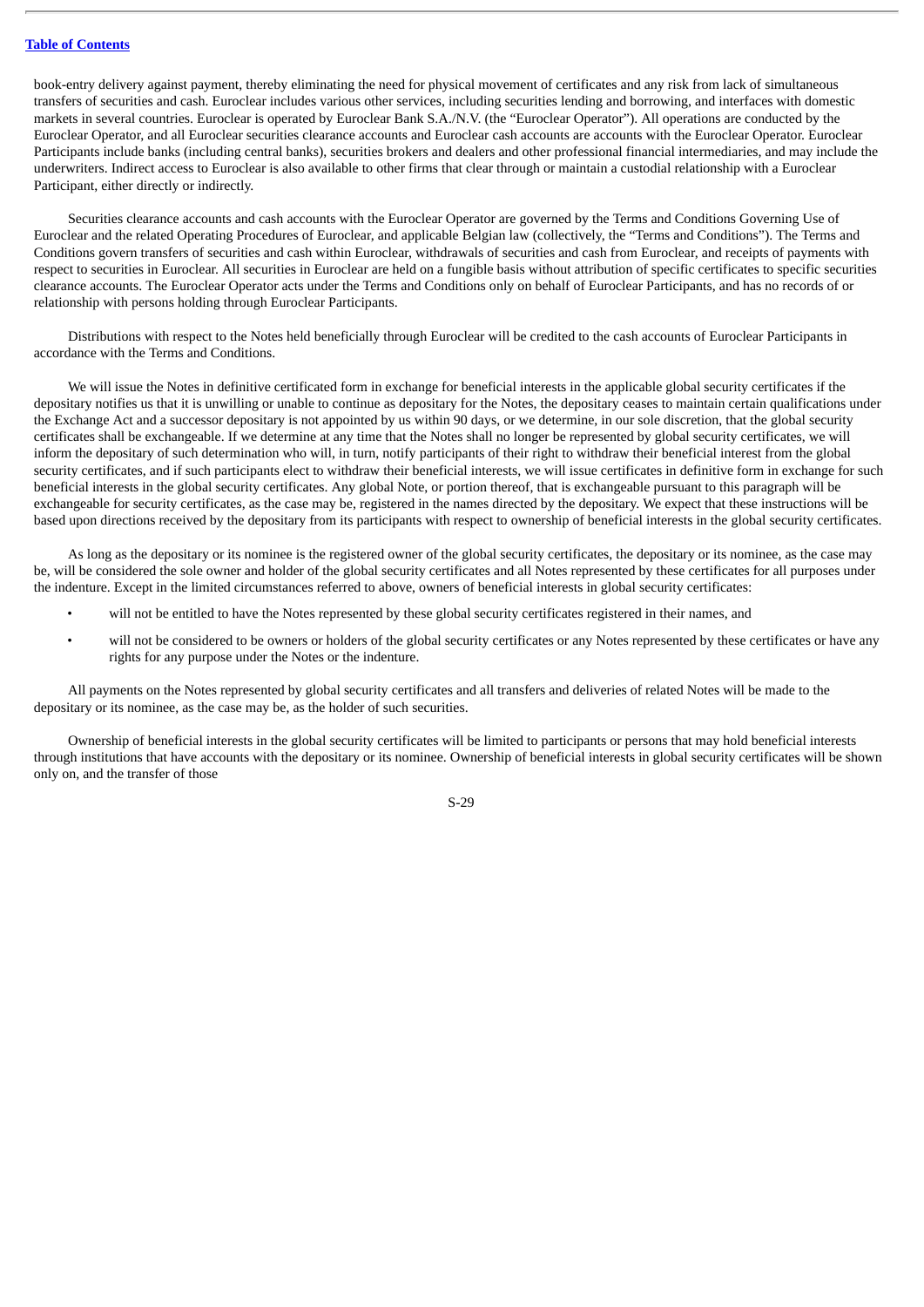ownership interests will be effected only through, records maintained by the depositary or its nominee, with respect to participants' interests, or any participant, with respect to interests of persons held by the participant on their behalf. Payments, transfers, deliveries, exchanges and other matters relating to beneficial interests in global security certificates may be subject to various policies and procedures adopted by the depositary from time to time. Neither we nor the trustee will have any responsibility or liability for any aspect of the depositary's or any participant's records relating to, or for payments made on account of, beneficial interests in global security certificates, or for maintaining, supervising or reviewing any of the depositary's records or any participant's records relating to these beneficial ownership interests.

Although the depositary has agreed to the foregoing procedures in order to facilitate transfers of interests in the global security certificates among participants, the depositary is under no obligation to perform or continue to perform these procedures, and these procedures may be discontinued at any time. We will not have any responsibility for the performance by the depositary or its direct participants or indirect participants under the rules and procedures governing the depositary.

The information in this section concerning the depositary, its book-entry system, Clearstream and Euroclear has been obtained from sources that we believe to be reliable, but we have not attempted to verify the accuracy of this information.

#### **Global Clearance and Settlement Procedures**

Initial settlement for the Notes will be made in immediately available funds. Secondary market trading between DTC Participants will occur in the ordinary way in accordance with DTC rules and will be settled in immediately available funds using DTC's Same-Day Funds Settlement System. Secondary market trading between Clearstream Participants and/or Euroclear Participants will occur in the ordinary way in accordance with the applicable rules and operating procedures of Clearstream and Euroclear, as applicable.

Cross-market transfers between persons holding directly or indirectly through DTC, on the one hand, and directly or indirectly through Clearstream Participants or Euroclear Participants, on the other, will be effected through DTC in accordance with DTC rules; however, such crossmarket transactions will require delivery of instructions to the relevant European international clearing system by the counterparty in such system in accordance with its rules and procedures and within its established deadlines (European time).

Because of time-zone differences, credits of the Notes received in Clearstream or Euroclear as a result of a transaction with a DTC Participant will be made during subsequent securities settlement processing and dated the business day following the DTC settlement date. Such credits or any transactions in the Notes settled during such processing will be reported to the relevant Euroclear Participant or Clearstream Participant on such business day. Cash received in Clearstream or Euroclear as a result of sales of the Notes by or through a Clearstream Participant or a Euroclear Participant to a DTC Participant will be received with value on the DTC settlement date but will be available in the relevant Clearstream or Euroclear cash account only as of the business day following settlement in DTC.

Although DTC, Clearstream and Euroclear have agreed to the foregoing procedures in order to facilitate transfers of Notes among participants of DTC, Clearstream and Euroclear, they are under no obligation to perform or continue to perform such procedures and such procedures may be discontinued or changed at any time.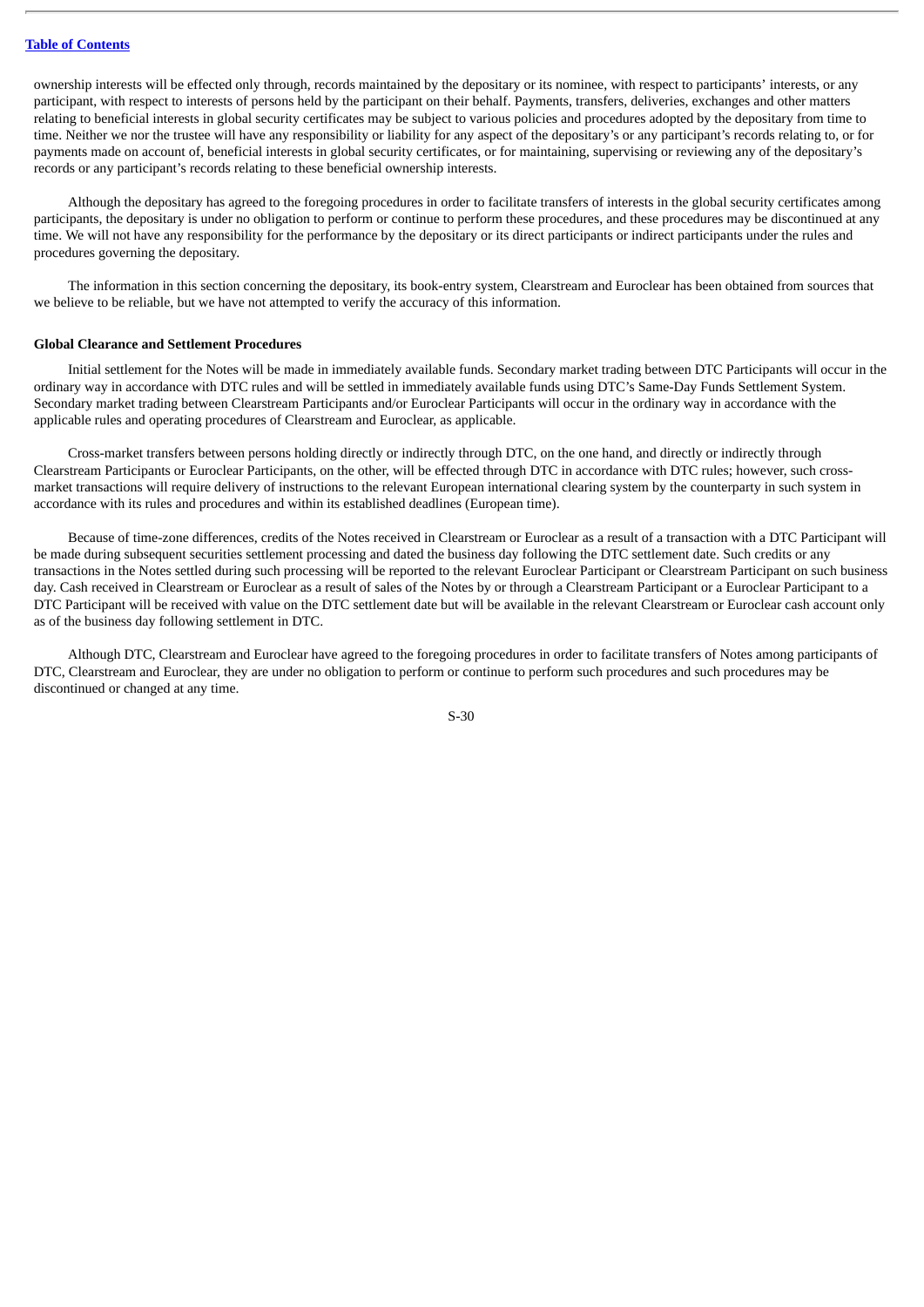## **U.S. FEDERAL INCOME TAX CONSIDERATIONS FOR NON-U.S. HOLDERS**

<span id="page-35-0"></span>The following is a summary of U.S. federal income tax considerations generally applicable to the ownership and disposition of the Notes. This discussion applies only to a Non-U.S. Holder (as defined below) that acquires Notes pursuant to this offering at the initial offering price. This discussion is based on the Internal Revenue Code of 1986, as amended (the "Code"), Treasury Regulations and judicial decisions and administrative interpretations thereof, all as of the date hereof and all of which are subject to change, possibly with retroactive effect. This discussion is limited to investors that hold the Notes as capital assets for U.S. federal income tax purposes. Furthermore, this discussion does not address all aspects of U.S. federal income taxation that may be applicable to investors in light of their particular circumstances, or to investors subject to special treatment under U.S. federal income tax law, such as financial institutions, insurance companies, tax-exempt organizations, entities that are treated as partnerships for U.S. federal income tax purposes, holders of Notes that are not Non-U.S. Holders, dealers in securities or currencies, expatriates, accrual method taxpayers that are required to recognize income for U.S. federal income tax purposes no later than when such income is taken into account in applicable financial statements, persons deemed to sell the Notes under the constructive sale provisions of the Code and persons that hold the Notes as part of a straddle, hedge, conversion transaction or other integrated investment. Furthermore, this discussion does not address considerations relating to the alternative minimum tax, the Medicare tax, any U.S. federal estate or gift tax consequences or any state, local or foreign tax consequences. Prospective investors should consult their tax advisors regarding the U.S. federal, state, local and foreign income and other tax consequences of the purchase, ownership and disposition of the Notes. No assurance can be given that the Internal Revenue Service (the "IRS") would not assert, or that a court would not sustain, a position contrary to any of those set forth below.

As used herein, "Non-U.S. Holder" means any beneficial owner of a Note (other than a partnership or other entity or arrangement treated as a partnership for U.S. federal income tax purposes) that is not a U.S. Holder. "U.S. Holder" means a beneficial owner of a Note that is, for U.S. federal income tax purposes (i) an individual citizen or resident of the United States, (ii) a corporation or other entity subject to tax as a corporation created or organized in, or under the laws of, the United States or any political subdivision thereof, (iii) an estate, the income of which is subject to U.S. federal income taxation regardless of its source, or (iv) a trust if (a) it is subject to the primary supervision of a court within the United States and one or more U.S. persons (as defined in the Code) are authorized to control all of the trust's substantial decisions or (b) it has in effect a valid election under applicable Treasury regulations to be treated as a United States person, and "Non-U.S. Holder" means any beneficial owner of a Note (other than a partnership or other entity treated as a partnership for U.S. federal income tax purposes) that is not a U.S. Holder.

If a partnership (or other entity or arrangement treated as a partnership for U.S. federal income tax purposes) holds the Notes, the U.S. federal income tax treatment of a partner will generally depend on the status of the partner and the tax treatment of the partnership. A partner in a partnership holding the Notes should consult its tax advisor with regard to the U.S. federal income tax consequences of the partnership's investment in the Notes.

EACH PROSPECTIVE INVESTOR SHOULD CONSULT ITS TAX ADVISOR AS TO THE FEDERAL, STATE, LOCAL, NON-U.S., AND ANY OTHER TAX CONSEQUENCES TO IT OF AN INVESTMENT IN THE NOTES.

#### **Payments on the Notes**

A Non-U.S. Holder will generally not be subject to U.S. federal withholding tax on interest received in respect of the Notes, provided that such Non-U.S. Holder (i) does not own, actually or constructively, 10% or more of the total combined voting power of all classes of stock of the Company entitled to vote, (ii) is not a controlled foreign corporation directly or indirectly related to the Company within the meaning of Section 881(c)(3)(C) of the Code, and (iii) provides its name and address and certifies, under penalty of perjury,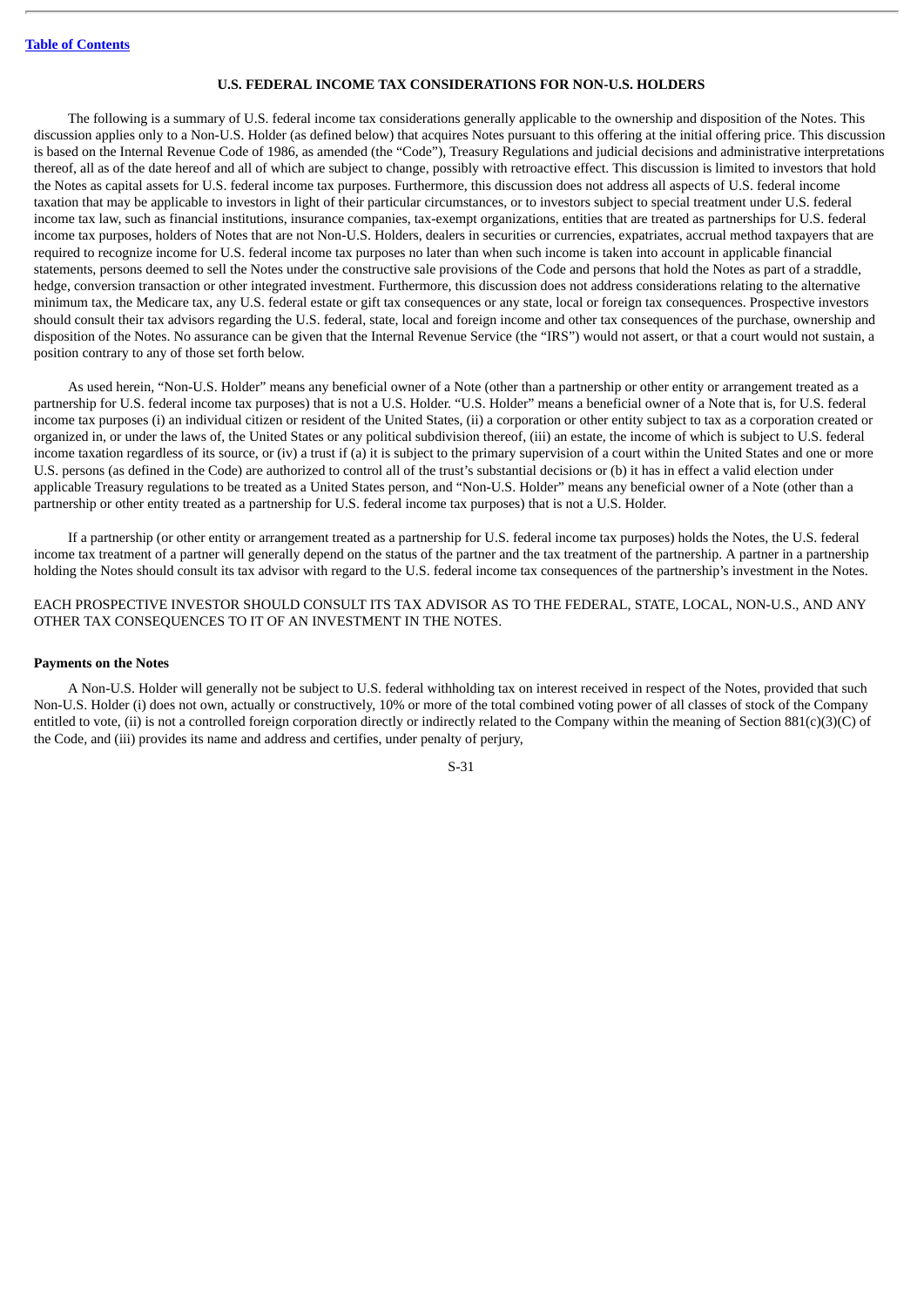to the applicable withholding agent on IRS Form W-8BEN or W-8BEN-E (or appropriate substitute form) that it is not a U.S. person and that no withholding is required pursuant to FATCA (discussed below) or certain other certification requirements are satisfied.

A Non-U.S. Holder that does not qualify for an exemption from U.S. federal withholding tax under the rules described above will be subject to withholding at a rate of 30% (or such lower rate as an applicable treaty may provide) on interest received in respect of the Notes.

A Non-U.S. Holder will generally not be subject to U.S. federal income tax on interest received in respect of the Notes unless such interest is effectively connected with the Non-U.S. Holder's conduct of a trade or business within the United States (and, if an applicable treaty so requires, is attributable to the conduct of a trade or business through a permanent establishment or fixed base in the United States). A Non-U.S. Holder that is subject to U.S. federal income tax on interest under the rules described in the preceding sentence will not be subject to U.S. federal withholding tax on any such amounts that might otherwise be subject to U.S. withholding tax, if such Non-U.S. Holder satisfies certain certification requirements under penalty of perjury (generally, through the provision of a properly completed and executed IRS Form W-8ECI).

#### **Disposition of the Notes**

A Non-U.S. Holder generally will not be subject to U.S. federal withholding tax with respect to gain recognized on the sale, exchange, retirement, or other disposition of the Notes. A Non-U.S. Holder also generally will not be subject to U.S. federal income tax with respect to such gain unless (i) the gain is effectively connected with the conduct of a trade or business by the Non-U.S. Holder within the United States and, if certain tax treaties apply, is attributable to a permanent establishment maintained by the Non-U.S. Holder within the United States, or (ii) in the case of a Non-U.S. Holder that is a nonresident alien individual, such holder is present in the United States for 183 or more days in the taxable year and certain other conditions are satisfied.

In the case described in clause (i) above, gain or loss recognized on the disposition of the Notes will generally be subject to U.S. federal income taxation in the same manner as if such gain or loss were recognized by a U.S. Holder, and, in the case of a Non-U.S. Holder that is a foreign corporation, may also be subject to an additional branch profits tax at a rate of 30% (or a lower applicable treaty rate). In the case described in clause (ii) above, the Non-U.S. Holder generally will be subject to 30% tax (or lower applicable treaty rate) on any capital gain recognized on the disposition of the Notes, which may be offset by certain U.S.-source capital losses.

Proceeds from the disposition of a Note that are attributable to accrued but unpaid interest generally will be subject to, or exempt from, tax to the same extent as described above with respect to interest paid on a Note.

#### **The Foreign Account Tax Compliance Act ("FATCA")**

FATCA and existing guidance issued thereunder will generally require withholding at a rate of 30% on interest payments in respect of Notes held by or through certain foreign financial institutions (including investment funds), unless such institution enters into an agreement (i) to report, on an annual basis, information with respect to interests in, and accounts maintained by, the institution to the extent such interests or accounts are held by certain U.S. persons and by certain non-U.S. entities that are wholly or partially owned by U.S. persons and (ii) to withhold on certain payments. An intergovernmental agreement between the United States and an applicable foreign country, or future U.S. Treasury regulations or other guidance, may modify these requirements. Accordingly, the entity through which Notes are held will affect the determination of whether such withholding is required. Similarly, interest in respect of Notes held by an investor that is a non-financial non-U.S. entity that does not qualify under certain exemptions will be subject to withholding at a rate of 30%, unless such entity either (i) certifies to us that such entity does not have any "substantial United States owners" or (ii) provides certain information regarding the entity's "substantial United States owners," which we will in turn provide to the IRS. We will not pay any additional amounts to holders in respect of any amounts withheld pursuant to FATCA. Prospective investors should consult their tax advisors regarding the possible implications of FATCA on an investment in the Notes.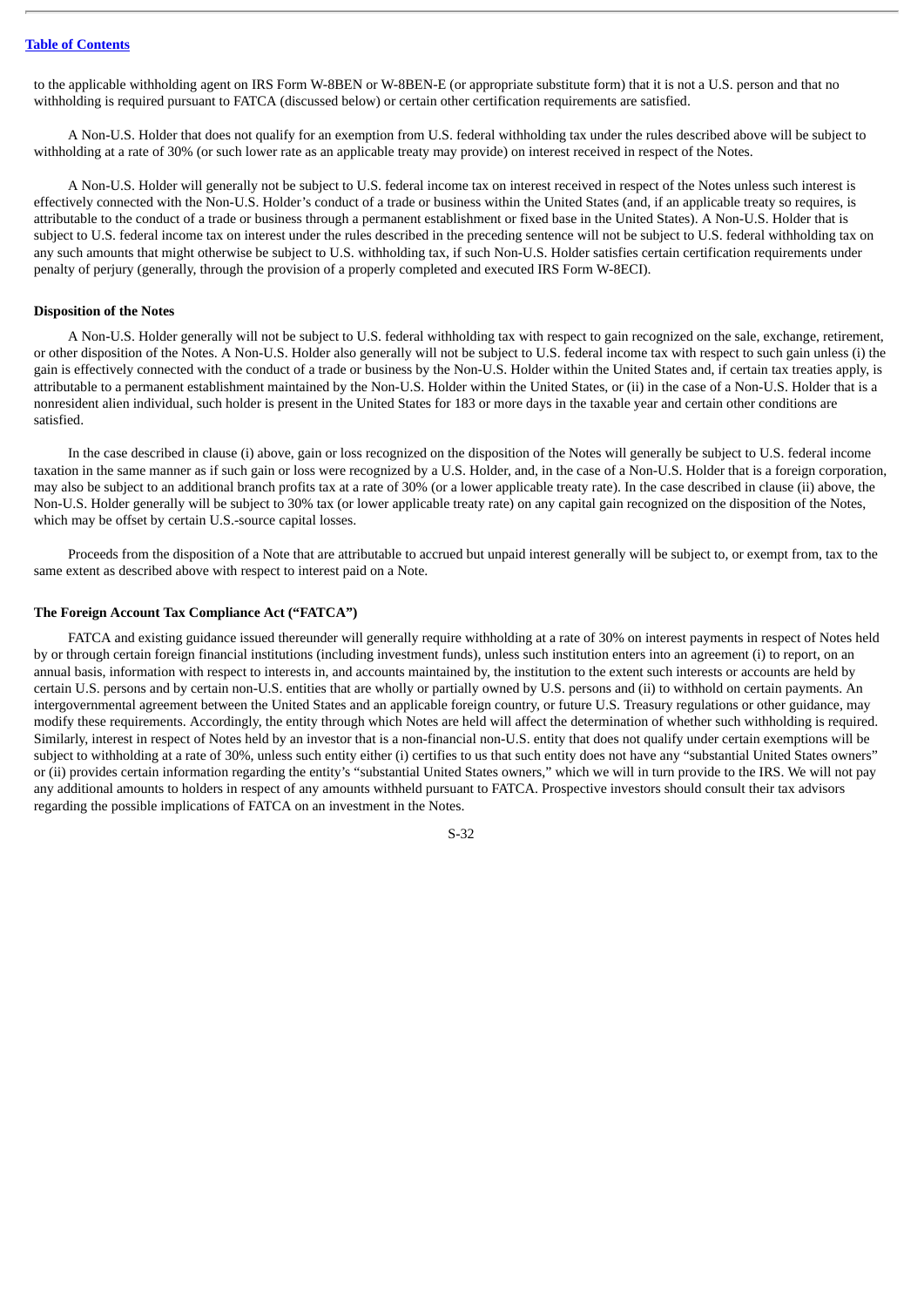THE ABOVE SUMMARY IS NOT INTENDED TO CONSTITUTE A COMPLETE ANALYSIS OF ALL TAX CONSEQUENCES OF THE OWNERSHIP AND DISPOSITION OF THE NOTES BY A NON-U.S. HOLDER THAT PURCHASES THE NOTES PURSUANT TO THIS PROSPECTUS SUPPLEMENT. PROSPECTIVE INVESTORS SHOULD CONSULT THEIR TAX ADVISORS AS TO THE TAX CONSEQUENCES TO THEM OF AN INVESTMENT IN THE NOTES IN LIGHT OF THEIR PARTICULAR CIRCUMSTANCES.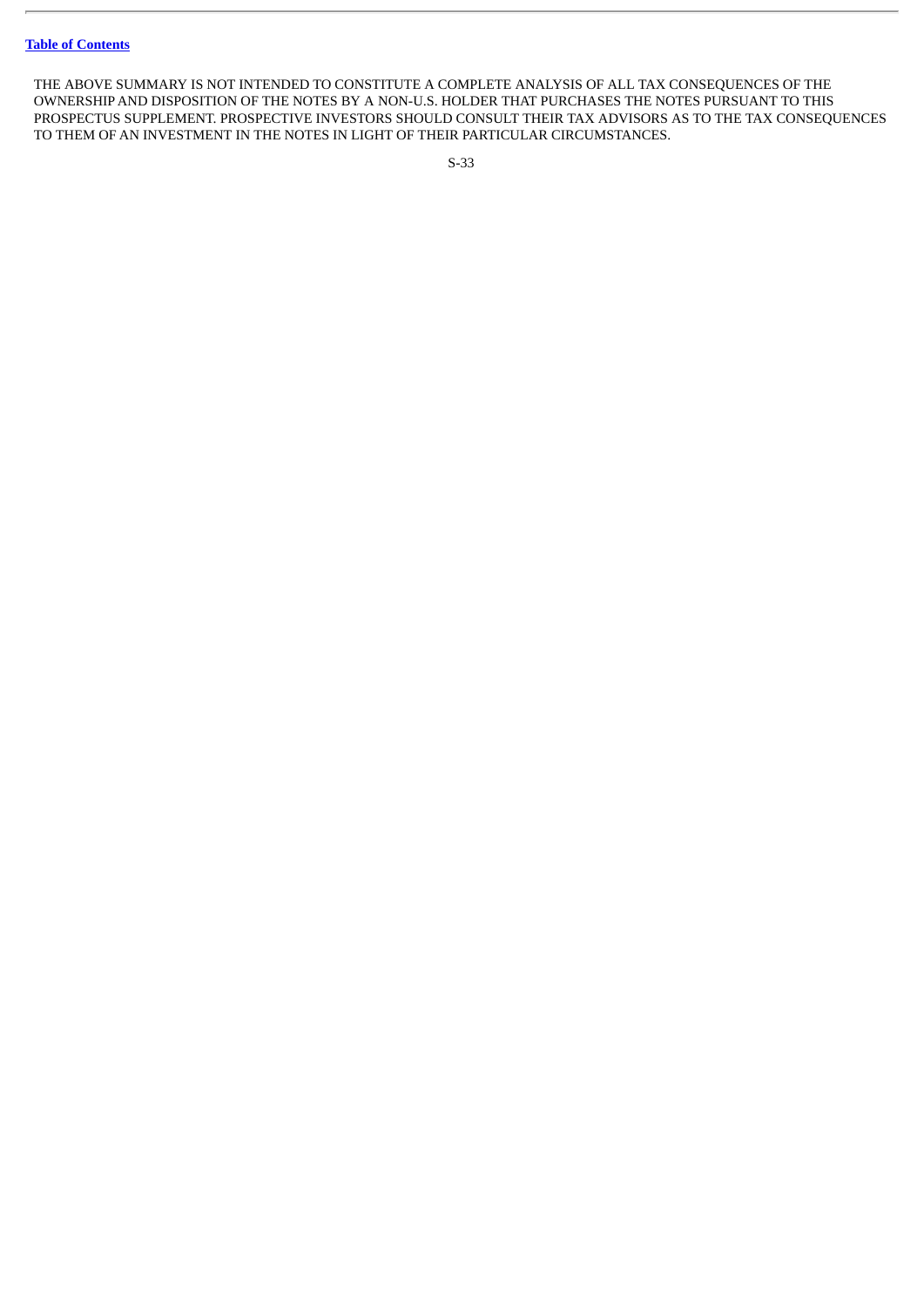#### **UNDERWRITING (CONFLICTS OF INTEREST)**

<span id="page-38-0"></span>Subject to the terms and conditions stated in the underwriting agreement dated the date of this prospectus supplement, each underwriter named below, for whom Citigroup Global Markets Inc., Goldman Sachs & Co. LLC and J.P. Morgan Securities LLC are acting as representatives, has severally, and not jointly, agreed to purchase, and we have agreed to sell to that underwriter, the aggregate principal amount of the Notes set forth opposite the underwriter's name in the following table:

|                                      | Principal<br>Amount of |
|--------------------------------------|------------------------|
| Underwriter                          | <b>Notes</b>           |
| Citigroup Global Markets Inc.        | \$187,500,000          |
| Goldman Sachs & Co. LLC              | 112,500,000            |
| J.P. Morgan Securities LLC           | 202,500,000            |
| BofA Securities, Inc.                | 75,000,000             |
| PNC Capital Markets LLC.             | 75,000,000             |
| Commerz Markets LLC                  | 24,375,000             |
| <b>MUFG Securities Americas Inc.</b> | 24,375,000             |
| <b>UBS</b> Securities LLC            | 24,375,000             |
| UniCredit Capital Markets LLC        | 24,375,000             |
| Total                                | 750,000,000            |

The underwriting agreement provides that the obligations of the underwriters to purchase the Notes in this offering are subject to approval of legal matters by counsel and to other conditions. The underwriters reserve the right to withdraw, cancel or modify offers to the public and to reject orders in whole or in part. The underwriters are obligated to purchase all of the Notes if they purchase any of the Notes. The underwriting agreement also provides that if an underwriter defaults, the purchase commitments of non-defaulting underwriters may be increased or the offering of the Notes may be terminated.

The underwriters propose to offer the Notes directly to the public at the public offering price set forth on the cover page of this prospectus supplement and to certain dealers at a price that represents a concession not to exceed 0.400% of the principal amount of the Notes. The underwriters may allow, and any such dealer may reallow, a concession not to exceed 0.250% of the principal amount of the Notes. After the initial offering of the Notes to the public, the representatives may change the public offering price of the Notes and other selling terms.

The following table shows the underwriting discount that we are to pay to the underwriters in connection with this offering (expressed as a percentage of the principal amount of the Notes).

|          | Paid by DENTSPLY<br>SIRONA Inc. |
|----------|---------------------------------|
| Per Note | 0.650%                          |

We estimate that our total expenses for this offering, other than the underwriting discount, will be approximately \$1.5 million.

It is expected that delivery of the Notes will be made against payment therefor on or about May 26, 2020, which is the third business day following the date hereof (such settlement cycle being referred to as "T+3"). Under Rule 15c6-1 under the Exchange Act, trades in the secondary market generally are required to settle in two business days unless the parties to any such trade expressly agree otherwise. Accordingly, purchasers who wish to trade the Notes prior to the second business day before the delivery of the Notes hereunder will be required, by virtue of the fact that the Notes initially will settle in T+3, to specify an alternative settlement cycle at the time of any such trade to prevent failed settlement. Purchasers of the Notes who wish to trade the Notes should consult their own advisors.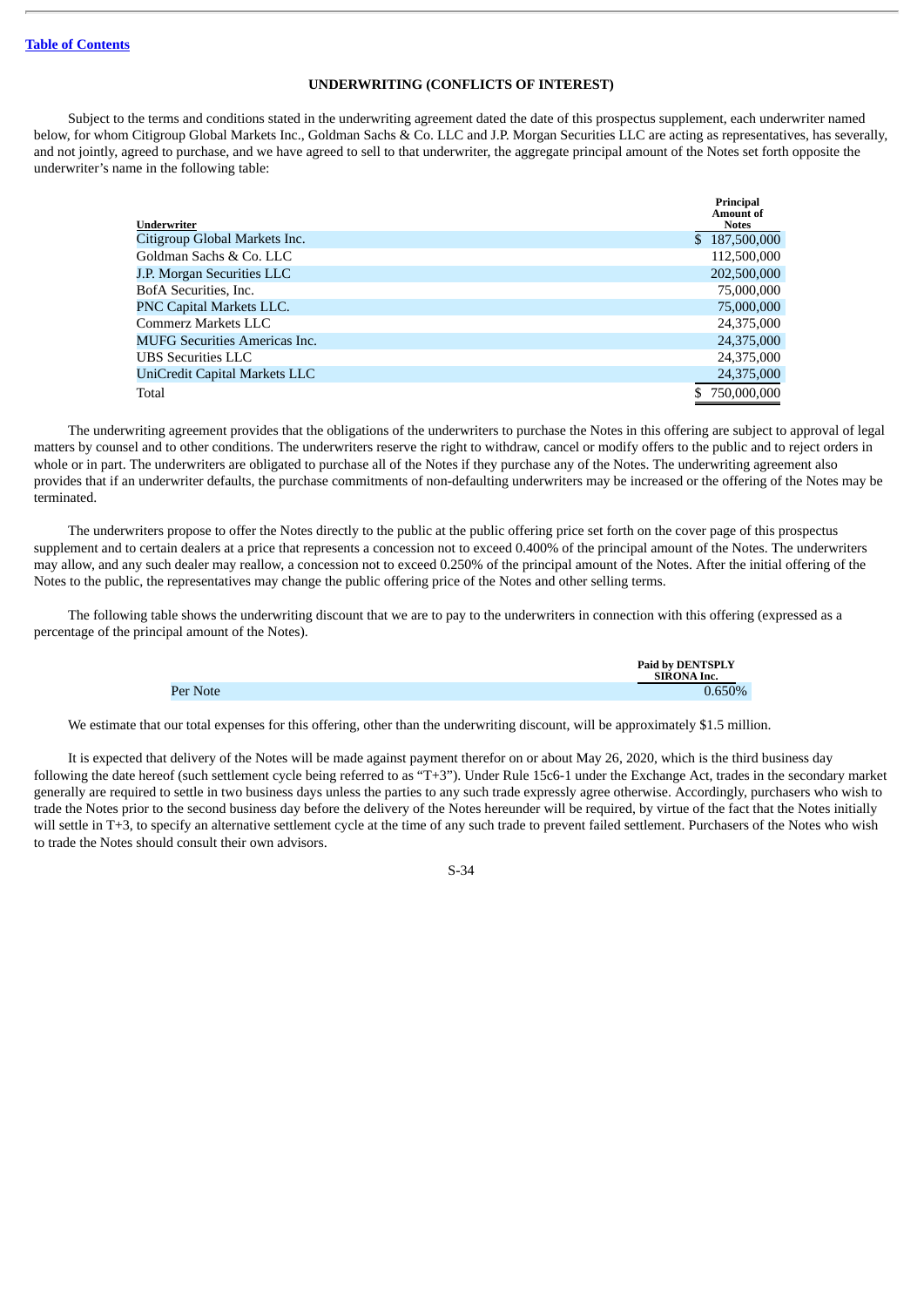We have agreed to indemnify the underwriters against certain liabilities, including liabilities under the Securities Act or to contribute to payments the underwriters may be required to make because of any of those liabilities.

#### **Conflicts of Interest**

The underwriters and their respective affiliates are full service financial institutions engaged in various activities, which may include securities trading, commercial and investment banking, financial advisory, investment management, investment research, principal investment, hedging, financing and brokerage activities. Certain of the underwriters and their affiliates have, from time to time, performed, and may in the future perform, various financial advisory, investment banking and commercial banking services for our company, for which they received or will receive customary fees and expenses. Affiliates of certain of the underwriters are lenders under our various credit facilities. In addition, certain of the underwriters and/or their respective affiliates may from time to time hold the 2021 Notes and/or currently serve as bookrunners, arrangers, lenders and/or agents under the 2018 Revolving Credit Facility. Each of Citigroup Global Markets Inc., J.P. Morgan Securities LLC, Commerz Markets LLC, MUFG Securities Americas Inc. and UniCredit Capital Markets LLC, together with their respective affiliates, may receive over five percent of the net proceeds of this offering and accordingly, will be deemed to have a "conflict of interest" in this offering within the meaning of FINRA Rule 5121. Consequently, this offering is being conducted in compliance with FINRA Rule 5121 and such underwriters will not sell securities in this offering to an account over which they exercise discretionary authority without the prior specific written approval of the account holder. Because the Notes offered hereby will be rated investment grade, pursuant to Rule 5121, the appointment of a qualified independent underwriter is not necessary.

In connection with the issuance of the Notes, we may enter into interest rate swap agreements with financial institutions, which may include one or more of the underwriters or their affiliates.

In the ordinary course of their various business activities, the underwriters and their respective affiliates may make or hold a broad array of investments and actively trade debt and equity securities (or related derivative securities) and financial instruments (including bank loans) for their own account and for the accounts of their customers, and such investment and securities activities may involve securities and/or instruments of our company. The underwriters and their respective affiliates may also make investment recommendations and/or publish or express independent research views in respect of such securities or instruments and may at any time hold, or recommend to clients that they acquire, long and/or short positions in such securities and instruments.

#### **New Issue of Notes**

There is currently no public trading market for the Notes. We have not applied and do not intend to apply to list the Notes on any securities exchange. The underwriters have advised us that they intend to make a market in the Notes. However, they are not obligated to do so and may discontinue any market-making in the Notes at any time in their sole discretion. Therefore, we cannot assure you that a liquid trading market for the Notes will develop, that you will be able to sell your Notes at a particular time or that the price you receive when you sell will be favorable.

#### **Selling Restrictions**

The Notes are offered for sale in those jurisdictions where it is lawful to make such offers.

#### *Notice to Prospective Investors in the European Economic Area and the United Kingdom*

The Notes are not intended to be offered, sold or otherwise made available to and should not be offered, sold or otherwise made available to any retail investor in the European Economic Area ("EEA") or in the United Kingdom ("UK"). For these purposes, a retail investor means a person who is one (or more) of: (a) a retail client as defined in point (11) of Article 4(1) of Directive 2014/65/EU (as amended, "MiFID II"); or (b) a customer within the meaning of Directive (EU) 2016/97 (as amended, the "Insurance Distribution Directive"), where that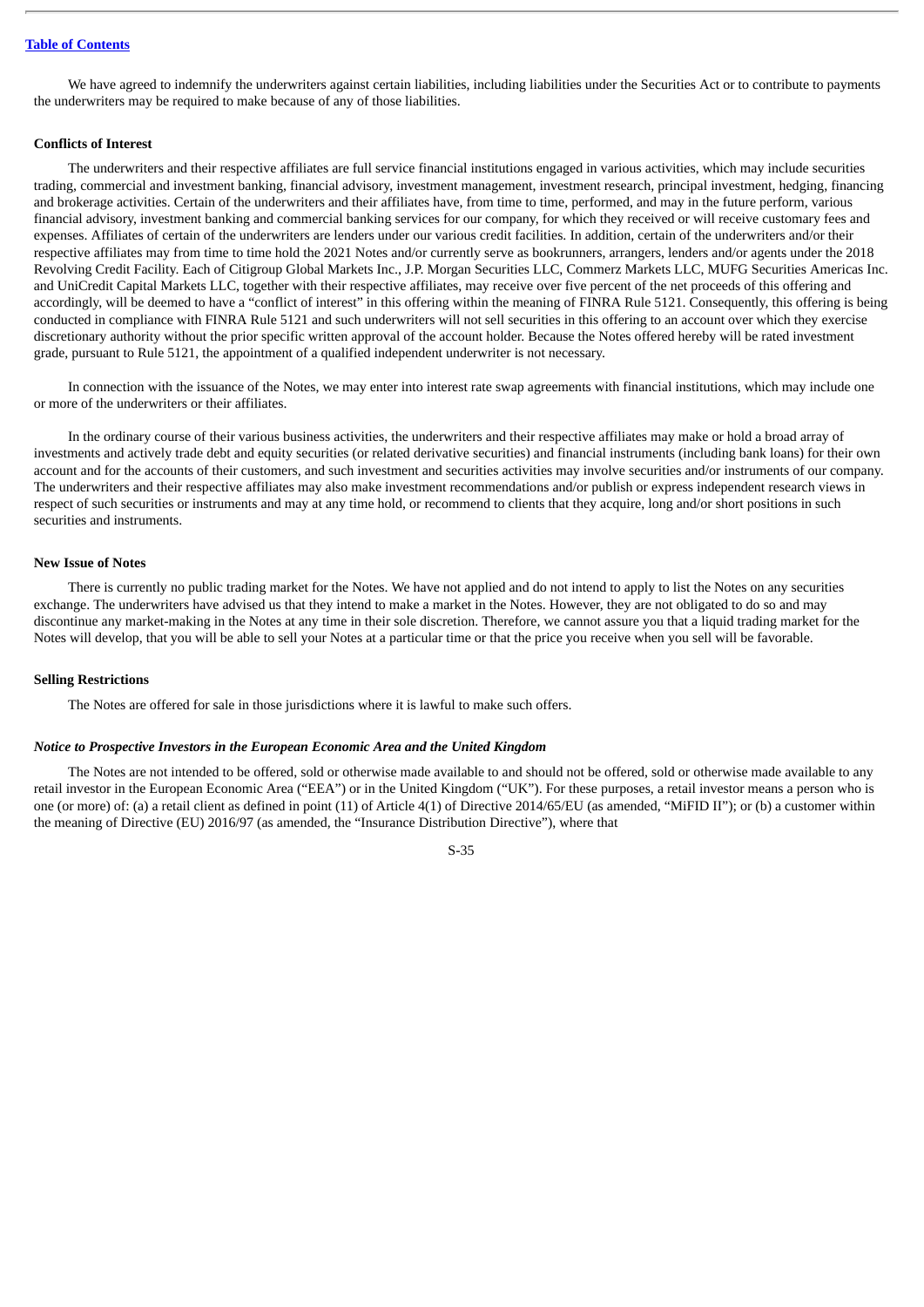customer would not qualify as a professional client as defined in point (10) of Article 4(1) of MiFID II; or (c) not a qualified investor as defined in Regulation (EU) 2017/1129 (as amended, the "Prospectus Regulation"). Consequently, no key information document required by Regulation (EU) No 1286/2014 (as amended, the "PRIIPs Regulation") for offering or selling the Notes or otherwise making them available to retail investors in the EEA or in the UK has been prepared and therefore offering or selling the Notes or otherwise making them available to any retail investor in the EEA or in the UK may be unlawful under the PRIIPs Regulation. This prospectus supplement and the accompanying prospectus have been prepared on the basis that any offer of Notes in any Member State of the EEA will be made pursuant to an exemption under the Prospectus Regulation from the requirement to publish a prospectus for offers of Notes. This prospectus supplement and the accompanying prospectus are not to be considered a prospectus for the purposes of the Prospectus Regulation. References to Regulations or Directives include, in relation to the UK, those Regulations or Directives as they form part of UK domestic law by virtue of the European Union (Withdrawal) Act 2018 or have been implemented in UK domestic law, as appropriate. This selling restriction is in addition to any other selling restrictions set out in this section.

## *Notice to Prospective Investors in the United Kingdom*

This prospectus supplement and the accompanying prospectus are for distribution only to persons who (a) have professional experience in matters relating to investments and who qualify as investment professionals within the meaning of Article 19(5) of the Financial Services and Markets Act 2000 (Financial Promotion) Order 2005 (as amended, the "Financial Promotion Order"), (b) are persons falling within Article 49(2)(a) to (d) ("high net worth companies, unincorporated associations etc.") of the Financial Promotion Order, (c) are outside the U.K., or (d) are persons to whom an invitation or inducement to engage in investment activity (within the meaning of Section 21 of the Financial Services and Markets Act 2000, as amended ("FSMA")) in connection with the issue or sale of any Notes may otherwise lawfully be communicated or caused to be communicated (all such persons together being referred to as "relevant persons"). This prospectus supplement and the accompanying prospectus are directed only at relevant persons and must not be acted on or relied on by persons who are not relevant persons. Any investment or investment activity to which this prospectus supplement and the accompanying prospectus relate is available only to relevant persons and will be engaged in only with relevant persons.

#### *Notice to Prospective Investors in the Dubai International Financial Centre*

This prospectus supplement and accompanying prospectus relate to an Exempt Offer in accordance with the Offered Securities Rules of the Dubai Financial Services Authority ("DFSA"). This prospectus supplement and accompanying prospectus are intended for distribution only to persons of a type specified in the Offered Securities Rules of the DFSA. It must not be delivered to, or relied on by, any other person. The DFSA has no responsibility for reviewing or verifying any documents in connection with Exempt Offers. The DFSA has not approved this prospectus supplement and accompanying prospectus nor taken steps to verify the information set forth herein and has no responsibility for the prospectus supplement and accompanying prospectus. The Notes to which this prospectus supplement and accompanying prospectus relate may be illiquid and/or subject to restrictions on their resale. Prospective purchasers of the Notes offered should conduct their own due diligence on the Notes. If you do not understand the contents of this prospectus supplement and accompanying prospectus you should consult an authorized financial advisor.

#### *Notice to Prospective Investors in Hong Kong*

The Notes have not been offered or sold and will not be offered or sold in Hong Kong, by means of any document, other than (a) to "professional investors" as defined in the Securities and Futures Ordinance (Cap. 571) of Hong Kong and any rules made under that Ordinance; or (b) in other circumstances which do not result in the document being a "prospectus" as defined in the Companies Ordinance (Cap. 32) of Hong Kong or which do not constitute an offer to the public within the meaning of that Ordinance. No advertisement, invitation or document relating to the Notes has been or may be issued or has been or may be in the possession of any person for the purposes of issue, whether in Hong Kong or elsewhere, which is directed at, or the contents of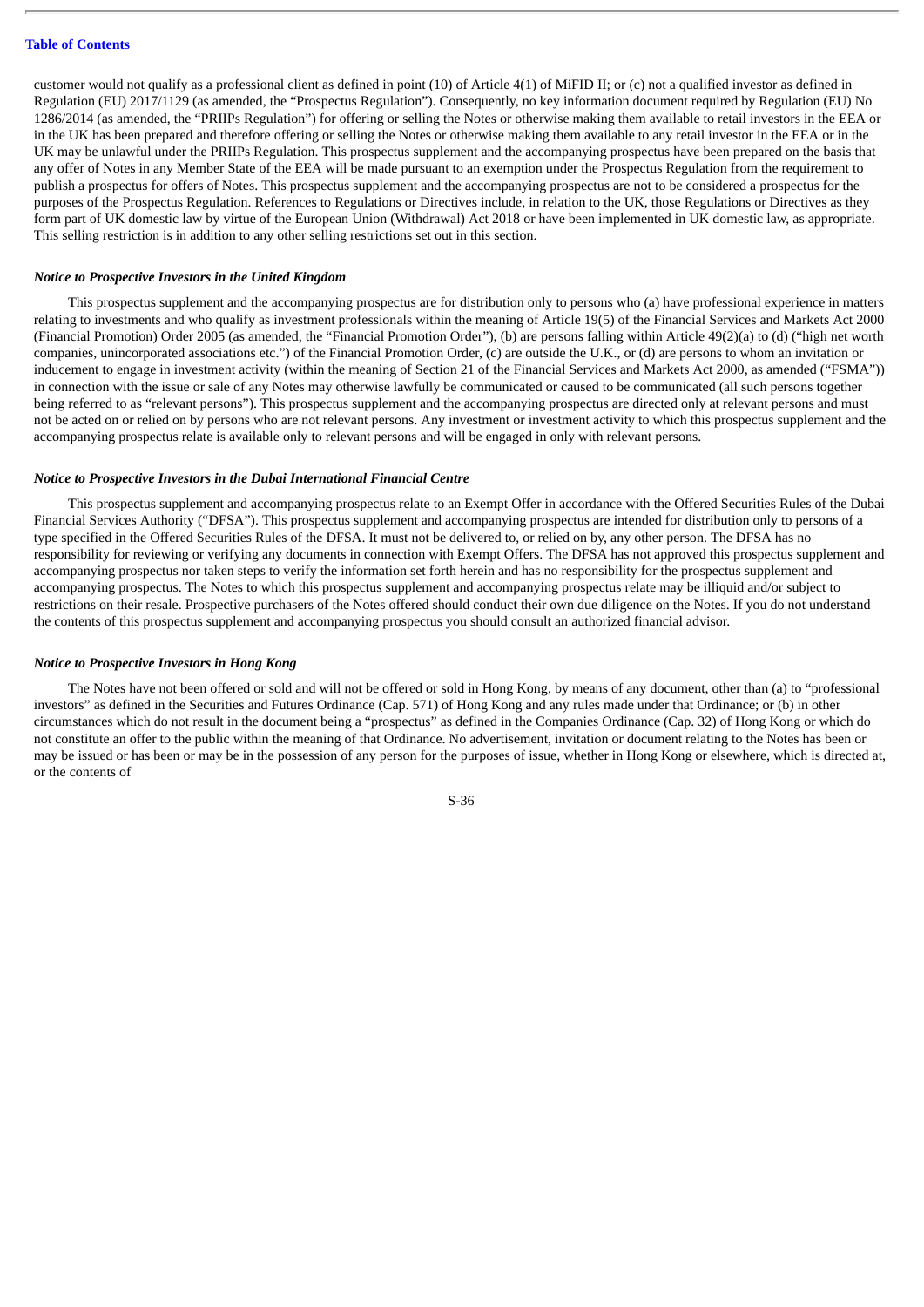which are likely to be accessed or read by, the public of Hong Kong (except if permitted to do so under the securities laws of Hong Kong) other than with respect to Notes which are or are intended to be disposed of only to persons outside Hong Kong or only to "professional investors" as defined in the Securities and Futures Ordinance and any rules made under that Ordinance.

#### *Notice to Prospective Investors in Japan*

The Notes have not been and will not be registered pursuant to Article 4, Paragraph 1 of the Financial Instruments and Exchange Act. Accordingly, none of the Notes nor any interest therein may be offered or sold, directly or indirectly, in Japan or to, or for the benefit of, any "resident" of Japan (which term as used herein means any person resident in Japan, including any corporation or other entity organized under the laws of Japan), or to others for reoffering or resale, directly or indirectly, in Japan or to or for the benefit of a resident of Japan, except pursuant to an exemption from the registration requirements of, and otherwise in compliance with, the Financial Instruments and Exchange Act and any other applicable laws, regulations and ministerial guidelines of Japan in effect at the relevant time.

#### *Notice to Prospective Investors in Korea*

The Notes have not been and will not be registered with the Financial Services Commission of Korea under the Financial Investment Services and Capital Markets Act of Korea. Accordingly, the Notes have not been and will not be offered, sold or delivered, directly or indirectly, in Korea or to, or for the account or benefit of, any resident of Korea (as defined in the Foreign Exchange Transactions Law of Korea and its Enforcement Decree) or to others for re-offering or resale, except as otherwise permitted by applicable Korean laws and regulations. In addition, within one year following the issuance of the Notes, the Notes may not be transferred to any resident of Korea other than a qualified institutional buyer (as such term is defined in the regulation on issuance, public disclosure, etc. of securities of Korea, a "Korean QIB") registered with the Korea Financial Investment Association (the "KOFIA") as a Korean QIB and subject to the requirement of monthly reports with the KOFIA of its holding of Korean QIB bonds as defined in the Regulation on Issuance, Public Disclosure, etc. of Notes of Korea, provided that (a) the Notes are denominated, and the principal and interest payments thereunder are made, in a currency other than Korean won, (b) the amount of the securities acquired by such Korean QIBs in the primary market is limited to less than 20 per cent. of the aggregate issue amount of the Notes, (c) the Notes are listed on one of the major overseas securities markets designated by the Financial Supervisory Service of Korea, or certain procedures, such as registration or report with a foreign financial investment regulator, have been completed for offering of the securities in a major overseas securities market, (d) the one-year restriction on offering, delivering or selling of securities to a Korean resident other than a Korean QIB is expressly stated in the securities, the relevant underwriting agreement, subscription agreement, and the offering circular and (e) the Company and the underwriters shall individually or collectively keep the evidence of fulfillment of conditions (a) through (d) above after having taken necessary actions therefor.

#### *Notice to Prospective Investors in Singapore*

This prospectus supplement has not been registered as a prospectus with the Monetary Authority of Singapore. Accordingly, each underwriter has not offered or sold any Notes or caused such Notes to be made the subject of an invitation for subscription or purchase and will not offer or sell such Notes or cause such Notes to be made the subject of an invitation for subscription or purchase, and has not circulated or distributed, nor will it circulate or distribute, this prospectus supplement and the accompanying prospectus or any other document or material in connection with the offer or sale, or invitation for subscription or purchase, of such Notes, whether directly or indirectly, to persons in Singapore other than:

(i) to an institutional investor under Section 274 of the Securities and Futures Act, Chapter 289 of Singapore (the "SFA");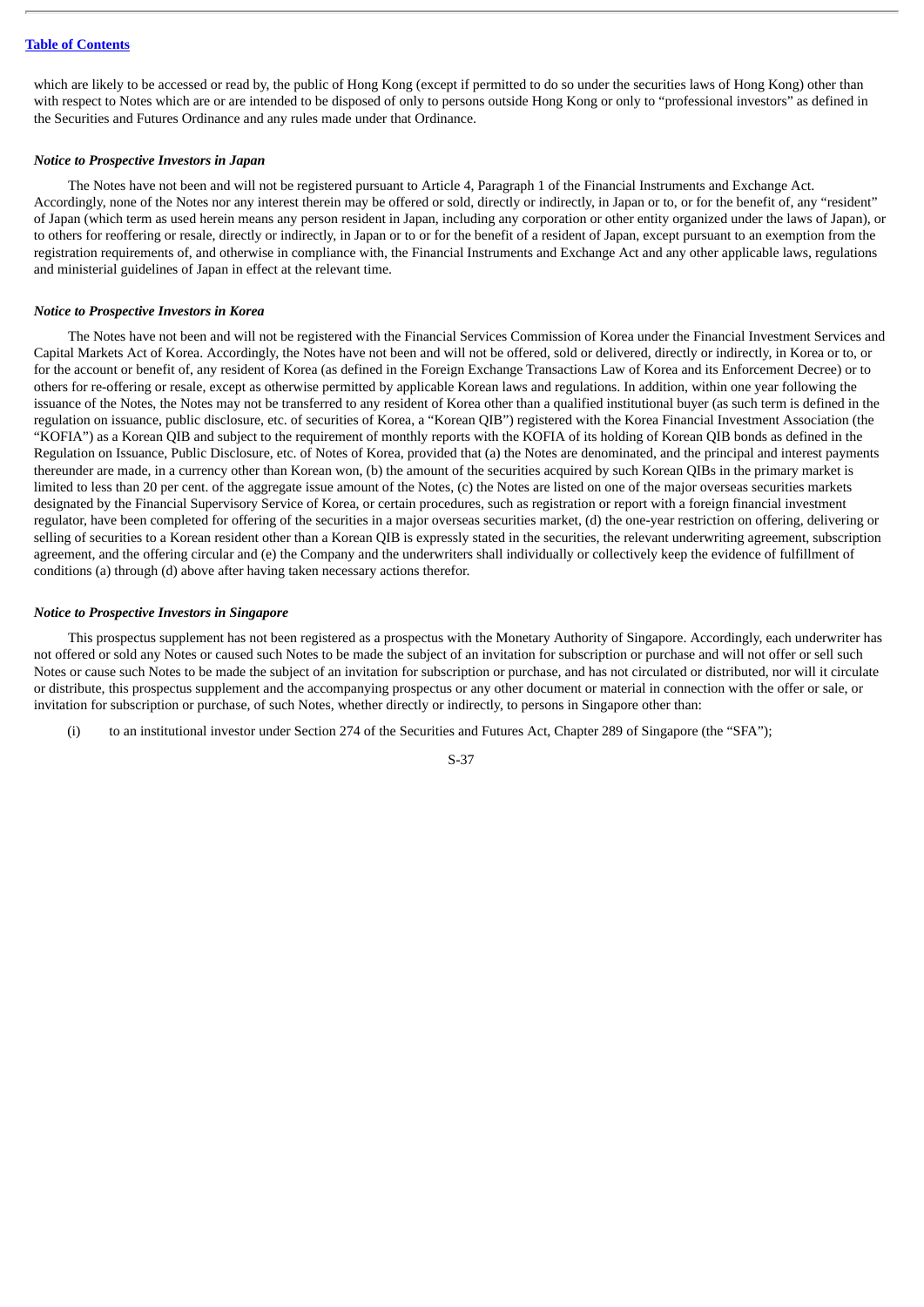- (ii) to a relevant person pursuant to Section 275(1), or any person pursuant to Section 275(1A), and in accordance with the conditions specified in Section 275, of the SFA; or
- (iii) otherwise pursuant to, and in accordance with the conditions of, any other applicable provision of the SFA.

Where the Notes are subscribed or purchased under Section 275 of the SFA by a relevant person which is:

- (i) a corporation (which is not an accredited investor (as defined in Section 4A of the SFA)) the sole business of which is to hold investments and the entire share capital of which is owned by one or more individuals, each of whom is an accredited investor; or
- (ii) a trust (where the trustee is not an accredited investor) whose sole purpose is to hold investments and each beneficiary of the trust is an individual who is an accredited investor, securities (as defined in Section 239(1) of the SFA) of that corporation or the beneficiaries' rights and interest (howsoever described) in that trust shall not be transferred within six months after that corporation or that trust has acquired the Notes pursuant to an offer made under Section 275 of the SFA, except:
	- a. to an institutional investor under Section 274 of the SFA or to a relevant person (as defined in Section 275(2) of the SFA), or to any person arising from an offer referred to in Section 275(1A), or Section 276(4)(i)(B) of the SFA;
	- b. where no consideration is or will be given for the transfer;
	- c. where the transfer is by operation of law;
	- d. as specified in Section 276(7) of the SFA; or
	- e. as specified in Regulation 32 of the Securities and Futures (Offers of Investments) (Shares and Debentures) Regulations 2005 of Singapore.

Singapore SFA Product Classification—Solely for the purposes of its obligations pursuant to sections 309B(1)(a) and 309B(1)(c) of the SFA, we have determined, and hereby notify all relevant persons (as defined in Section 309A of the SFA), that the Notes are "prescribed capital markets products" (as defined in the Securities and Futures (Capital Markets Products) Regulations 2018) and Excluded Investment Products (as defined in MAS Notice SFA 04- N12: Notice on the Sale of Investment Products and MAS Notice FAA-N16: Notice on Recommendations on Investment Products).

#### *Notice to Prospective Investors in Canada*

The Notes may be sold only to purchasers purchasing, or deemed to be purchasing, as principal, that are accredited investors, as defined in National Instrument 45-106 Prospectus Exemptions or subsection 73.3(1) of the Securities Act (Ontario), and are permitted clients, as defined in National Instrument 31-103 Registration Requirements, Exemptions and Ongoing Registrant Obligations. Any resale of the Notes must be made in accordance with an exemption from, or in a transaction not subject to, the prospectus requirements of applicable securities laws.

Securities legislation in certain provinces or territories of Canada may provide a purchaser with remedies for rescission or damages if this prospectus supplement and the accompanying prospectus (including any amendment thereto) contain a misrepresentation, provided that the remedies for rescission or damages are exercised by the purchaser within the time limit prescribed by the securities legislation of the purchaser's province or territory. The purchaser should refer to any applicable provisions of the securities legislation of the purchaser's province or territory for particulars of these rights or consult with a legal advisor.

Pursuant to section 3A.3 of National Instrument 33-105 Underwriting Conflicts ("NI 33-105"), the Underwriters are not required to comply with the disclosure requirements of NI 33-105 regarding underwriter conflicts of interest in connection with this offering. Upon receipt of this prospectus supplement and the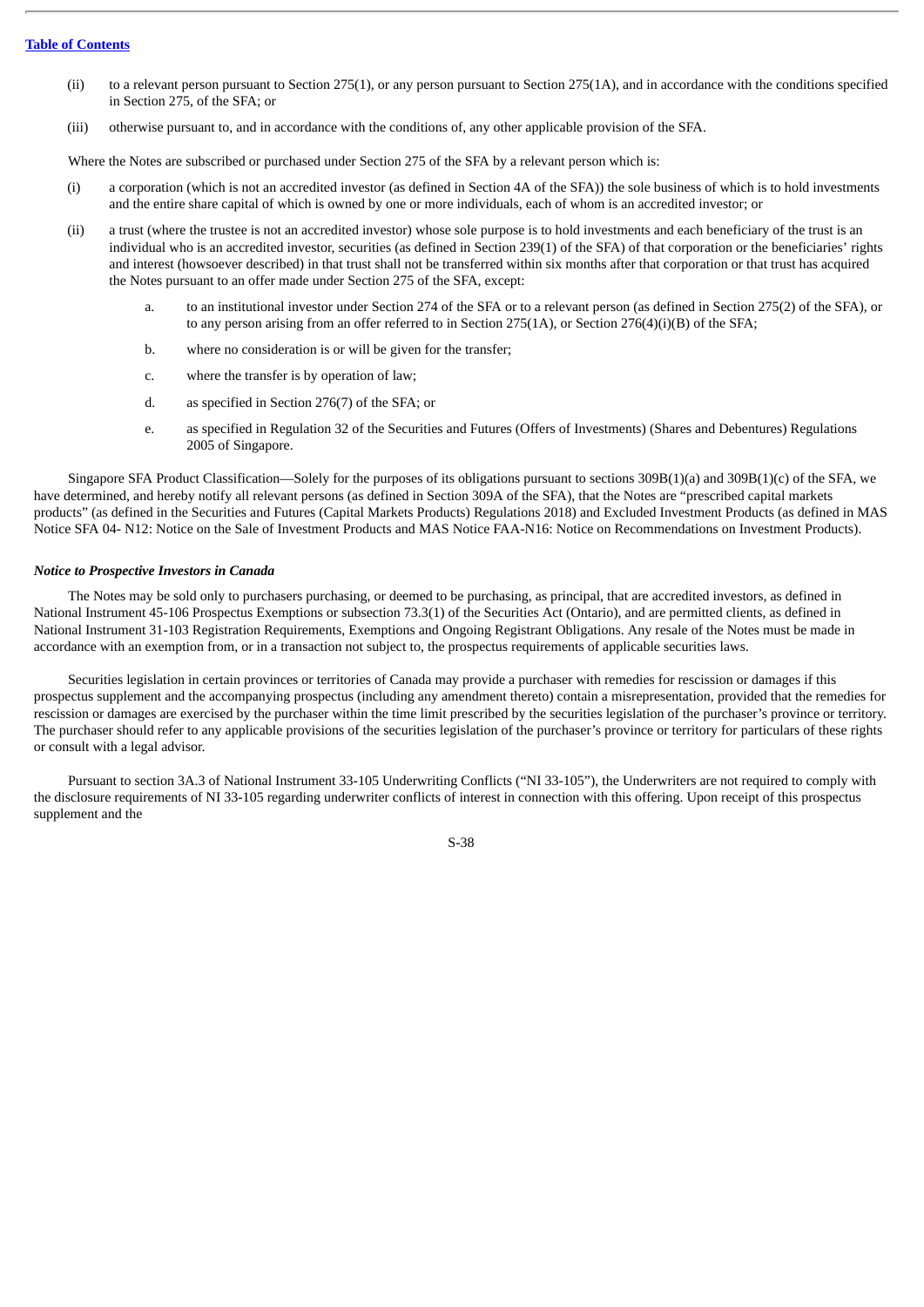accompanying prospectus, each Canadian investor hereby confirms that it has expressly requested that all documents evidencing or relating in any way to the sale of the securities described herein (including for greater certainty any purchase confirmation or any notice) be drawn up in the English language only.

#### *Notice to Prospective Investors in Switzerland*

The Company has not and will not register with the Swiss Financial Market Supervisory Authority ("FINMA") as a foreign collective investment scheme pursuant to Article 119 of the Federal Act on Collective Investment Scheme of 23 June 2006, as amended ("CISA"), and accordingly, the Notes being offered pursuant to this prospectus supplement and the accompanying prospectus have not and will not be approved, and may not be licensable, with FINMA. Therefore, the Notes have not been authorized for distribution by FINMA as a foreign collective investment scheme pursuant to Article 119 CISA, and the Notes offered hereby may not be offered to the public (as this term is defined in Article 3 CISA) in or from Switzerland. The Notes may solely be offered to "qualified investors," as this term is defined in Article 10 CISA, and in the circumstances set out in Article 3 of the Ordinance on Collective Investment Scheme of 22 November 2006, as amended ("CISO"), such that there is no public offer. Investors, however, do not benefit from protection under CISA or CISO or supervision by FINMA. This prospectus supplement and the accompanying prospectus and any other materials relating to the Notes are strictly personal and confidential to each offeree and do not constitute an offer to any other person. This prospectus supplement and the accompanying prospectus may only be used by those qualified investors to whom it has been handed out in connection with the offer described herein and may neither directly or indirectly be distributed or made available to any person or entity other than its recipients. It may not be used in connection with any other offer and shall in particular not be copied and/or distributed to the public in Switzerland or from Switzerland. This prospectus supplement and the accompanying prospectus do not constitute an issue prospectus as that term is understood pursuant to Article 652a and/or 1156 of the Swiss Federal Code of Obligations. The Company has not applied for a listing of the Notes on the SIX Swiss Exchange or any other regulated securities market in Switzerland, and consequently, the information presented in this prospectus supplement and the accompanying prospectus do not necessarily comply with the information standards set out in the listing rules of the SIX Swiss Exchange and corresponding prospectus schemes annexed to the listing rules of the SIX Swiss Exchange.

#### *Notice to Prospective Investors in Taiwan*

The Notes have not been and will not be registered with the Financial Supervisory Commission of Taiwan pursuant to relevant securities laws and regulations and may not be sold, issued or offered within Taiwan through a public offering or in circumstances which constitutes an offer within the meaning of the Securities and Exchange Act of Taiwan that requires a registration or approval of the Financial Supervisory Commission of Taiwan. No person or entity in Taiwan has been authorized to offer, sell, give advice regarding or otherwise intermediate the offering and sale of the Notes in Taiwan.

#### *Notice to Prospective Investors in United Arab Emirates*

This prospectus supplement and the accompanying prospectus have not been reviewed, approved or licensed by the Central Bank of the United Arab Emirates (the "UAE"), the Emirates Securities and Commodities Authority (the "SCA") or any other relevant licensing authority in the UAE including any licensing authority incorporated under the laws and regulations of any of the free zones established and operating in the UAE including, without limitation, the Dubai Financial Services Authority (the "DFSA"), a regulatory authority of the Dubai International Financial Centre (the "DIFC"). This prospectus supplement and the accompanying prospectus are not intended to, and do not, constitute an offer, sale or delivery of shares or other securities under the laws of the UAE. Each underwriter has represented and agreed that the Notes have not been and will not be registered with the SCA or the UAE Central Bank, the Dubai Financial Market, the Abu Dhabi Securities Market or any other UAE regulatory authority or exchange. The issue and/or sale of the Notes has not been approved or licensed by the SCA, the UAE Central Bank or any other relevant licensing authority in the UAE, and does not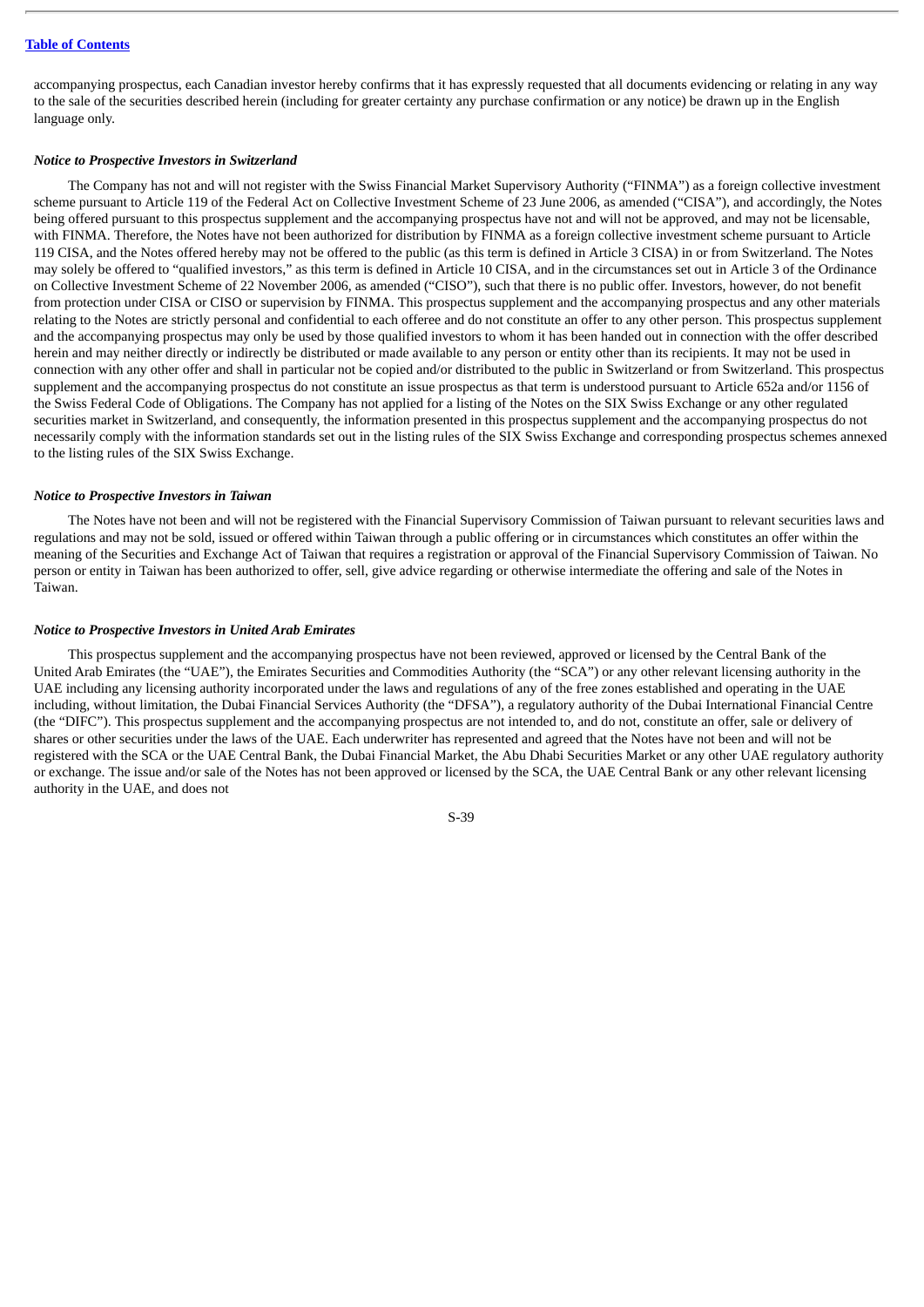constitute a public offer of securities in the UAE in accordance with the Commercial Companies Law, Federal Law No. 1 of 2015 (as amended) or otherwise, does not constitute an offer in the UAE in accordance with the Board Decision No. 37 of 2012 Concerning the Regulation of Investment Funds (whether by a Foreign Fund, as defined therein, or otherwise), and further does not constitute the brokerage of securities in the UAE in accordance with the Board Decision No. 27 of 2014 Concerning Brokerage in Securities.

## *Other Jurisdictions*

Each underwriter has represented and agreed that it has not offered, sold or delivered and will not offer, sell or deliver any of the Notes directly or indirectly or distribute this prospectus supplement and the accompanying prospectus or any other offering material relating to the Notes in or from any jurisdiction except under circumstances that will result in compliance with the applicable laws and regulations thereof and that will not impose any obligations on us except as set forth in the underwriting agreement.

### **Price Stabilization and Short Positions**

In connection with the offering, the underwriters may purchase and sell Notes in the open market. Purchases and sales in the open market may include short sales, purchases to cover short positions and stabilizing purchases.

- Short sales involve secondary market sales by the underwriters of a greater number of Notes than they are required to purchase in the offering.
- Covering transactions involve purchases of Notes in the open market after the distribution has been completed in order to cover short positions.
- Stabilizing transactions involve bids to purchase Notes so long as the stabilizing bids do not exceed a specified maximum.

Purchases to cover short positions and stabilizing purchases, as well as other purchases by the underwriters for their own accounts, may have the effect of preventing or retarding a decline in the market price of the Notes. They may also cause the price of the Notes to be higher than the price that would otherwise exist in the open market in the absence of these transactions. The underwriters may conduct these transactions in the over-the-counter market or otherwise. If the underwriters commence any of these transactions, they may discontinue them at any time.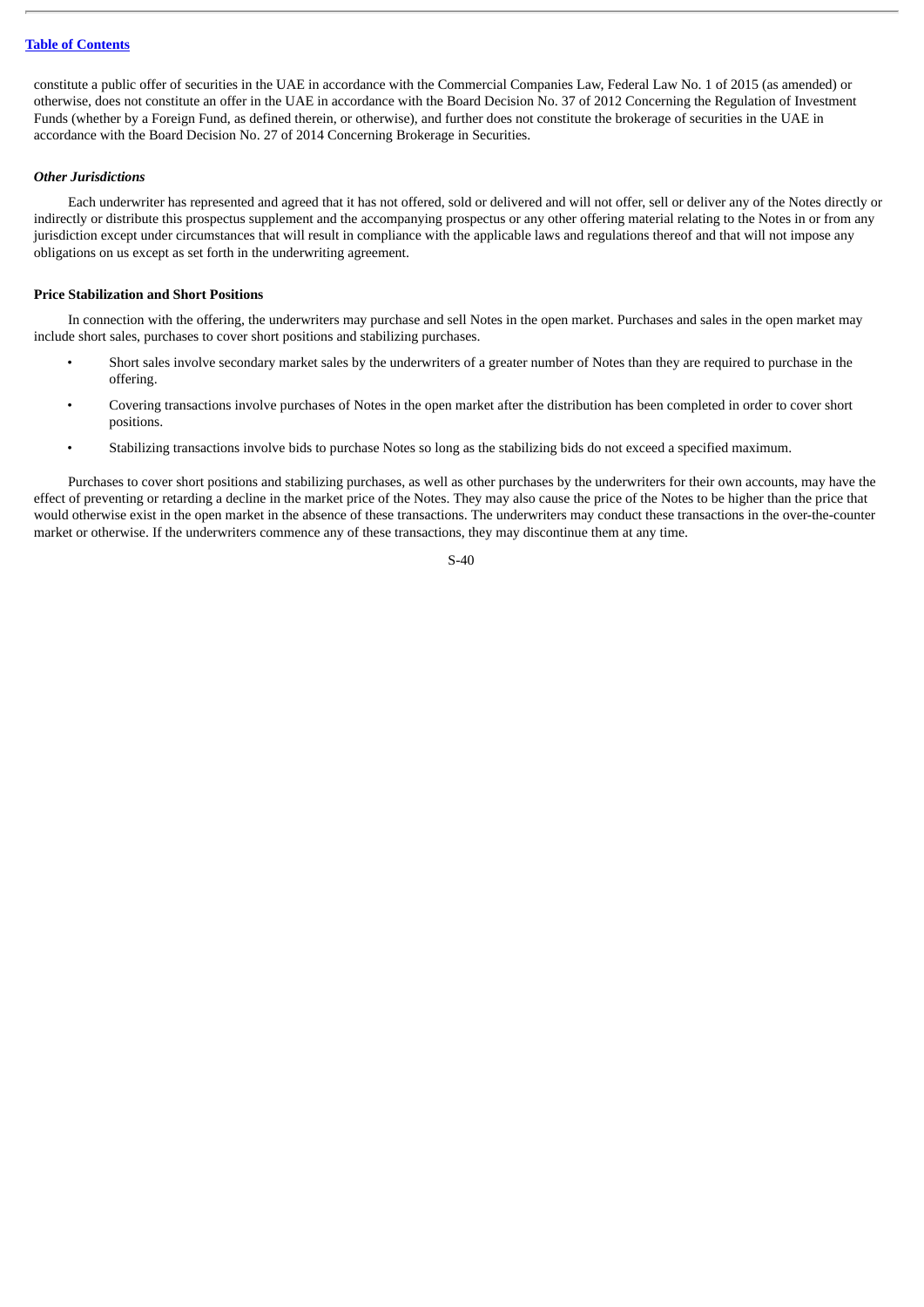#### **LEGAL MATTERS**

<span id="page-45-0"></span>Skadden, Arps, Slate, Meagher & Flom LLP, New York, New York, is representing us in connection with this offering. Davis Polk & Wardwell LLP, New York, New York, is advising the underwriters in connection with the offering of the Notes.

## **EXPERTS**

<span id="page-45-1"></span>The financial statements and management's assessment of the effectiveness of internal control over financial reporting (which is included in Management's Report on Internal Control over Financial Reporting) incorporated in this prospectus supplement by reference to our Annual Report on Form 10-K for the year ended December 31, 2019 have been so incorporated in reliance on the report of PricewaterhouseCoopers LLP, an independent registered public accounting firm, given on the authority of said firm as experts in auditing and accounting.

## **DOCUMENTS INCORPORATED BY REFERENCE**

<span id="page-45-2"></span>The SEC allows us to "incorporate by reference" information into this prospectus supplement and the accompanying prospectus, which means that we can disclose important information to you by referring you to another document filed separately with the SEC. The information incorporated by reference is deemed to be part of this prospectus supplement and the accompanying prospectus, except for any information superseded by information contained directly in this prospectus supplement and the accompanying prospectus or any subsequently filed document deemed incorporated by reference. We incorporate by reference in this prospectus supplement the documents listed below and any future filings that we may make with the SEC under Sections 13(a), 13(c), 14 or 15(d) of the Exchange Act (other than documents and information furnished and not filed in accordance with SEC rules, unless expressly stated otherwise therein), prior to the termination of the offering under this prospectus supplement:

- our Annual Report on Form 10-K for the fiscal year ended December 31, 2019, filed with the SEC on [March](http://www.sec.gov/ix?doc=/Archives/edgar/data/818479/000081847920000006/xray-20191231.htm) 2, 2020;
- the information specifically incorporated by reference into our Annual Report on Form 10-K for the fiscal year ended December 31, 2019 from our [definitive](http://www.sec.gov/Archives/edgar/data/818479/000119312520134414/d925994ddefa14a.htm) proxy statement on Schedule 14A, filed with the SEC on [April](http://www.sec.gov/Archives/edgar/data/818479/000119312520100463/d865047ddef14a.htm) 7, 2020 and amended on [April](http://www.sec.gov/Archives/edgar/data/818479/000119312520100468/d865047ddefa14a.htm) 7, 2020 and May 6, 2020;
- our Quarterly Report on Form 10-Q for the quarter ended March 31, [2020](http://www.sec.gov/ix?doc=/Archives/edgar/data/818479/000081847920000023/xray-20200331.htm), filed with the SEC on May 11, 2020; and
- our Current [Reports](http://www.sec.gov/ix?doc=/Archives/edgar/data/818479/000081847920000025/xray-20200520.htm) on Form 8-K filed with the SEC on [April](http://www.sec.gov/ix?doc=/Archives/edgar/data/818479/000081847920000017/xray-20200417.htm) 9, 2020, April 13, 2020 (Item 5.02 only), April 22, 2020 and May 20, 2020.

To obtain a copy of these filings at no cost, you may write or telephone us at the following address and telephone number:

## DENTSPLY SIRONA Inc. 13320 Ballantyne Corporate Place Charlotte, North Carolina 28277-3607 **(**844**)** 848-0137

We will provide to each person to whom this prospectus supplement is delivered a copy of any or all of the information that has been incorporated by reference in this prospectus supplement and the accompanying prospectus but not delivered with this prospectus supplement. Exhibits to the filings will not be sent, however, unless those exhibits have specifically been incorporated by reference into such documents.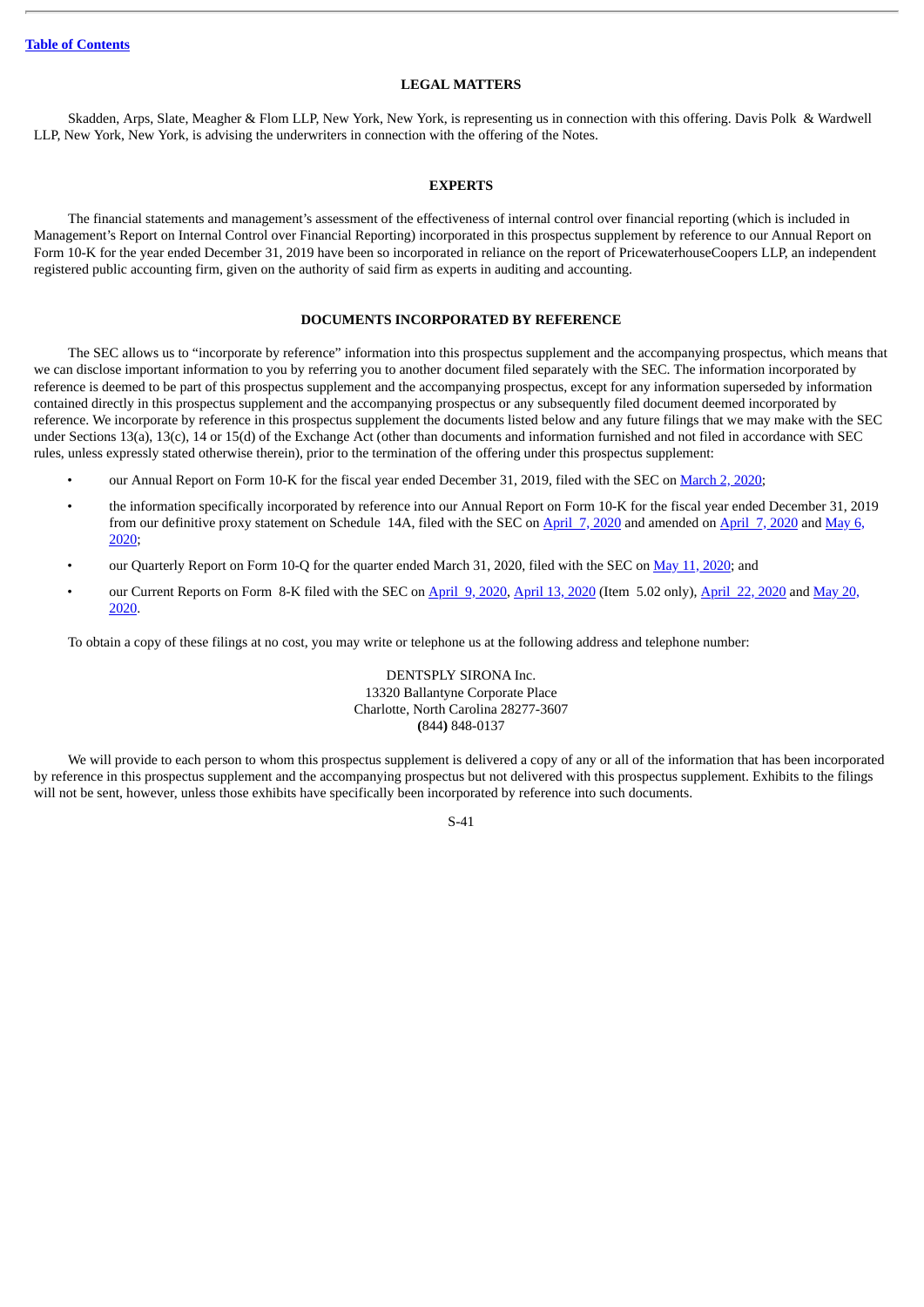**Prospectus**

# **DENTSPLY SIRONA Inc.**



**Common Stock Preferred Stock Depositary Shares Debt Securities Warrants Subscription Rights Purchase Contracts and Purchase Units**

We may offer, issue and sell, together or separately:

- shares of our common stock;
- shares of our preferred stock, which may be issued in one or more series;
- depositary receipts, representing fractional shares of our preferred stock, which are called depositary shares;
- debt securities, which may be issued in one or more series and which may be senior debt securities or subordinated debt securities;
- warrants to purchase shares of our common stock, shares of our preferred stock or our debt securities;
- subscription rights to purchase shares of our common stock, shares of our preferred stock or our debt securities;
- purchase contracts to purchase shares of our common stock, shares of our preferred stock or our debt securities; and
- purchase units, each representing ownership of a purchase contract and debt securities, preferred securities or debt obligations of thirdparties, including U.S. treasury securities, or any combination of the foregoing, securing the holder's obligation to purchase our common stock or other securities under the purchase contracts.

We will provide the specific prices and terms of these securities in one or more supplements to this prospectus at the time of offering. You should read this prospectus and the accompanying prospectus supplement carefully before you make your investment decision.

## **This prospectus may not be used to sell securities unless accompanied by a prospectus supplement.**

## **Investing in our securities involves a number of risks. See "[Risk Factors](#page-50-2)" on page 3 before you make your investment decision.**

We may offer securities through underwriting syndicates managed or co-managed by one or more underwriters or dealers, through agents or directly to purchasers. These securities also may be resold by selling securityholders. If required, the prospectus supplement for each offering of securities will describe the plan of distribution for that offering. For general information about the distribution of securities offered, please see "Plan of Distribution" in this prospectus.

Our common stock is listed on the Nasdaq Global Select Market under the trading symbol "XRAY." Each prospectus supplement will indicate whether the securities offered thereby will be listed on any securities exchange.

Neither the Securities and Exchange Commission nor any state securities commission has approved or disapproved of these securities or determined if this prospectus or any accompanying prospectus supplement is truthful or complete. Any representation to the contrary is a **criminal offense.**

**The date of this prospectus is May 12, 2020.**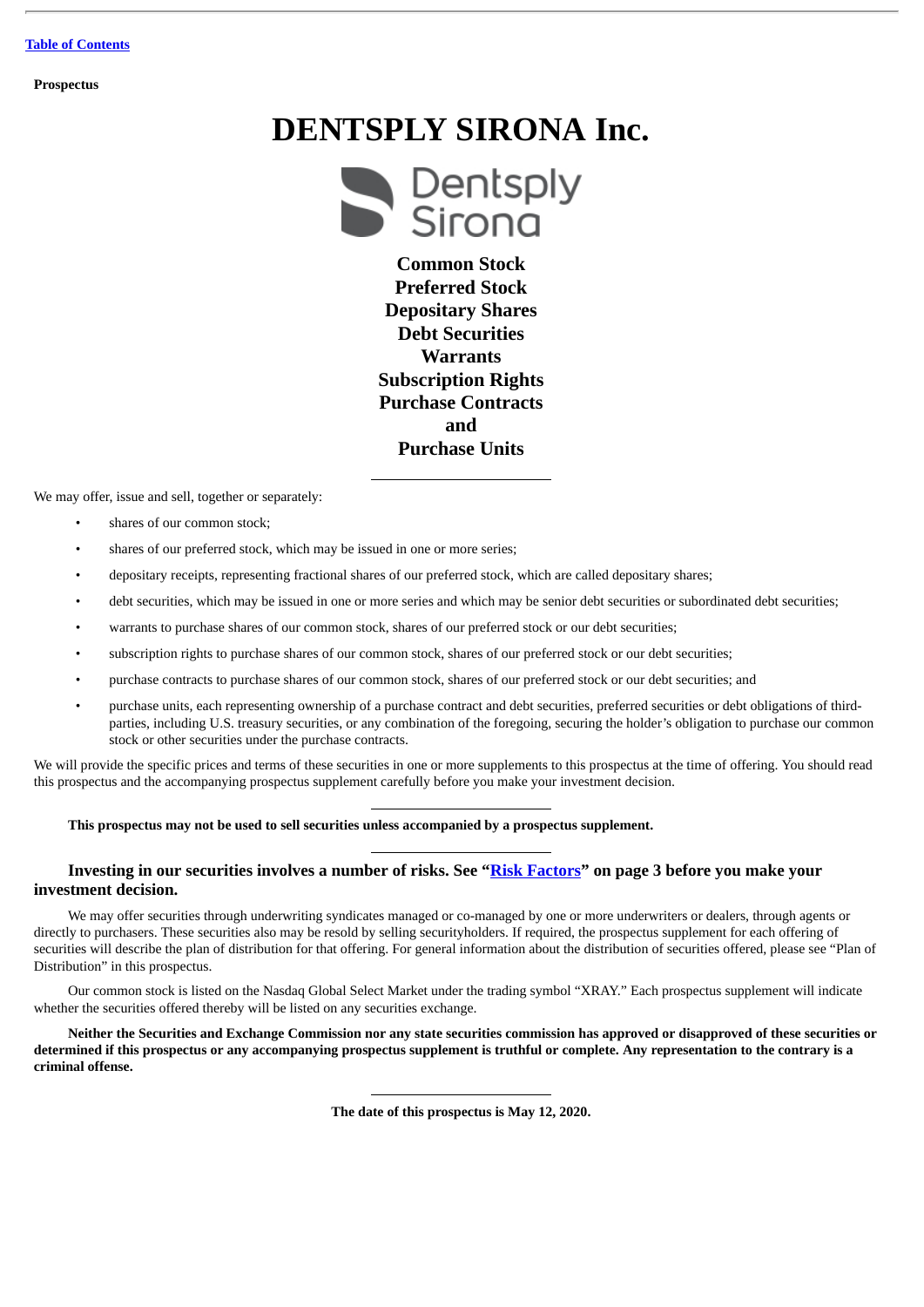$\overline{a}$ 

## **TABLE OF CONTENTS**

| <b>ABOUT THIS PROSPECTUS</b>                                      |    |
|-------------------------------------------------------------------|----|
| WHERE YOU CAN FIND MORE INFORMATION                               |    |
| <b>CAUTIONARY STATEMENT CONCERNING FORWARD-LOOKING STATEMENTS</b> |    |
| <b>THE COMPANY</b>                                                |    |
| <b>RISK FACTORS</b>                                               |    |
| <b>USE OF PROCEEDS</b>                                            |    |
| <b>DESCRIPTION OF SECURITIES</b>                                  |    |
| <b>DESCRIPTION OF CAPITAL STOCK</b>                               |    |
| <b>DESCRIPTION OF DEPOSITARY SHARES</b>                           | 8  |
| <b>DESCRIPTION OF DEBT SECURITIES</b>                             | 9  |
| <b>DESCRIPTION OF WARRANTS</b>                                    | 11 |
| <b>DESCRIPTION OF SUBSCRIPTION RIGHTS</b>                         | 12 |
| <b>DESCRIPTION OF PURCHASE CONTRACTS AND PURCHASE UNITS</b>       | 13 |
| <b>SELLING SECURITYHOLDERS</b>                                    | 13 |
| <b>PLAN OF DISTRIBUTION</b>                                       | 13 |
| <b>LEGAL MATTERS</b>                                              | 16 |
| <b>EXPERTS</b>                                                    | 16 |

i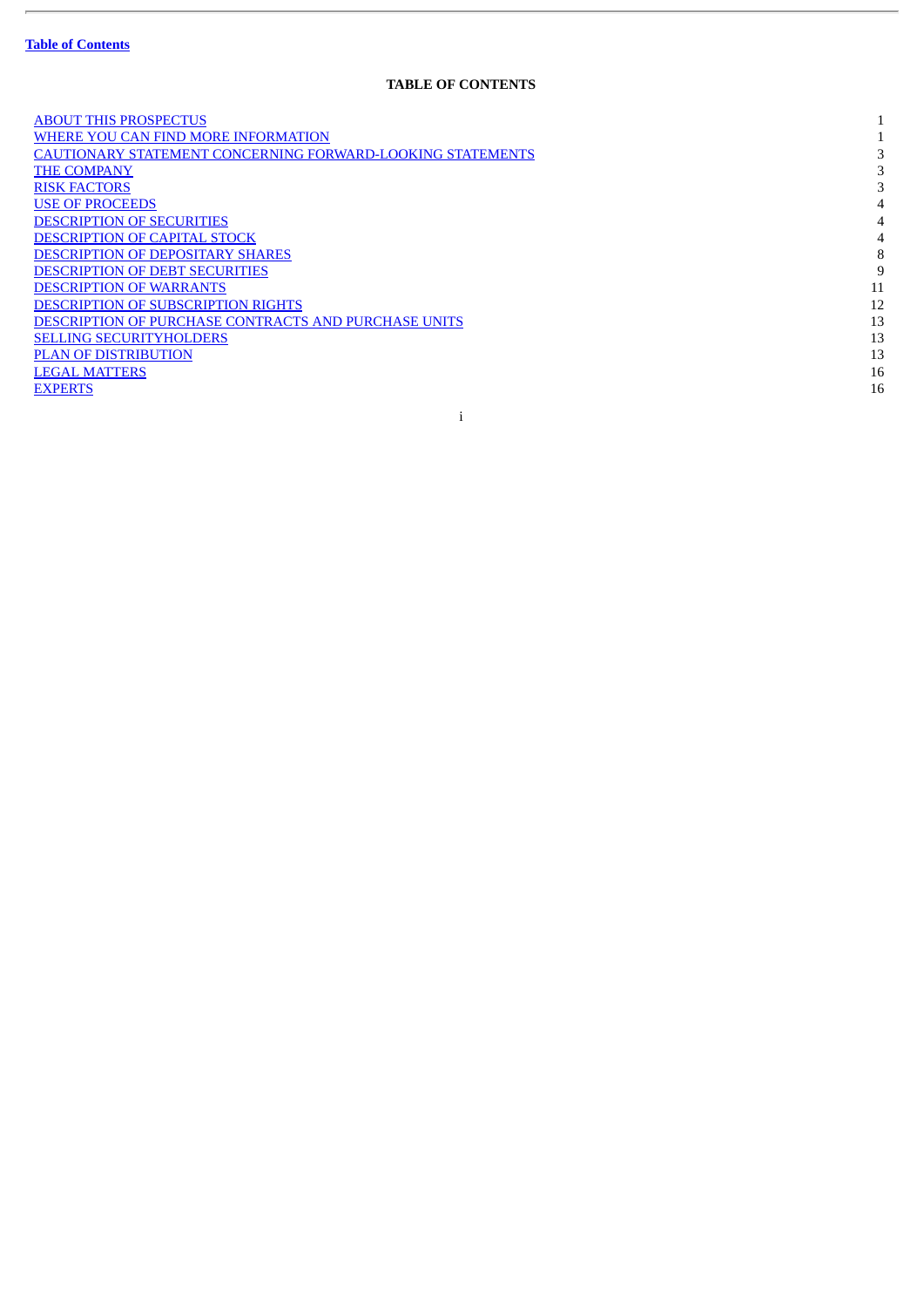## **ABOUT THIS PROSPECTUS**

<span id="page-48-0"></span>This prospectus is part of an "automatic shelf" registration statement that we filed with the Securities and Exchange Commission (the "SEC") as a "well-known seasoned issuer" as defined in Rule 405 under the Securities Act of 1933, as amended (the "Securities Act"), using a "shelf" registration process. Under this process, we may sell from time to time any combination of the securities described in this prospectus. This prospectus only provides you with a general description of the securities that we may offer. Each time we sell securities, we will provide a supplement to this prospectus that contains specific information about the terms of that offering, including the specific amounts, prices and terms of the securities offered. The prospectus supplement may also add, update or change information contained in this prospectus. You should carefully read both this prospectus, any accompanying prospectus supplement and any free writing prospectus prepared by or on behalf of us, together with the additional information described under the heading "Where You Can Find More Information."

We have not authorized anyone to provide you with any information other than that contained in or incorporated by reference into this prospectus, any accompanying prospectus supplement and any free writing prospectus prepared by or on behalf of us. We take no responsibility for, and can provide no assurance as to the reliability of, any other information that others may give you. We are not making offers to sell the securities in any jurisdiction in which an offer or solicitation is not authorized or in which the person making such offer or solicitation is not qualified to do so or to anyone to whom it is unlawful to make an offer or solicitation.

The information in this prospectus is accurate as of the date on the front cover. You should not assume that the information contained in this prospectus is accurate as of any other date.

When used in this prospectus, the terms "DENTSPLY SIRONA Inc," "DENTSPLY," the "Company," "we," "our" and "us" refer to DENTSPLY SIRONA Inc. and its consolidated subsidiaries, unless otherwise specified or the context otherwise requires.

## **WHERE YOU CAN FIND MORE INFORMATION**

<span id="page-48-1"></span>We file annual, quarterly and current reports, proxy statements and other information with the SEC under the Securities Exchange Act of 1934, as amended (the "Exchange Act"). Our SEC filings are available to the public at the SEC's website at www.sec.gov.

The SEC allows us to "incorporate by reference" information into this prospectus and any accompanying prospectus supplement, which means that we can disclose important information to you by referring you to another document filed separately with the SEC. The information incorporated by reference is deemed to be part of this prospectus and any accompanying prospectus supplement, except for any information superseded by information contained directly in this prospectus, any accompanying prospectus supplement, any subsequently filed document deemed incorporated by reference or any free writing prospectus prepared by or on behalf of us. This prospectus and any accompanying prospectus supplement incorporate by reference the documents set forth below that we have previously filed with the SEC (other than information deemed furnished and not filed in accordance with SEC rules, including Items 2.02 and 7.01 of Form 8-K):

- our Annual Report on Form 10-K for the fiscal year ended December 31, 2019, filed with the SEC on [March](http://www.sec.gov/ix?doc=/Archives/edgar/data/818479/000081847920000006/xray-20191231.htm) 2, 2020;
- the information specifically incorporated by reference into our Annual Report on Form 10-K for the fiscal year ended December 31, 2019 from our [definitive](http://www.sec.gov/Archives/edgar/data/818479/000119312520134414/d925994ddefa14a.htm) proxy statement on Schedule 14A, filed with the SEC on [April](http://www.sec.gov/Archives/edgar/data/818479/000119312520100468/d865047ddefa14a.htm) 7, 2020 and amended on April 7, 2020 and May 6, 2020;
- our Quarterly Report on Form 10-Q for the fiscal quarter ended March 31, 2020, filed with the SEC on May 11, [2020;](http://www.sec.gov/ix?doc=/Archives/edgar/data/818479/000081847920000023/xray-20200331.htm) and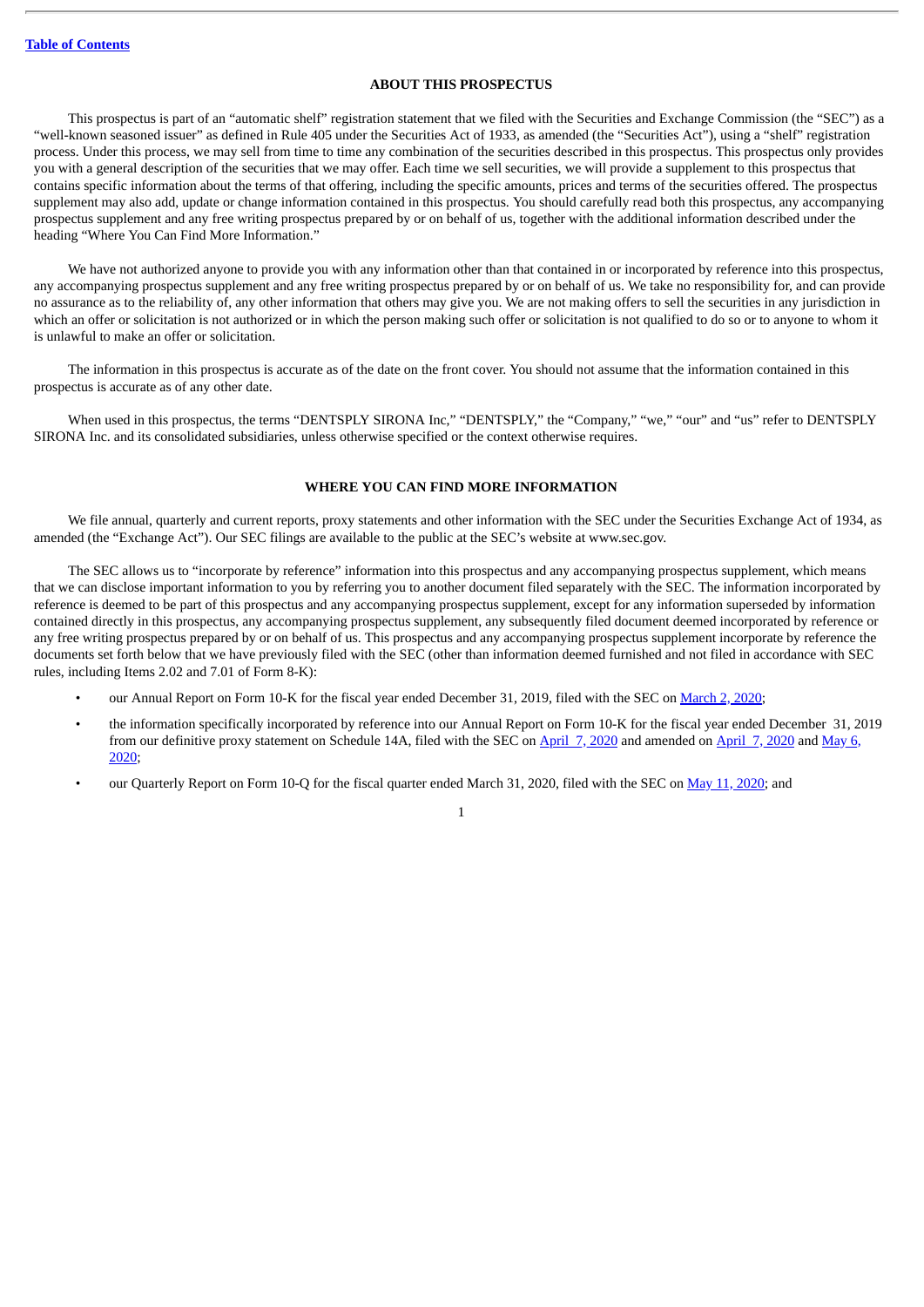• our Current Reports on Form 8-K, filed with the SEC on [April](http://www.sec.gov/ix?doc=/Archives/edgar/data/818479/000081847920000017/xray-20200417.htm) 9, 2020, April 13, 2020 (Item 5.02 only) and April 22, 2020.

All documents filed by us pursuant to Sections 13(a), 13(c), 14 or 15(d) of the Exchange Act after the date of this prospectus and before the termination of the offering also shall be deemed to be incorporated herein by reference. We are not, however, incorporating by reference any documents or portions thereof that are not deemed "filed" with the SEC, including any information furnished pursuant to Items 2.02 or 7.01 of Form 8-K.

If requested, we will provide to each person, including any beneficial owner, to whom a prospectus is delivered, a copy of any or all of the information that has been incorporated by reference in the prospectus but not delivered with the prospectus. Exhibits to the filings will not be sent, however, unless those exhibits have specifically been incorporated by reference into such documents. To obtain a copy of these filings at no cost, you may write or telephone us at the following address:

> DENTSPLY SIRONA Inc. 13320 Ballantyne Corporate Place Charlotte, North Carolina 28277-3607 (844) 848-0137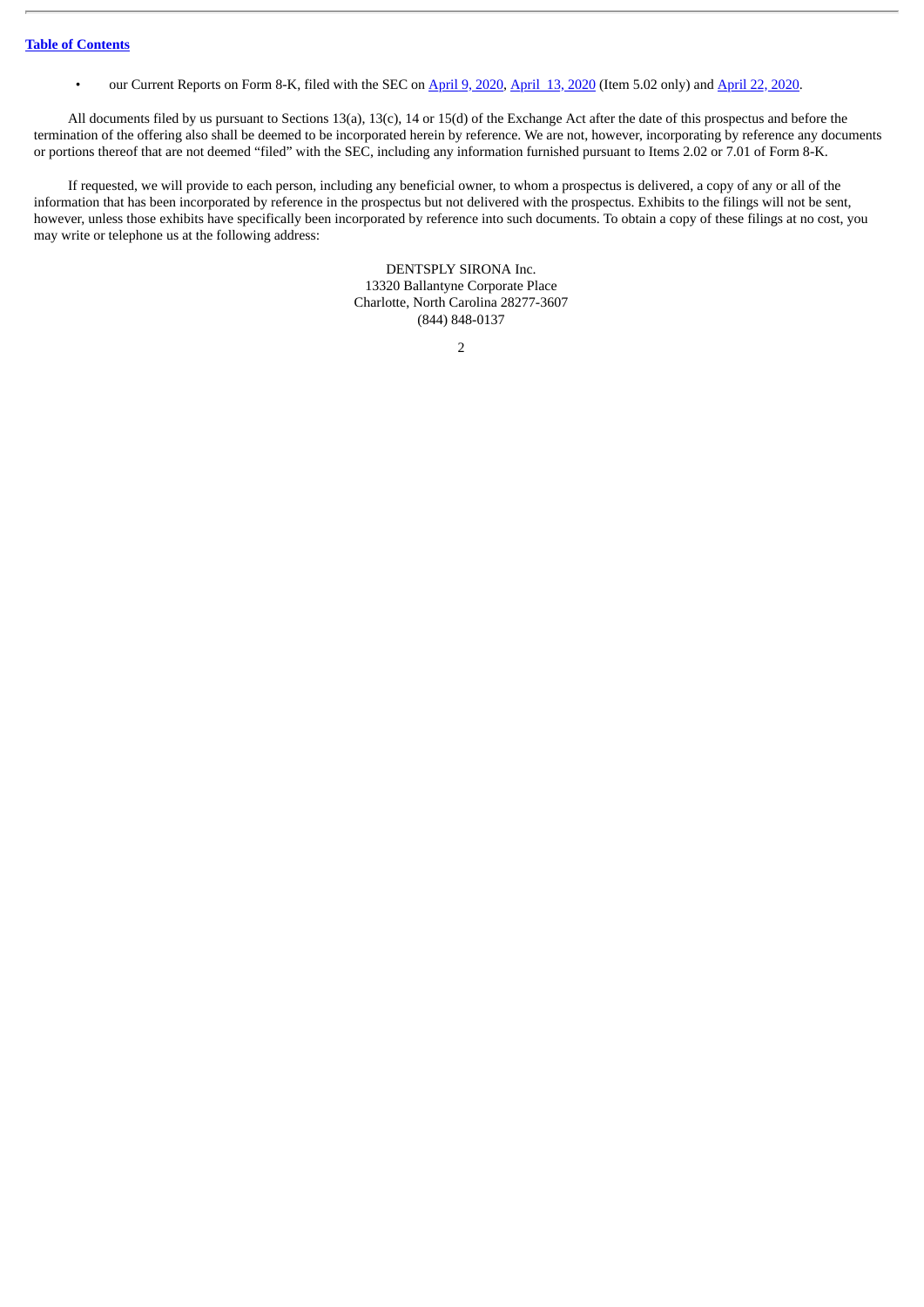#### **CAUTIONARY STATEMENT CONCERNING FORWARD-LOOKING STATEMENTS**

<span id="page-50-0"></span>This prospectus and any accompanying prospectus supplement and any documents incorporated by reference contain statements that are "forwardlooking" within the meaning of the Private Securities Litigation Reform Act of 1995.

Forward-looking statements can often be identified by the use of forward-looking language such as "may," "should," "believes," "expects," "anticipates," "plans," "estimates," "intends," "projects," "goals," "objectives," or other similar expressions. Our actual results, performance or achievements could be materially different from the results expressed in, or implied by, forward-looking statements. Forward-looking statements are subject to risks and uncertainties, including but not limited to the risks described in this prospectus, any accompanying prospectus supplement and any documents incorporated by reference, including the "Risk Factors" sections of this prospectus, any accompanying prospectus supplement and our reports and other documents filed with the SEC. When considering forward-looking statements, you should keep in mind the risks, uncertainties and other cautionary statements made in this prospectus, any accompanying prospectus supplement and the documents incorporated by reference.

There can be no assurance that other factors not currently anticipated by us will not materially and adversely affect our business, financial condition and results of operations. You are cautioned not to place undue reliance on any forward-looking statements made by us or on our behalf. Please take into account that forward-looking statements speak only as of the date of this prospectus or, in the case of any accompanying prospectus supplement or documents incorporated by reference, the date of any such document. Except as required by applicable law, we do not undertake any obligation to publicly correct or update any forward-looking statement.

## **THE COMPANY**

<span id="page-50-1"></span>We are the world's largest manufacturer of professional dental products and technologies, with a 133-year history of innovation and service to the dental industry and patients worldwide. We develop, manufacture, and market a comprehensive solutions offering including dental equipment and dental consumable products under a strong portfolio of world class brands. We also manufacture and market healthcare consumable products. As The Dental Solutions Company, our products provide innovative, high-quality and effective solutions to advance patient care and deliver better, safer and faster dentistry.

Our principal executive office is located at 13320 Ballantyne Corporate Place, Charlotte, North Carolina 28277-3607 and our telephone number is (844) 848-0137. We maintain a website at www.dentsplysirona.com. The information on our website is not incorporated by reference in this prospectus or any accompanying prospectus supplement, and you should not consider it a part of this prospectus or any accompanying prospectus supplement.

## **RISK FACTORS**

<span id="page-50-2"></span>Investing in our securities involves risk. See the risk factors described in our most recent Annual Report on Form 10-K (together with any material changes thereto contained in subsequently filed Quarterly Reports on Form 10-Q) and those contained in our other filings with the SEC that are incorporated by reference in this prospectus and any accompanying prospectus supplement. Before making an investment decision, you should carefully consider these risks as well as other information we include or incorporate by reference in this prospectus and any accompanying prospectus supplement. These risks could materially affect our business, financial condition or results of operations and cause the value of our securities to decline. You could lose all or part of your investment.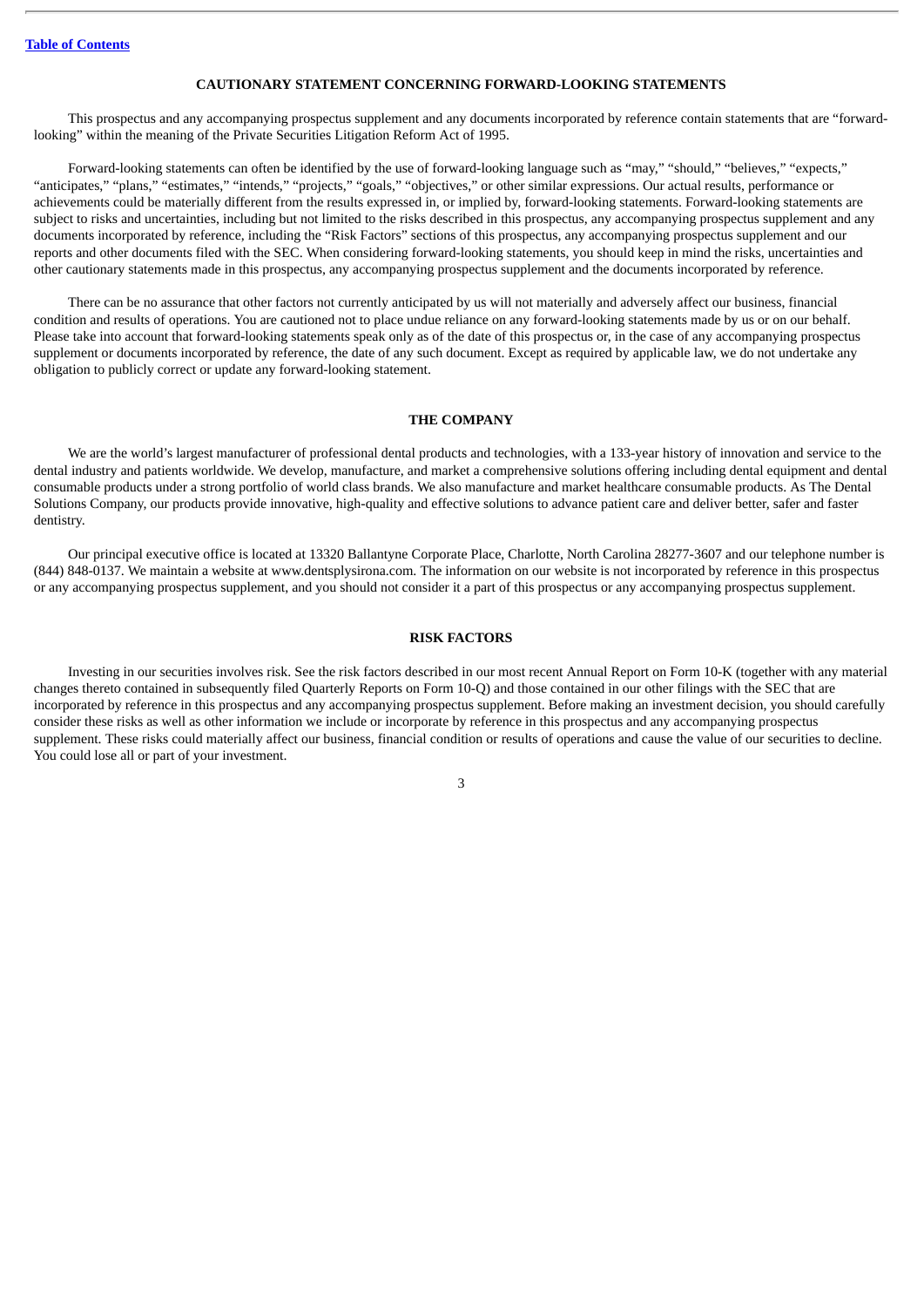## **USE OF PROCEEDS**

<span id="page-51-0"></span>Except as otherwise set forth in any accompanying prospectus supplement, we expect to use the net proceeds from the sale of securities for general corporate purposes, including the financing of our operations, the possible repayment of indebtedness, and possible business acquisitions.

Unless set forth in an accompanying prospectus supplement, we will not receive any proceeds in the event that securities are sold by a selling securityholder.

#### **DESCRIPTION OF SECURITIES**

<span id="page-51-1"></span>This prospectus contains summary descriptions of the common stock, preferred stock, depositary shares, debt securities, warrants, subscription rights, purchase contracts and purchase units that may be offered and sold from time to time. These summary descriptions are not meant to be complete descriptions of each security. However, at the time of an offering and sale, this prospectus together with the accompanying prospectus supplement will contain the material terms of the securities being offered.

#### **DESCRIPTION OF CAPITAL STOCK**

#### <span id="page-51-2"></span>**General**

The following summary description of our capital stock is based on the provisions of the Delaware General Corporation Law (the "DGCL"), our amended and restated certificate of incorporation and our amended and restated by-laws. This description does not purport to be complete and is qualified in its entirety by reference to the full text of the DGCL, as it may be amended from time to time, and to the terms of our amended and restated certificate of incorporation and amended and restated by-laws, as each may be amended from time to time, which are incorporated by reference as exhibits to the registration statement of which this prospectus is a part. See "Where You Can Find More Information." As used in this "Description of Capital Stock," the terms "DENTSPLY SIRONA Inc.," "DENTSPLY," the "Company," "we," "our" and "us" refer to DENTSPLY SIRONA Inc., a Delaware corporation, and do not, unless otherwise specified, include our subsidiaries.

Our authorized capital stock consists of 400,000,000 shares of common stock, par value \$0.01 per share, and 250,000 shares of preferred stock, par value \$1.00 per share. As of March 31, 2020, there were 219,066,634 shares of common stock issued and outstanding and no shares of preferred stock issued and outstanding.

## **Common Stock**

Each stockholder of record of our common stock is entitled to one vote for each share held on every matter properly submitted to the stockholders for their vote. Holders of our common stock do not have cumulative voting rights. After satisfaction of any dividend rights of holders of preferred stock, holders of common stock are entitled ratably to any dividend declared by our board of directors out of funds legally available for this purpose.

Upon any voluntary or involuntary liquidation, dissolution or winding up of our Company, the holders of our common stock are entitled to receive ratably our net assets available, if any, in proportion to the number of shares of such common stock held by each holder, after the payment of all debts and other liabilities and subject to the prior rights of any outstanding preferred stock.

Holders of our common stock have no preemptive, subscription, redemption, conversion or exchange rights and no sinking fund provisions.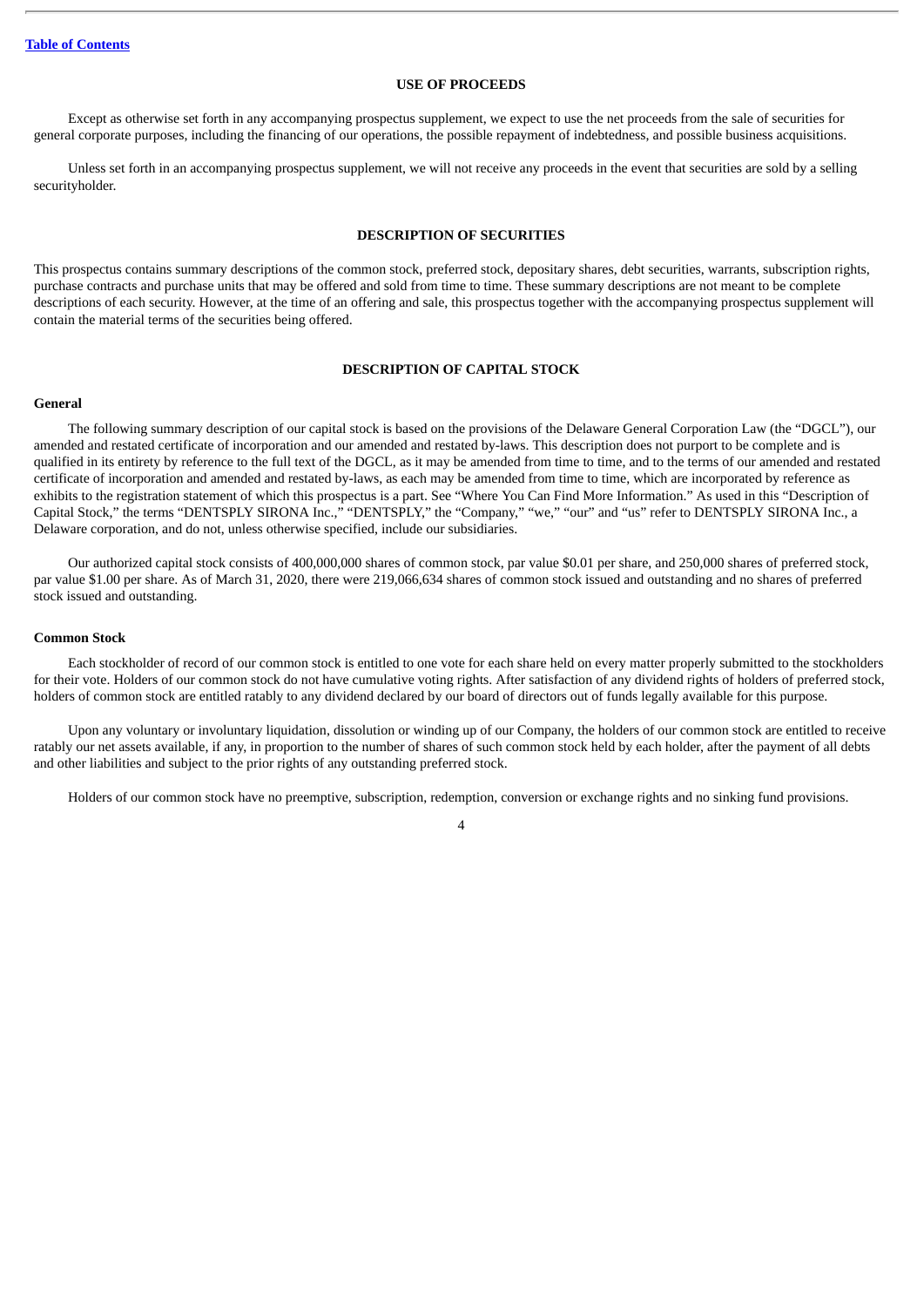The rights, preferences and privileges of holders of common stock are subject to, and may be adversely affected by, the rights of the holders of shares of any series of preferred stock that we may designate and issue in the future.

#### **Preferred Stock**

This section describes the general terms and provisions of preferred stock that we are authorized to issue. An accompanying prospectus supplement will describe the specific terms of the shares of preferred stock offered through that prospectus supplement, as well as any general terms described in this section that will not apply to those shares of preferred stock. If there are differences between the prospectus supplement relating to a particular series of preferred stock and this prospectus, the prospectus supplement will control. We will file a copy of the certificate of amendment to our amended and restated certificate of incorporation that contains the terms of each new series of preferred stock with the Secretary of the State of Delaware and with the SEC each time we issue a new series of preferred stock. Each such certificate of amendment will establish the number of shares included in a designated series and fix the designation, powers, privileges, preferences and rights of the shares of each series as well as any applicable qualifications, limitations or restrictions. You should refer to the applicable certificate of amendment as well as our amended and restated certificate of incorporation before deciding to buy shares of our preferred stock as described in any accompanying prospectus supplement.

Our board of directors has been authorized to provide for the issuance of up to 250,000 shares of our preferred stock in multiple series without the approval of stockholders. With respect to each series of our preferred stock, our board of directors has the authority to fix the following terms:

- the designation of the series, which may be by distinguishing number, letter or title;
- the number of shares within the series;
- whether dividends are cumulative and, if cumulative, the dates from which dividends are cumulative;
- the rate of any dividends, any conditions upon which dividends are payable, and the dates of payment of dividends;
- whether the shares are redeemable, the redemption price and the terms of redemption;
- the amount payable for each share if we dissolve or liquidate;
- whether the shares are convertible or exchangeable, the price or rate of conversion or exchange, and the applicable terms and conditions;
- any restrictions on issuance of shares in the same series or any other series;
- any listing of the preferred stock on any securities exchange;
- voting rights applicable to the series of preferred stock; and
- any other rights, priorities, preferences, restrictions or limitations of such series.

The right of a holder of preferred stock to receive payment in respect thereof upon any voluntary or involuntary liquidation, dissolution or winding up of our Company will be subordinate to the rights of our general creditors.

## **Anti-Takeover Effects of Provisions of the Certificate of Incorporation, By-laws and Other Agreements**

Our amended and restated certificate of incorporation and our amended and restated by-laws contain provisions that may make it more difficult for a potential acquirer to acquire us by means of a transaction that is not negotiated with our board of directors. These provisions and certain provisions of the DGCL could delay or prevent a merger or acquisition that our stockholders consider favorable. These provisions may also discourage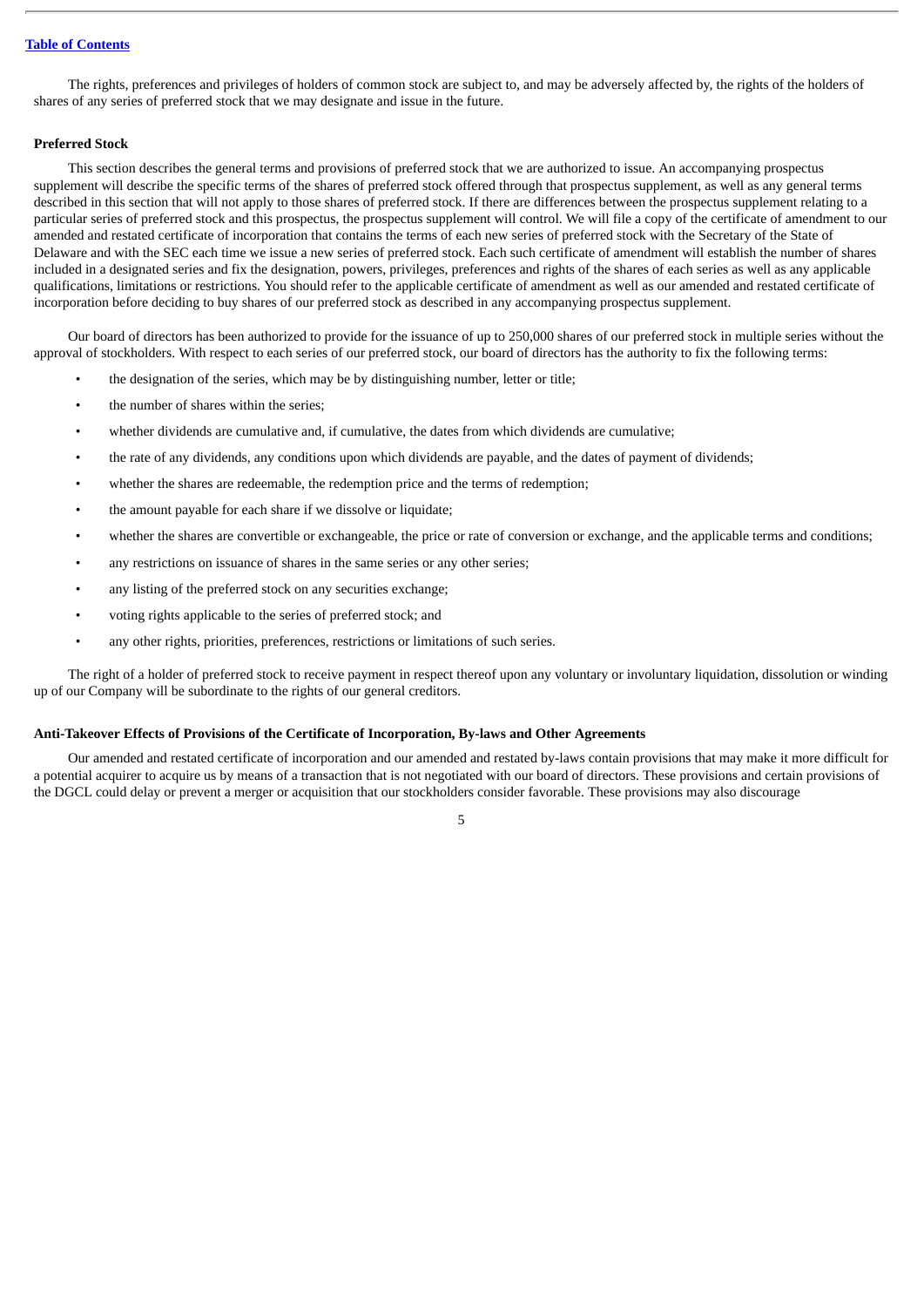acquisition proposals or have the effect of delaying or preventing a change in control, which could harm our stock price. The following is a description of the anti-takeover effects of certain provisions of our amended restated certificate of incorporation and our amended and restated by-laws.

*No cumulative voting.* The DGCL provides that stockholders of a Delaware corporation are not entitled to the right to cumulate votes in the election of directors unless the corporation's certificate of incorporation, as amended, provides otherwise. Our amended and restated certificate of incorporation does not provide for cumulative voting.

*Calling of special meetings of stockholders.* Our amended and restated by-laws provide that, subject to the rights of the holders of any class or series of capital stock having a preference over the common stock as to dividends or upon liquidation, special meetings of our stockholders may be called only upon the request of the chairperson of our board of directors or the chief executive officer and approved by a resolution adopted by our board of directors.

*Advance notice requirements for stockholder proposals and director nominations.* Our amended and restated by-laws provides that stockholders seeking to nominate candidates for election as directors or to bring business before an annual meeting of stockholders or a stockholder requested special meeting of stockholders must provide timely notice of their proposal in writing to our corporate secretary.

Generally, to be timely, a stockholders' notice regarding an annual meeting of stockholders must be received at our principal executive offices not less than 90 days nor more than 120 days prior to the first anniversary of the previous year's annual meeting. Our amended and restated certificate of incorporation also specifies requirements as to the form and content of a stockholder's notice. These provisions may impede stockholders' ability to bring matters before an annual meeting of stockholders, a stockholder requested special meeting of stockholders or make nominations for directors.

*Limitations on liability and indemnification of officers and directors.* The DGCL authorizes corporations to limit or eliminate the personal liability of directors to corporations and their stockholders for monetary damages for breaches of directors' fiduciary duties. Our amended and restated certificate of incorporation includes a provision that eliminates the personal liability of directors for monetary damages for any breach of fiduciary duty in such capacity, except for liability:

- for any breach of the director's duty of loyalty to us or our stockholders;
- for acts or omissions not in good faith or which involve intentional misconduct or a knowing violation of law;
- under Section 174 of the DGCL (providing for liability of directors for unlawful payment of dividends or unlawful stock purchases or redemptions); or
- for any transaction from which the director derived any improper personal benefit.

Our amended and restated certificate of incorporation further provides, that if the DGCL is amended to authorize corporate action further eliminating or limiting the personal liability of directors, then the liability of the directors will be eliminated or limited to the fullest extent permitted by the DGCL, as so amended.

We are also expressly authorized to carry directors' and officers' insurance for the benefit of our directors, officers, employees and agents. We believe that these indemnification provisions and insurance are useful to attract and retain qualified directors and executive officers.

The limitation of liability and indemnification provisions in our amended and restated certificate of incorporation and our amended and restated by-laws may discourage our stockholders from bringing a lawsuit against directors for breach of their fiduciary duty. These provisions may also have the effect of reducing the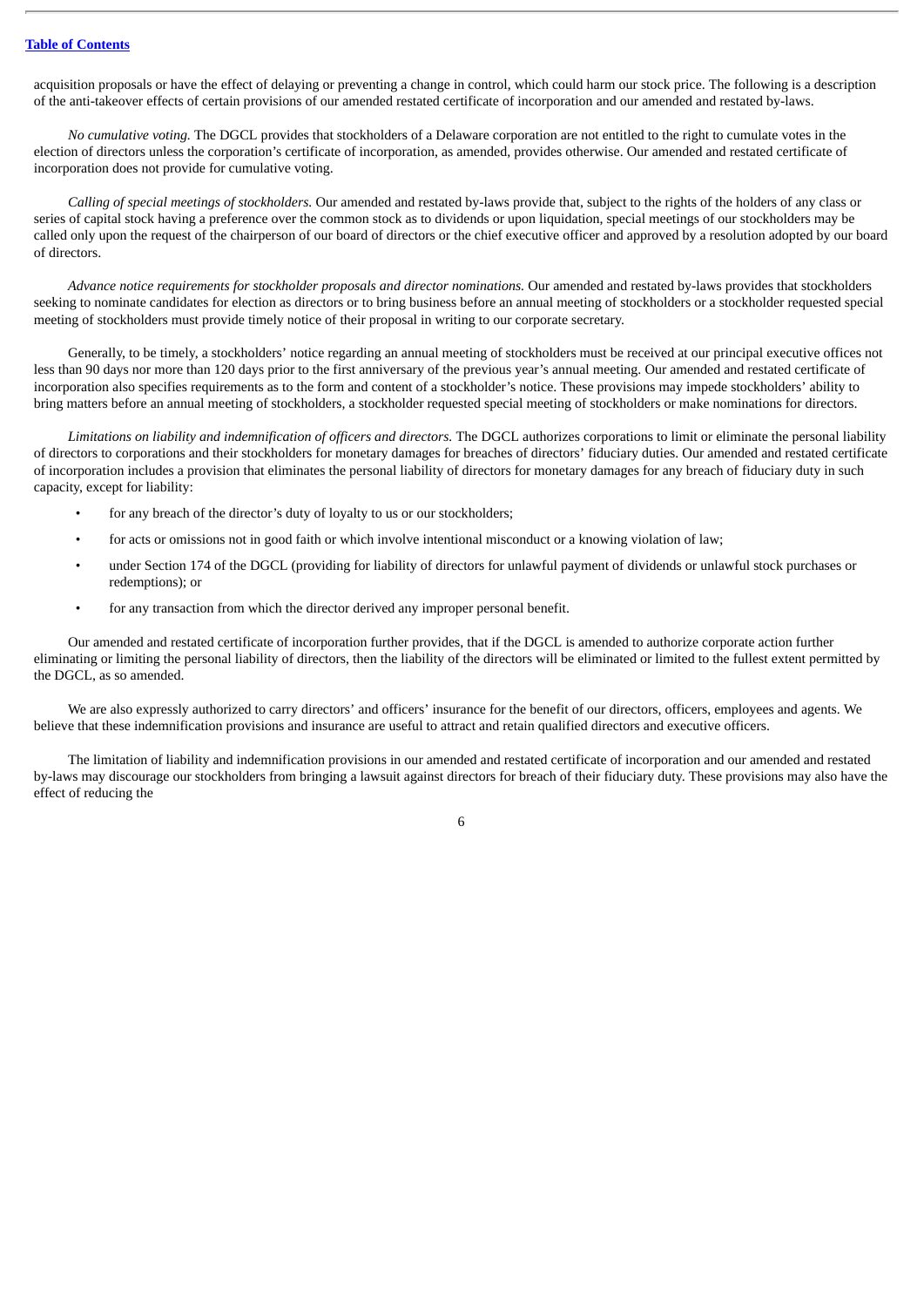likelihood of derivative litigation against directors and officers, even though such an action, if successful, might otherwise benefit us and our stockholders. In addition, a stockholder's investment may be adversely affected to the extent we pay the costs of settlement and damage awards against directors and officers pursuant to these indemnification provisions.

*Board authority to amend by-laws*. Under our amended and restated certificate of incorporation and our amended and restated by-laws, our board of directors has the authority to adopt, amend or repeal the by-laws without the approval of our stockholders. However, our stockholders also have the right to initiate on their own, with the affirmative vote of at least two-thirds (2/3) in voting power of the outstanding shares of our capital stock and without the approval of our board of directors, proposals to adopt, amend or repeal our by-laws.

*General Corporation Law of the State of Delaware;* We are a Delaware corporation that is subject to Section 203 of the DGCL. Section 203 provides that, subject to certain exceptions specified in the law, a Delaware corporation shall not engage in certain "business combinations" with any "interested stockholder" for a three-year period following the time that the stockholder became an interested stockholder unless:

- prior to such time, the board of directors approved either the business combination or the transaction that resulted in the stockholder becoming an interested stockholder;
- upon consummation of the transaction that resulted in the stockholder becoming an interested stockholder, the interested stockholder owned at least 85% of the corporation's voting stock outstanding at the time the transaction commenced, excluding certain shares; or
- at or subsequent to that time, the business combination is approved by the board of directors of the corporation and by the affirmative vote of holders of at least 662⁄3% of the outstanding voting stock that is not owned by the interested stockholder.

Generally, a "business combination" includes a merger, asset or stock sale or other transaction resulting in a financial benefit to the interested stockholder. Subject to certain exceptions, an "interested stockholder" is a person who, together with that person's affiliates and associates, owns, or within the previous three years did own, 15% or more of our voting stock.

Under certain circumstances, Section 203 makes it more difficult for a person who would be an "interested stockholder" to effect various business combinations with a corporation for a three year period. The provisions of Section 203 may encourage any entity interested in acquiring our Company to negotiate in advance with our board of directors because the stockholder approval requirement would be avoided if our board of directors approves either the business combination or the transaction that results in such entity becoming an interested stockholder. These provisions also may make it more difficult to accomplish transactions involving our Company that our stockholders may otherwise deem to be in their best interests.

## **Listing**

Our common stock is listed on the Nasdaq Global Select Market under the symbol "XRAY."

## **Transfer Agent and Registrar**

The transfer agent and registrar for our common stock is American Stock Transfer & Trust Company, LLC.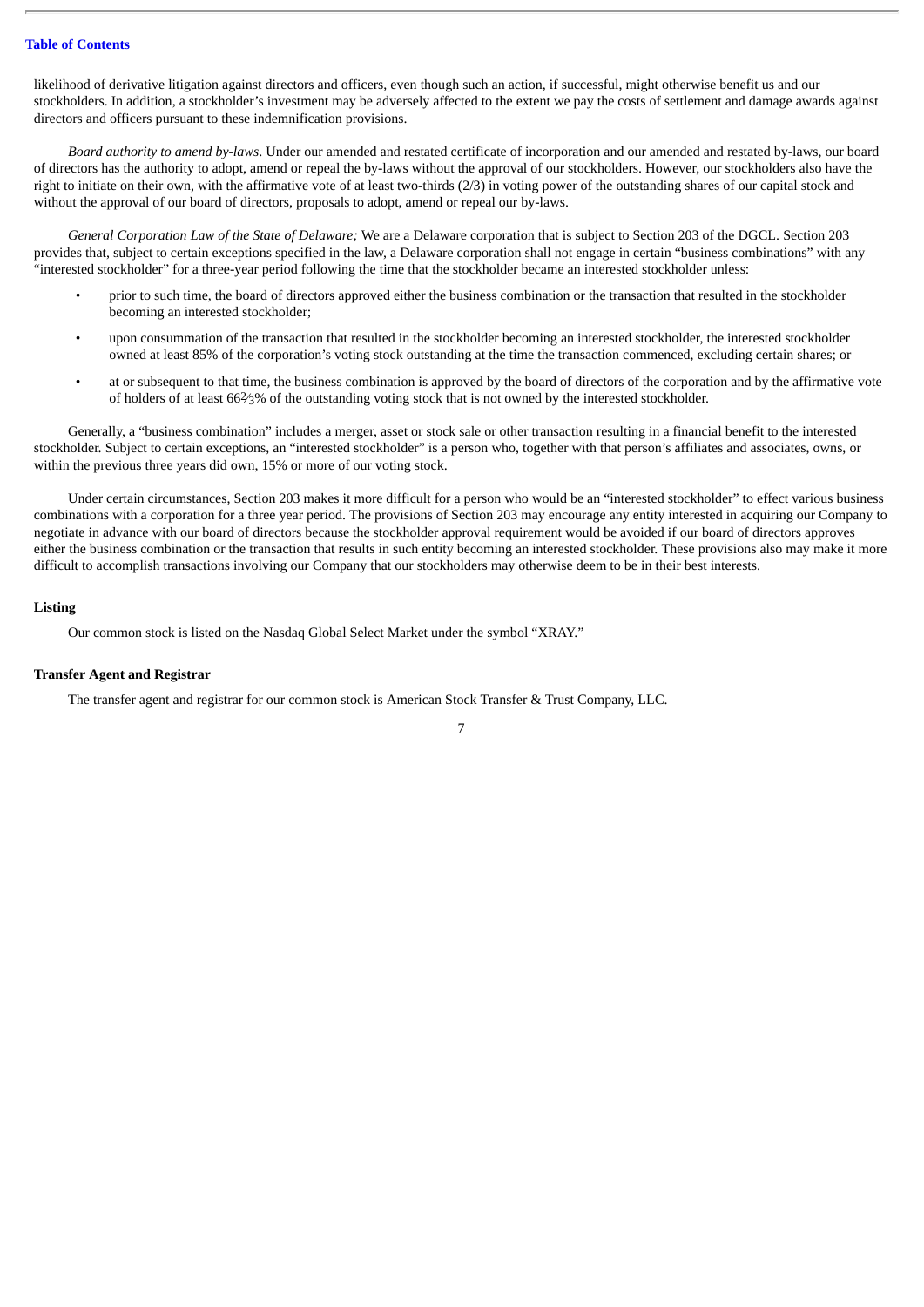## **DESCRIPTION OF DEPOSITARY SHARES**

<span id="page-55-0"></span>We may offer depositary receipts representing fractional shares of our preferred stock, rather than full shares of preferred stock. The shares of preferred stock represented by depositary shares will be deposited under a depositary agreement between us and a bank or trust company that meets certain requirements and is selected by us (the "Bank Depositary"). Each owner of a depositary share will be entitled to all the rights and preferences of the preferred stock represented by the depositary share.

The description in an accompanying prospectus supplement of any depositary shares we offer will not necessarily be complete and will be qualified in its entirety by reference to the applicable depositary agreement, which will be filed with the SEC if we offer depositary shares. For more information on how you can obtain copies of any depositary agreement if we offer depositary shares, see "Where You Can Find More Information." We urge you to read the applicable depositary agreement and any accompanying prospectus supplement in their entirety.

#### **Dividends and Other Distributions**

If we pay a cash distribution or dividend on a series of preferred stock represented by depositary shares, the Bank Depositary will distribute such dividends to the record holders of such depositary shares. If the distributions are in property other than cash, the Bank Depositary will distribute the property to the record holders of the depositary shares. However, if the Bank Depositary determines that it is not feasible to make the distribution of property, the Bank Depositary may, with our approval, sell such property and distribute the net proceeds from such sale to the record holders of the depositary shares.

## **Redemption of Depositary Shares**

If we redeem a series of preferred stock represented by depositary shares, the Bank Depositary will redeem the depositary shares from the proceeds received by the Bank Depositary in connection with the redemption. The redemption price per depositary share will equal the applicable fraction of the redemption price per share of the preferred stock. If fewer than all the depositary shares are redeemed, the depositary shares to be redeemed will be selected by lot or pro rata as the Bank Depositary may determine.

#### **Voting the Preferred Stock**

Upon receipt of notice of any meeting at which the holders of the preferred stock represented by depositary shares are entitled to vote, the Bank Depositary will mail the notice to the record holders of the depositary shares relating to such preferred stock. Each record holder of these depositary shares on the record date, which will be the same date as the record date for the preferred stock, may instruct the Bank Depositary as to how to vote the preferred stock represented by such holder's depositary shares. The Bank Depositary will endeavor, insofar as practicable, to vote the amount of the preferred stock represented by such depositary shares in accordance with such instructions, and we will take all action that the Bank Depositary deems necessary in order to enable the Bank Depositary to do so. The Bank Depositary will abstain from voting shares of the preferred stock to the extent it does not receive specific instructions from the holders of depositary shares representing such preferred stock.

#### **Amendment and Termination of the Depositary Agreement**

The form of depositary receipt evidencing the depositary shares and any provision of the depositary agreement may be amended by agreement between the Bank Depositary and us. However, any amendment that materially and adversely alters the rights of the holders of depositary shares will not be effective unless such amendment has been approved by the holders of at least a majority of the depositary shares then outstanding. The depositary agreement may be terminated by the Bank Depositary or us only if (1) all outstanding depositary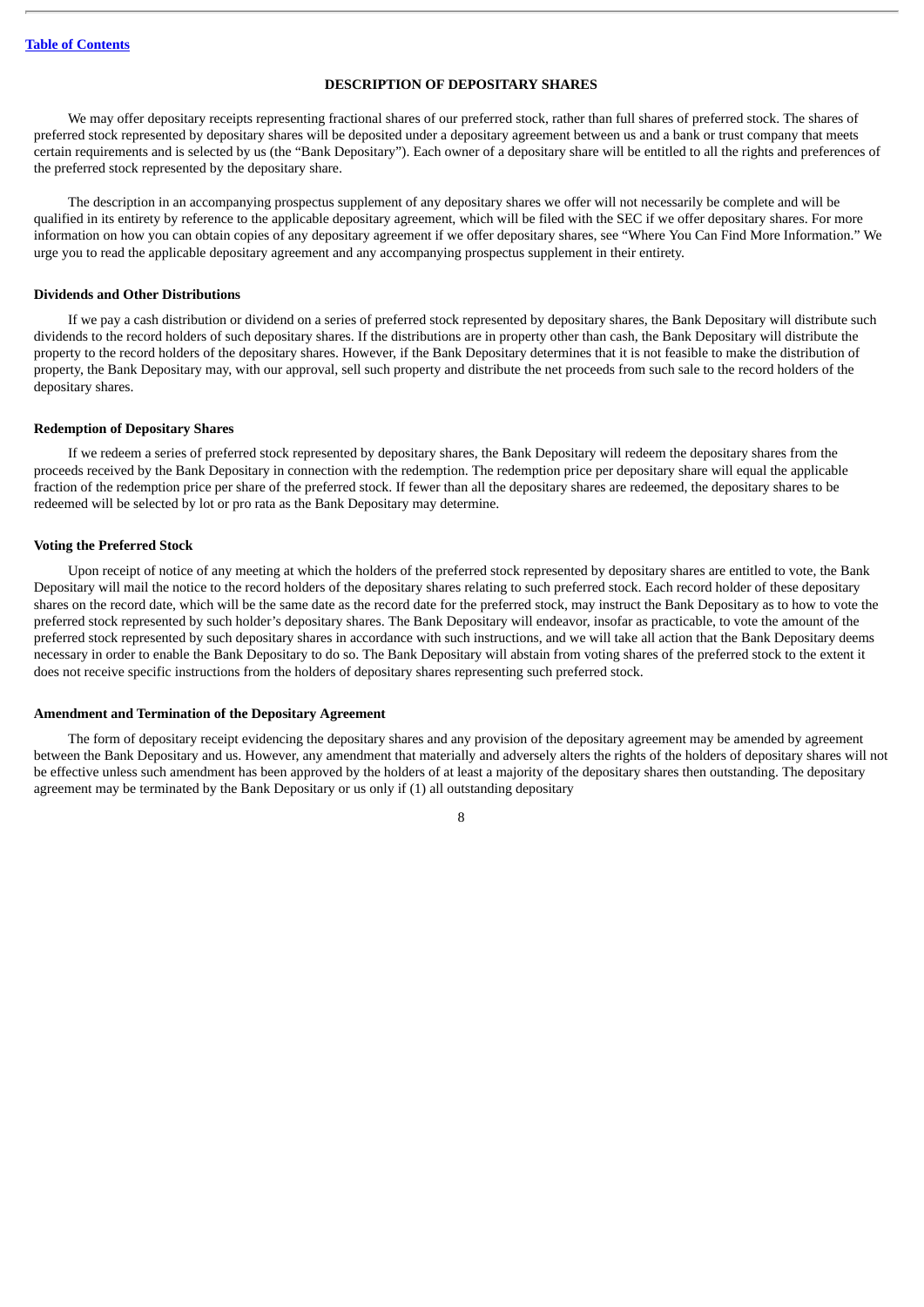shares have been redeemed or (2) there has been a final distribution in respect of the preferred stock in connection with any liquidation, dissolution or winding up of our Company and such distribution has been distributed to the holders of depositary receipts.

#### **Withdrawal of Preferred Stock**

Except as may be provided otherwise in an accompanying prospectus supplement, upon surrender of depositary receipts at the principal office of the Bank Depositary, subject to the terms of the depositary agreement, the owner of the depositary shares may demand delivery of the number of whole shares of preferred stock and all money and other property, if any, represented by those depositary shares. Partial shares of preferred stock will not be issued. If the depositary receipts delivered by the holder evidence a number of depositary shares in excess of the number of depositary shares representing the number of whole shares of preferred stock to be withdrawn, the Bank Depositary will deliver to such holder at the same time a new depositary receipt evidencing the excess number of depositary shares. Holders of withdrawn preferred stock may not thereafter deposit those shares under the depositary agreement or receive depositary receipts evidencing depositary shares therefor.

## **DESCRIPTION OF DEBT SECURITIES**

<span id="page-56-0"></span>We may offer debt securities in one or more series, which may be senior debt securities or subordinated debt securities and which may be convertible into another security.

The following description briefly sets forth certain general terms and provisions of the debt securities. The particular terms of the debt securities offered by any prospectus supplement and the extent, if any, to which the following general terms and provisions may apply to the debt securities, will be described in an accompanying prospectus supplement. Unless otherwise specified in an accompanying prospectus supplement, our debt securities will be issued in one or more series under an indenture to be entered into between us and Wells Fargo Bank, National Association, as trustee, or such other trustee named therein. A form of the indenture is attached as an exhibit to the registration statement of which this prospectus forms a part. The terms of the debt securities will include those set forth in the indenture and those made a part of the indenture by the Trust Indenture Act of 1939 ("TIA"). You should read the summary below, any accompanying prospectus supplement and the provisions of the indenture in their entirety before investing in our debt securities.

The aggregate principal amount of debt securities that may be issued under the indenture is unlimited. The prospectus supplement relating to any series of debt securities that we may offer will contain the specific terms of the debt securities. These terms may include, among others, the following:

- the title and aggregate principal amount of the debt securities and any limit on the aggregate principal amount of such series;
- any applicable subordination provisions for any subordinated debt securities;
- the maturity date(s) or method for determining same;
- the interest rate(s) or the method for determining same;
- the dates on which interest will accrue or the method for determining dates on which interest will accrue and dates on which interest will be payable and whether interest will be payable in cash, additional securities or some combination thereof;
- whether the debt securities are convertible or exchangeable into other securities and any related terms and conditions;
- redemption or early repayment provisions;
- authorized denominations;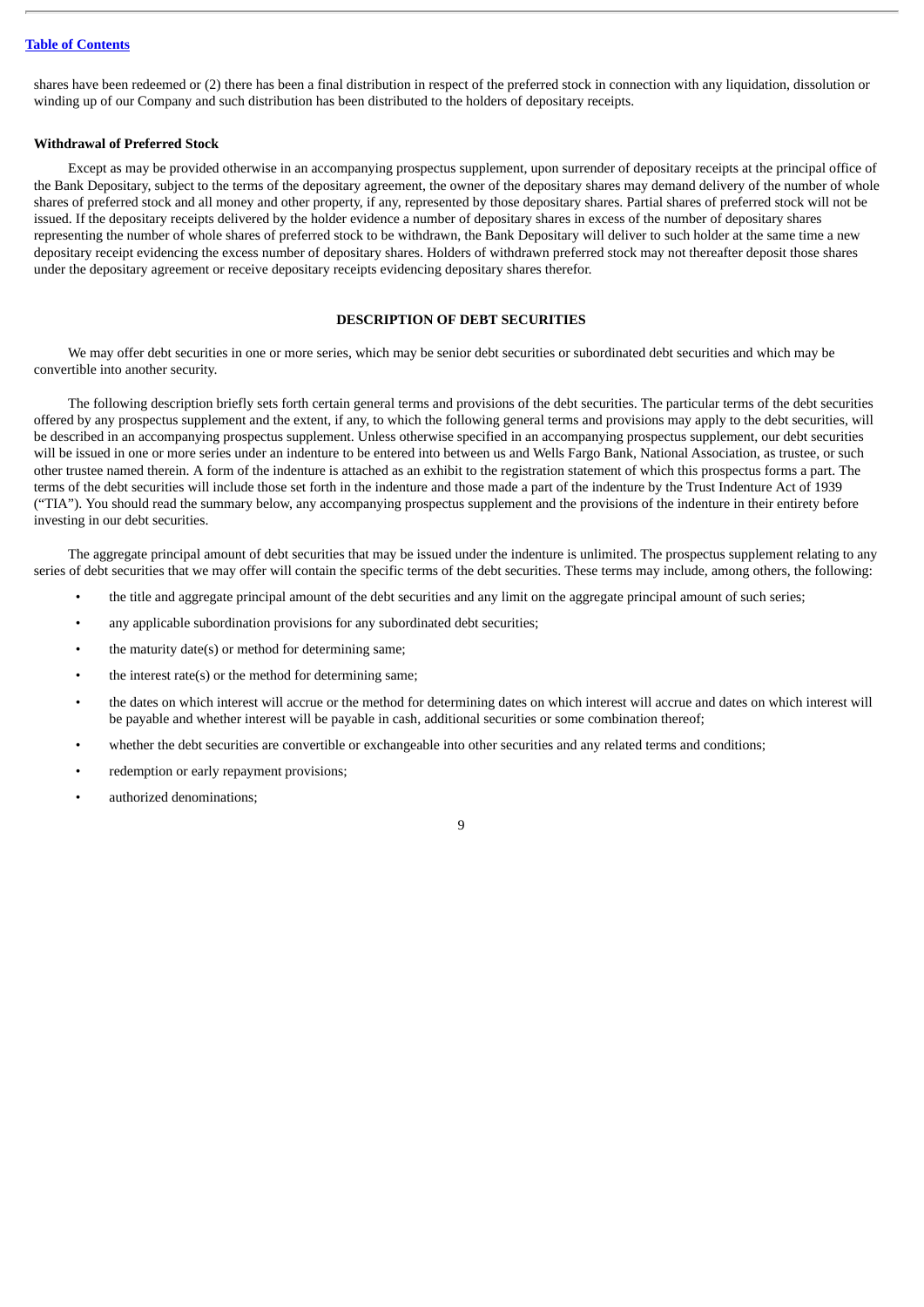- if other than the principal amount, the principal amount of debt securities payable upon acceleration;
- place(s) where payment of principal and interest may be made, where debt securities may be presented and where notices or demands upon the company may be made;
- the form or forms of the debt securities of the series including such legends as may be required by applicable law;
- whether the debt securities will be issued in whole or in part in the form of one or more global securities and the date as of which the securities are dated if other than the date of original issuance;
- whether the debt securities are secured and the terms of such security;
- the amount of discount or premium, if any, with which the debt securities will be issued;
- any covenants applicable to the particular debt securities being issued;
- any additions or changes in the defaults and events of default applicable to the particular debt securities being issued;
- the guarantors of each series, if any, and the extent of the guarantees (including provisions relating to seniority, subordination and release of the guarantees), if any;
- the currency, currencies or currency units in which the purchase price for, the principal of and any premium and any interest on, the debt securities will be payable;
- the time period within which, the manner in which and the terms and conditions upon which we or the holders of the debt securities can select the payment currency;
- our obligation or right to redeem, purchase or repay debt securities under a sinking fund, amortization or analogous provision;
- any restriction or conditions on the transferability of the debt securities;
- provisions granting special rights to holders of the debt securities upon occurrence of specified events;
- additions or changes relating to compensation or reimbursement of the trustee of the series of debt securities;
- provisions relating to the modification of the indenture both with and without the consent of holders of debt securities issued under the indenture and the execution of supplemental indentures for such series; and
- any other terms of the debt securities (which terms shall not be inconsistent with the provisions of the TIA, but may modify, amend, supplement or delete any of the terms of the indenture with respect to such series of debt securities).

#### **General**

We may sell the debt securities, including original issue discount securities, at par or at a substantial discount below their stated principal amount. Unless we inform you otherwise in a prospectus supplement, we may issue additional debt securities of a particular series without the consent of the holders of the debt securities of such series or any other series outstanding at the time of issuance. Any such additional debt securities, together with all other outstanding debt securities of that series, will constitute a single series of securities under the indenture.

We will describe in an accompanying prospectus supplement any other special considerations for any debt securities we sell that are denominated in a currency or currency unit other than U.S. dollars. In addition, debt securities may be issued where the amount of principal and/or interest payable is determined by reference to one or more currency exchange rates, commodity prices, equity indices or other factors. Holders of such securities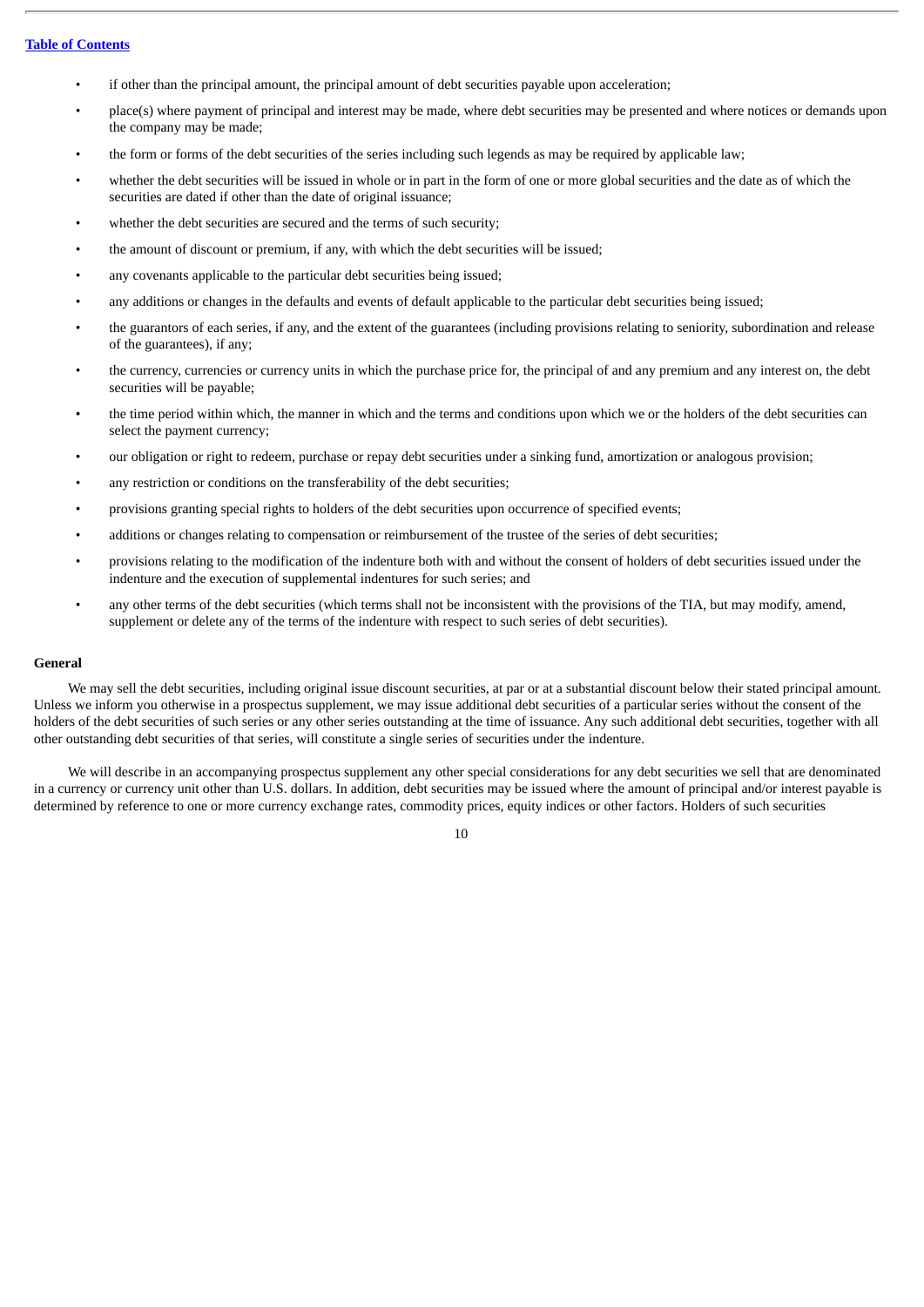may receive a principal amount or a payment of interest that is greater than or less than the amount of principal or interest otherwise payable on such dates, depending upon the value of the applicable currencies, commodities, equity indices or other factors. Information as to the methods for determining the amount of principal or interest, if any, payable on any date, and the currencies, commodities, equity indices or other factors to which the amount payable on such date is linked will be described in an accompanying prospectus supplement.

United States federal income tax consequences and special considerations, if any, applicable to any such series will be described in an accompanying prospectus supplement.

We expect most debt securities to be issued in fully registered form without coupons and in denominations of \$2,000 and any integral multiple of \$1,000 in excess thereof. Subject to the limitations provided in the indenture and in an accompanying prospectus supplement, debt securities that are issued in registered form may be transferred or exchanged at the designated corporate trust office of the trustee, without the payment of any service charge, other than any tax or other governmental charge payable in connection therewith.

## **Global Securities**

Unless we inform you otherwise in an accompanying prospectus supplement, the debt securities of a series may be issued in whole or in part in the form of one or more global securities that will be deposited with, or on behalf of, a depositary identified in an accompanying prospectus supplement. Unless and until a global security is exchanged in whole or in part for the individual debt securities, a global security may not be transferred except as a whole by the depositary for such global security to a nominee of such depositary or by a nominee of such depositary to such depositary or another nominee of such depositary or by such depositary or any such nominee to a successor of such depositary or a nominee of such successor.

#### **Governing Law**

The indenture and the debt securities shall be construed in accordance with and governed by the laws of the State of New York.

## **DESCRIPTION OF WARRANTS**

<span id="page-58-0"></span>We may issue warrants for the purchase of shares of our common stock, shares of preferred stock or our debt securities. We may issue warrants independently or together with other securities, and they may be attached to or separate from the other securities. Each series of warrants will be issued under a separate warrant agreement that we will enter into with a bank or trust company, as warrant agent, as detailed in an accompanying prospectus supplement. The warrant agent will act solely as our agent in connection with the warrants and will not assume any obligation, or agency or trust relationship, with you.

The prospectus supplement relating to a particular issue of warrants will describe the terms of those warrants, including, when applicable:

- the offering price;
- the currency or currencies, including composite currencies, in which the purchase price and/or exercise price of the warrants may be payable;
- the number of warrants offered;
- the exercise price and the amount of securities you will receive upon exercise;
- the procedure for exercise of the warrants and the circumstances, if any, that will cause the warrants to be automatically exercised;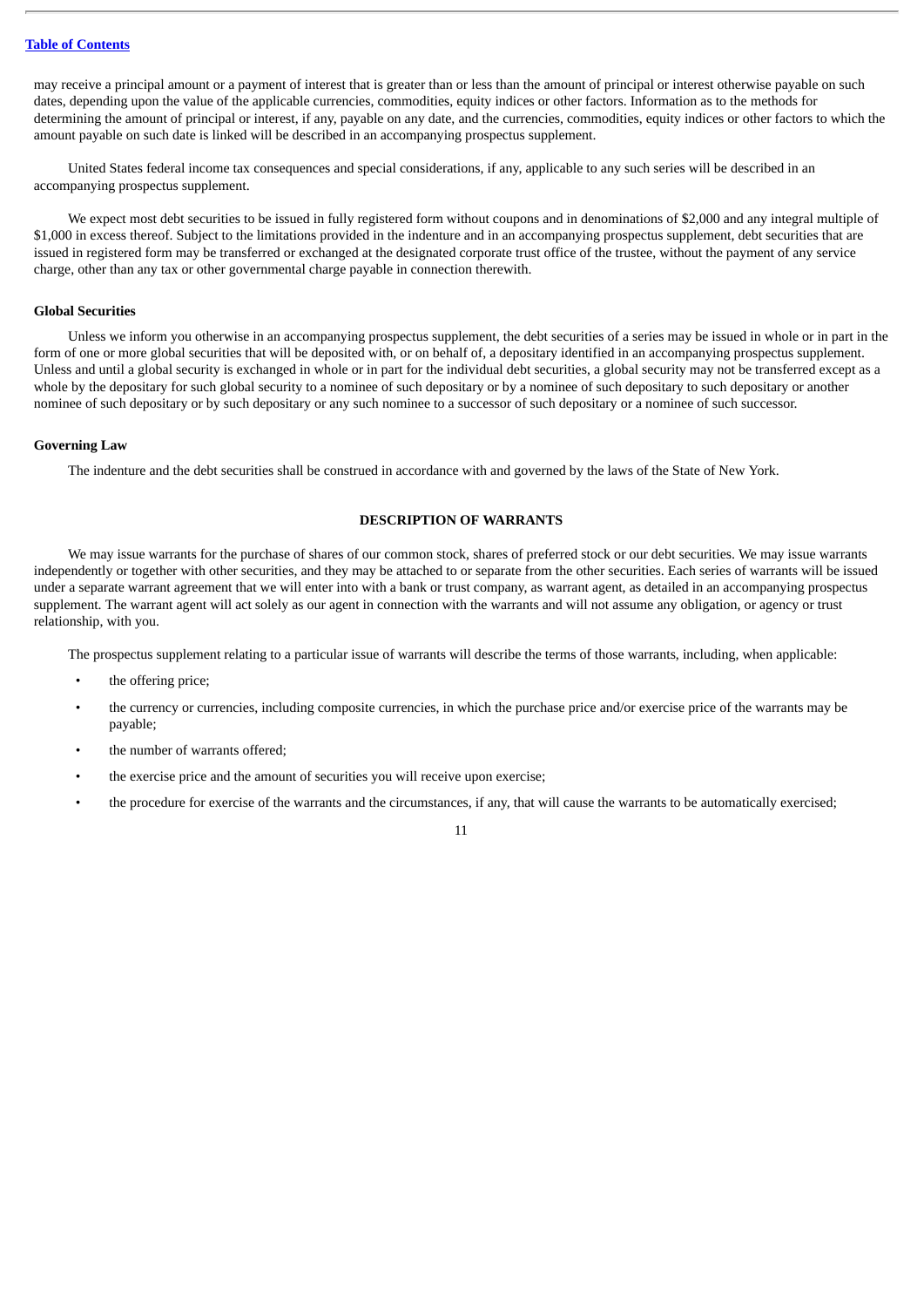- the rights, if any, we have to redeem the warrants;
- the date on which the right to exercise the warrants will commence and the date on which the warrants will expire;
- the name of the warrant agent; and
- any other material terms of the warrants.

After warrants expire they will become void. The prospectus supplement may provide for the adjustment of the exercise price of the warrants.

Warrants may be exercised at the appropriate office of the warrant agent or any other office indicated in an accompanying prospectus supplement. Before the exercise of warrants, holders will not have any of the rights of holders of the securities purchasable upon exercise and will not be entitled to payments made to holders of those securities.

The description in an accompanying prospectus supplement of any warrants we offer will not necessarily be complete and will be qualified in its entirety by reference to the applicable warrant agreement, which will be filed with the SEC if we offer warrants. For more information on how you can obtain copies of any warrant agreement if we offer warrants, see "Where You Can Find More Information." We urge you to read the applicable warrant agreement and any accompanying prospectus supplement in their entirety.

## **DESCRIPTION OF SUBSCRIPTION RIGHTS**

<span id="page-59-0"></span>We may issue subscription rights to purchase shares of our common stock, shares of our preferred stock or our debt securities. We may issue subscription rights independently or together with any other offered security, which may or may not be transferable by the stockholder. In connection with any offering of subscription rights, we may enter into a standby arrangement with one or more underwriters or other purchasers pursuant to which the underwriters or other purchasers may be required to purchase any securities remaining unsubscribed for after such offering.

The prospectus supplement relating to any subscription rights we may offer will contain the specific terms of the subscription rights. These terms may include the following:

- the price, if any, for the subscription rights;
- the number and terms of each share of common stock or preferred stock or debt securities which may be purchased per each subscription right;
- the exercise price payable for each share of common stock or preferred stock or debt securities upon the exercise of the subscription rights;
- the extent to which the subscription rights are transferable;
- any provisions for adjustment of the number or amount of securities receivable upon exercise of the subscription rights or the exercise price of the subscription rights;
- any other terms of the subscription rights, including the terms, procedures and limitations relating to the exchange and exercise of the subscription rights;
- the date on which the right to exercise the subscription rights shall commence, and the date on which the subscription rights shall expire;
- the extent to which the subscription rights may include an over-subscription privilege with respect to unsubscribed securities; and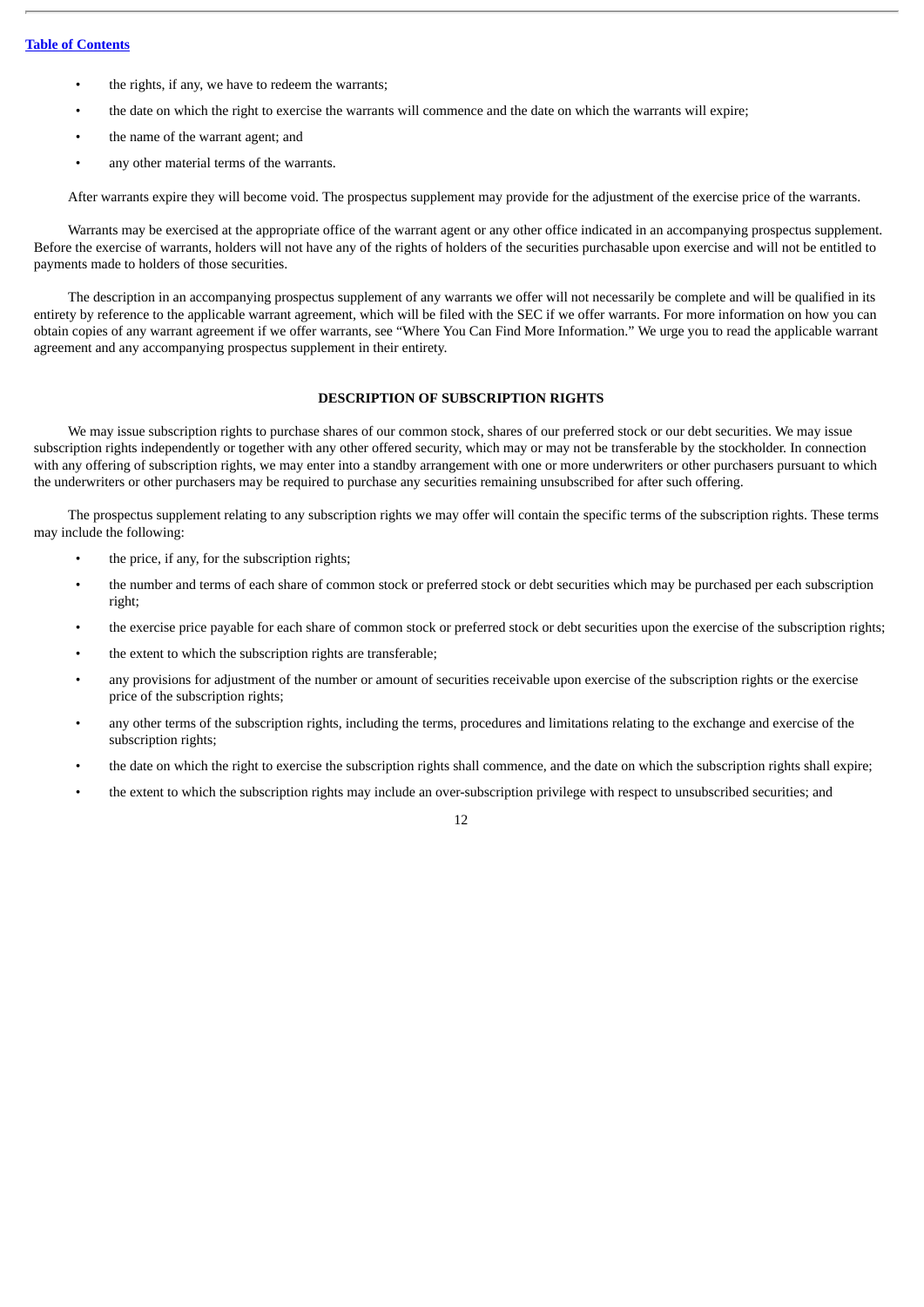• if applicable, the material terms of any standby underwriting or purchase arrangement entered into by us in connection with the offering of subscription rights.

The description in an accompanying prospectus supplement of any subscription rights we offer will not necessarily be complete and will be qualified in its entirety by reference to the applicable subscription rights certificate or subscription rights agreement, which will be filed with the SEC if we offer subscription rights. For more information on how you can obtain copies of any subscription rights certificate or subscription rights agreement if we offer subscription rights, see "Where You Can Find More Information." We urge you to read the applicable subscription rights certificate, the applicable subscription rights agreement and any accompanying prospectus supplement in their entirety.

#### **DESCRIPTION OF PURCHASE CONTRACTS AND PURCHASE UNITS**

<span id="page-60-0"></span>We may issue purchase contracts, including contracts obligating holders to purchase from us, and obligating us to sell to the holders, a specified number of shares of our common stock, shares of our preferred stock or our debt securities at a future date or dates, which we refer to in this prospectus as purchase contracts. The price of the securities and the number of securities may be fixed at the time the purchase contracts are issued or may be determined by reference to a specific formula set forth in the purchase contracts, and may be subject to adjustment under anti-dilution formulas. The purchase contracts may be issued separately or as part of units consisting of a stock purchase contract and our debt securities or preferred securities or debt obligations of third parties, including U.S. treasury securities, or any combination of the foregoing, securing the holders' obligations to purchase the securities under the purchase contracts, which we refer to herein as purchase units. The purchase contracts may require holders to secure their obligations under the purchase contracts in a specified manner. The purchase contracts also may require us to make periodic payments to the holders of the purchase contracts or the purchase units, as the case may be, or vice versa, and those payments may be unsecured or pre-funded in whole or in part.

The description in an accompanying prospectus supplement of any purchase contract or purchase unit we offer will not necessarily be complete and will be qualified in its entirety by reference to the applicable purchase contract or purchase unit, which will be filed with the SEC if we offer purchase contracts or purchase units. For more information on how you can obtain copies of any purchase contract or purchase unit we may offer, see "Where You Can Find More Information." We urge you to read the applicable purchase contract or applicable purchase unit and any accompanying prospectus supplement in their entirety.

## **SELLING SECURITYHOLDERS**

<span id="page-60-1"></span>Information about selling securityholders, where applicable, will be set forth in a prospectus supplement, in a post-effective amendment or in filings we make with the SEC under the Exchange Act which are incorporated by reference into this prospectus.

## **PLAN OF DISTRIBUTION**

<span id="page-60-2"></span>We or the selling securityholders may sell the securities being offered hereby in one or more of the following ways from time to time:

- to underwriters for resale to purchasers;
- directly to purchasers;
- through agents or dealers to purchasers; or
- through a combination of any of these methods.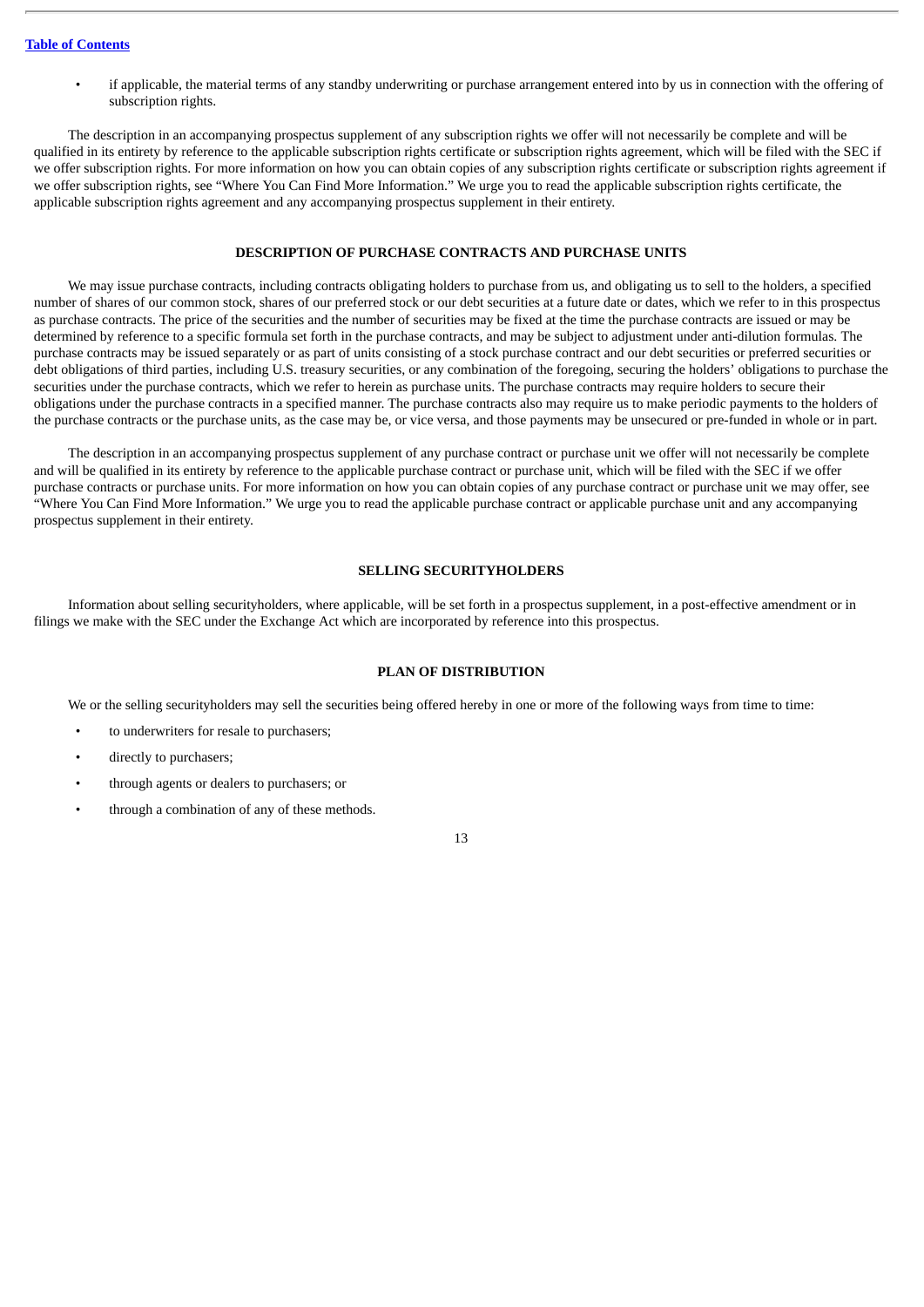In addition, we may enter into derivative or hedging transactions with third parties, or sell securities not covered by this prospectus to third parties in privately negotiated transactions. In connection with such a transaction, the third parties may sell securities covered by and pursuant to this prospectus and any accompanying prospectus supplement. If so, the third party may use securities borrowed from us or others to settle such sales and may use securities received from us to close out any related short positions. We may also loan or pledge securities covered by this prospectus and any accompanying prospectus supplement to third parties, who may sell the loaned securities or, in an event of default in the case of a pledge, sell the pledged securities pursuant to this prospectus and any accompanying prospectus supplement.

We will identify the specific plan of distribution, including any underwriters, dealers, agents or direct purchasers and their compensation in a prospectus supplement.

#### **Sale Through Underwriters or Dealers**

If we use underwriters in the sale of securities, we will execute an underwriting agreement with the underwriters at the time of sale and we will provide the name of any underwriter in the prospectus supplement that the underwriters will use to make resales of securities to the public. The underwriters will acquire the securities for their own account, and the underwriters may resell the securities from time to time in one or more transactions, including negotiated transactions, at a fixed public offering price or at varying prices determined at the time of sale. Underwriters may offer securities to the public either through underwriting syndicates represented by one or more managing underwriters or directly by one or more firms acting as underwriters. The obligations of the underwriters to purchase the securities will be subject to conditions, and any underwritten offering may be on a best efforts or a firm commitment basis. The underwriters may change from time to time any initial public offering price and any discounts or concessions allowed or reallowed or paid to dealers.

If we use dealers in the sale of securities, we will sell the securities to them as principals. They may then resell those securities to the public at varying prices determined by the dealers at the time of resale. The dealers participating in any sale of the securities may be deemed to be underwriters within the meaning of the Securities Act, with respect to any sale of those securities. We will include in the prospectus supplement the names of the dealers and the terms of the transaction.

#### **Sale Through Agents**

We may also sell the securities through agents we designate from time to time. In the prospectus supplement, we will name any agent involved in the offer or sale of the offered securities, and we will describe any commissions payable by us to the agent. Unless we inform you otherwise in the prospectus supplement, any agent will agree to use its reasonable best efforts to solicit purchases for the period of its appointment.

#### **Direct Sales**

We may sell the securities directly. In that event, no underwriters or agents would be involved. We may use electronic media, including the Internet, to sell offered securities directly.

#### **Delayed Delivery or Forward Contracts**

If we so indicate in the prospectus supplement, we may authorize agents, underwriters or dealers to solicit offers to purchase securities from us at the public offering price set forth in the prospectus under delayed delivery or forward contracts. These contracts would provide for payment and delivery on a specified date in the future at prices determined as described in the prospectus supplement. The prospectus supplement would describe the commission payable for solicitation of those contracts.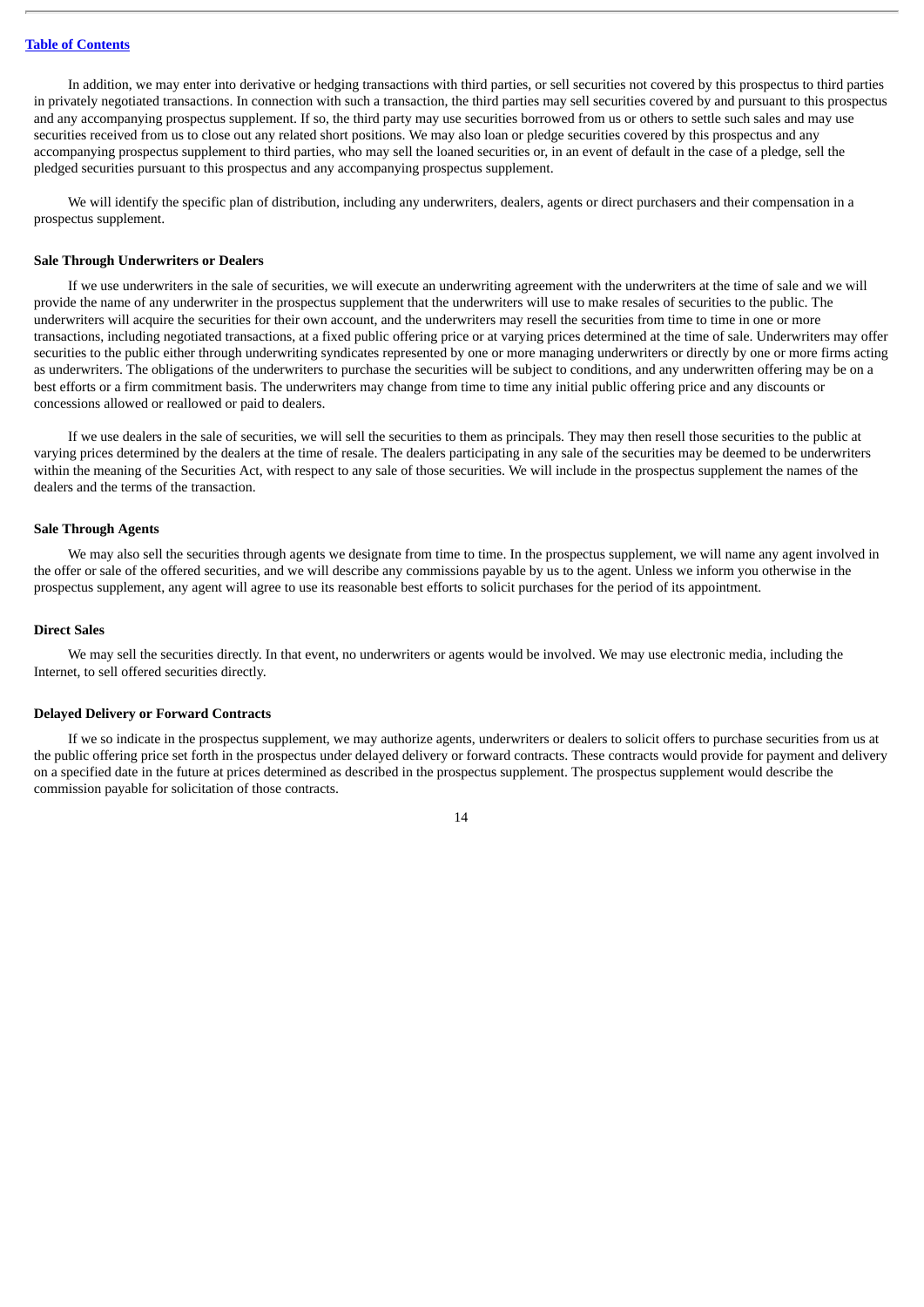#### **Remarketing**

We may offer and sell any of the securities in connection with a remarketing upon their purchase, in accordance with a redemption or repayment by their terms or otherwise by one or more remarketing firms acting as principals for their own accounts or as our agents. We will identify any remarketing firm, the terms of any remarketing agreement and the compensation to be paid to the remarketing firm in the prospectus supplement. Remarketing firms may be deemed underwriters under the Securities Act.

#### **Derivative Transactions**

We may enter into derivative transactions with third parties, or sell securities not covered by this prospectus to third parties in privately negotiated transactions. If the applicable prospectus supplement indicates, in connection with those derivatives, the third parties may sell securities covered by this prospectus and the applicable prospectus supplement, including in short sale transactions. If so, the third parties may use securities pledged by us or borrowed from us or others to settle those sales or to close out any related open borrowings of stock, and may use securities received from us in settlement of those derivatives to close out any related open borrowings of stock. The third parties in these sale transactions will be underwriters and, if not identified in this prospectus, will be identified in the applicable prospectus supplement or in a post-effective amendment to the registration statement of which this prospectus forms a part. In addition, we may otherwise loan or pledge securities to a financial institution or other third party that in turn may sell the securities short using this prospectus. Such financial institution or other third party may transfer its economic short position to investors in our securities or in connection with a concurrent offering of other securities.

#### **General Information**

In connection with the sale of the securities, underwriters, dealers or agents may be deemed to have received compensation from us in the form of underwriting discounts or commissions and may also receive commissions from securities purchasers for whom they may act as agent. Underwriters may sell the securities to or through dealers, and the dealers may receive compensation in the form of discounts, concessions or commissions from the underwriters or commissions from the purchasers for whom they may act as agent. We will provide in the applicable prospectus supplement information regarding any underwriting discounts or other compensation that we pay to underwriters or agents in connection with the securities offering, and any discounts, concessions or commissions which underwriters allow to dealers.

We may have agreements with the agents, dealers and underwriters to indemnify them against certain civil liabilities, including liabilities under the Securities Act, or to contribute with respect to payments that the agents, dealers or underwriters may be required to make because of those liabilities. Agents, dealers and underwriters, or their affiliates or associates, may be customers of, engage in transactions with or perform services for us in the ordinary course of their businesses. Each series of offered securities will be a new issue and, other than the common stock, which is listed on the NYSE, will have no established trading market. We may elect to list any series of offered securities on an exchange, but we are not obligated to do so. It is possible that one or more underwriters may make a market in a series of offered securities. However, they will not be obligated to do so and may discontinue market making at any time without notice. We cannot assure you as to the liquidity of, or the trading market for, any of our offered securities.

In connection with an offering, certain persons participating in the offering may make a market in the securities or engage in transactions that stabilize, maintain or otherwise affect the market price of the offered securities. This may include, among other transactions, over-allotments or short sales of the securities, which involves the sale by persons participating in the offering of more securities than we sold to them. In these circumstances, these persons would cover such over-allotments or short positions by making purchases in the open market or by exercising their over-allotment option. As a result, the price of the securities may be higher than the price that might otherwise prevail in the open market. If these activities are commenced, these transactions may be discontinued at any time.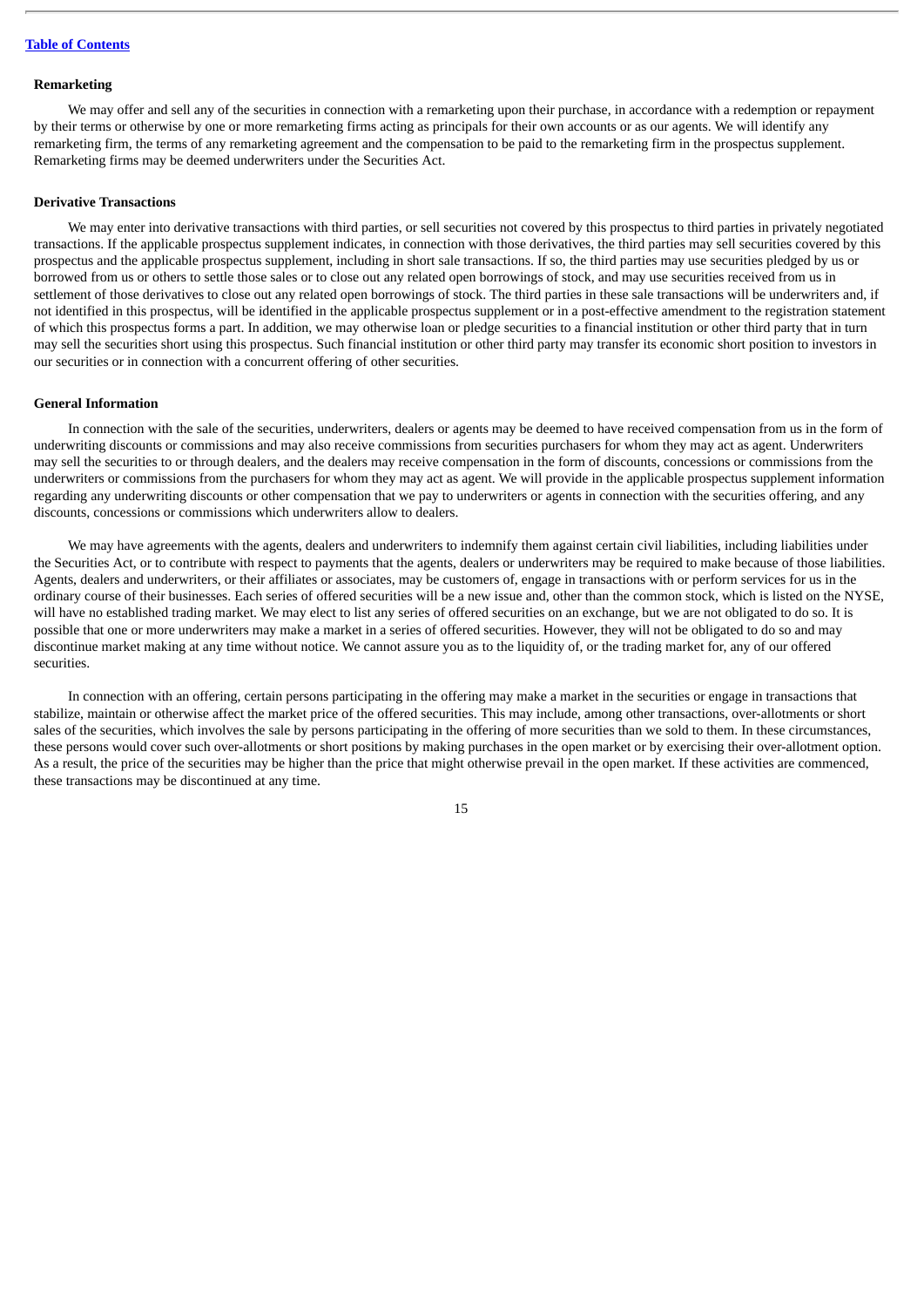## **LEGAL MATTERS**

<span id="page-63-0"></span>Unless otherwise indicated in any accompanying prospectus supplement, Skadden, Arps, Slate, Meagher & Flom LLP will provide opinions regarding the authorization and validity of the securities. Skadden, Arps, Slate, Meagher & Flom LLP may also provide opinions regarding certain other matters. Any underwriters will be advised about legal matters by their own counsel, which will be named in an accompanying prospectus supplement.

## **EXPERTS**

<span id="page-63-1"></span>The financial statements and management's assessment of the effectiveness of internal control over financial reporting (which is included in Management's Report on Internal Control over Financial Reporting) incorporated in this Prospectus by reference to the Annual Report on Form 10-K for the year ended December 31, 2019 have been so incorporated in reliance on the report of PricewaterhouseCoopers LLP, an independent registered public accounting firm, given on the authority of said firm as experts in auditing and accounting.